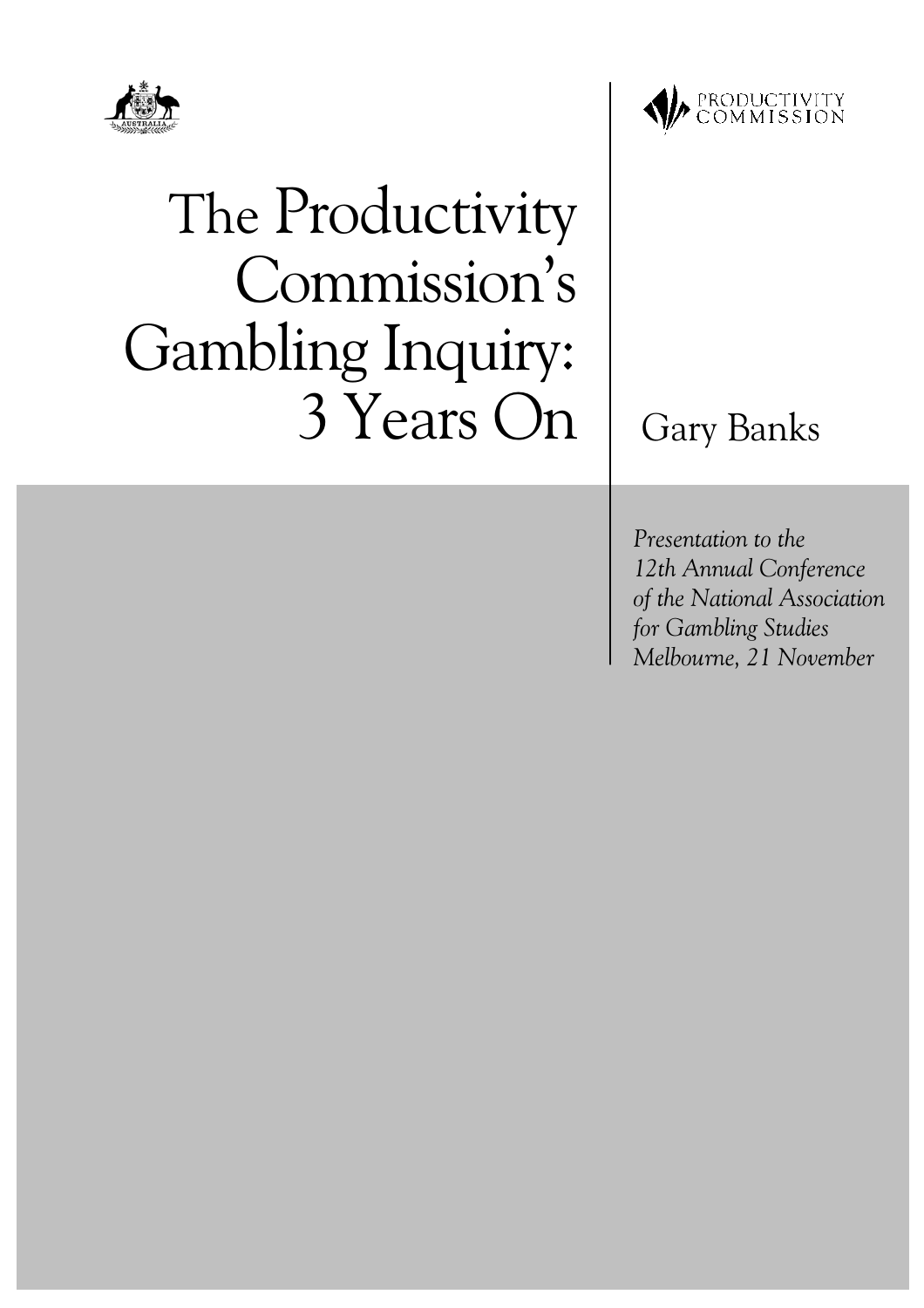Commonwealth of Australia 2002

#### **ISBN 1 74037 112 7**

This work is subject to copyright. Apart from any use as permitted under the *Copyright Act 1968*, the work may be reproduced in whole or in part for study or training purposes, subject to the inclusion of an acknowledgment of the source. Reproduction for commercial use or sale requires prior written permission from the Department of Communications, IT and the Arts. Requests and inquiries concerning reproduction and rights should be addressed to the Commonwealth Copyright Administration, Intellectual Property Branch, Department of Communications, IT and the Arts, GPO Box 2154, Canberra ACT 2601.

*This publication is available in hard copy or PDF format from the Productivity Commission website at www.pc.gov.au. If you require part or all of this publication in a different format, please contact Media and Publications (see below).*

#### **Publications Inquiries:**

Media and Publications Productivity Commission Locked Bag 2 Collins Street East Melbourne VIC 8003

| Tel:   | $(03)$ 9653 2244 |
|--------|------------------|
| Fax:   | $(03)$ 9653 2303 |
| Email: | maps@pc.gov.au   |

#### **General Inquiries:**

Tel: (03) 9653 2100 or (02) 6240 3200

#### **An appropriate citation for this paper is:**

Banks, G. 2002, *The Productivity Commission's gambling inquiry: 3 years on*, Presentation to the 12<sup>th</sup> Annual Conference of the National Association for Gambling Studies, Melbourne, 21 November 2002, Productivity Commission, Canberra.

JEL code: A, H.

The Productivity Commission, an independent Commonwealth agency, is the Government's principal review and advisory body on microeconomic policy and regulation. It conducts public inquiries and research into a broad range of economic and social issues affecting the welfare of Australians.

The Commission's independence is underpinned by an Act of Parliament. Its processes and outputs are open to public scrutiny and are driven by concern for the wellbeing of the community as a whole.

Information on the Productivity Commission, its publications and its current work program can be found on the World Wide Web at www.pc.gov.au or by contacting Media and Publications on (03) 9653 2244.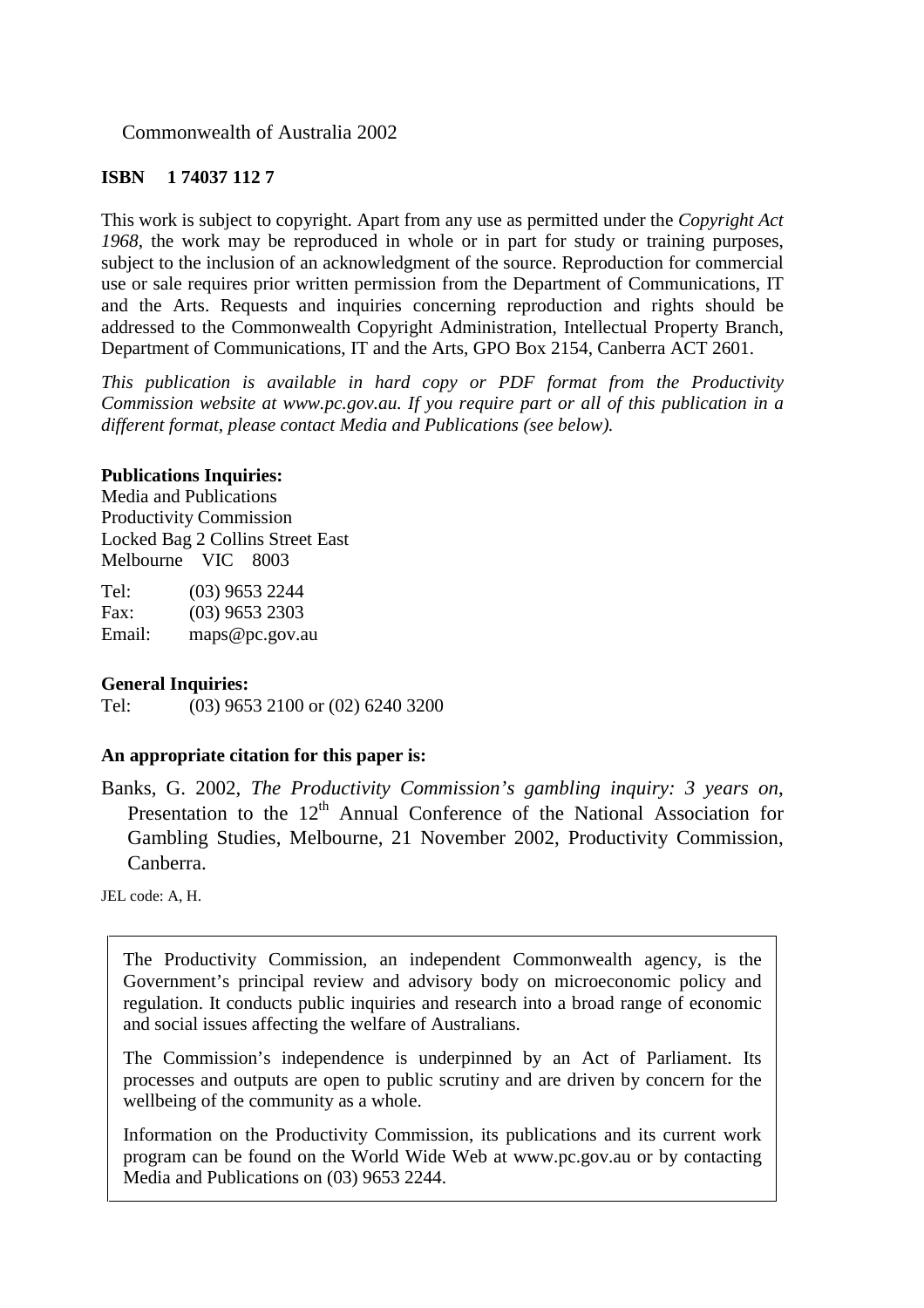# Foreword

This paper is an edited version of my address to the  $12<sup>th</sup>$  Annual Conference of the National Association for Gambling Studies, on 21 November in Melbourne. It is being reproduced in 'hard copy' following requests for it to be made more accessible.

The paper responds to the coincident timing of the NAGS conference with the third anniversary of the Commission's report on *Australia's Gambling Industries*, by reflecting on key developments since then. It considers how the Commission's assessment of the extent and impacts of problem gambling has stood up, examines trends in gambling expenditure, and how effective government and industry responses to problem gambling have been. The paper concludes by identifying some policy development and regulatory issues that need priority attention.

Research for the paper has had to rely primarily on public sources. I am grateful to Monika Binder and Ross Wilson, from the Commission's Canberra office, for invaluable assistance in collecting and analysing the available information.

Gary Banks

Chairman December 2002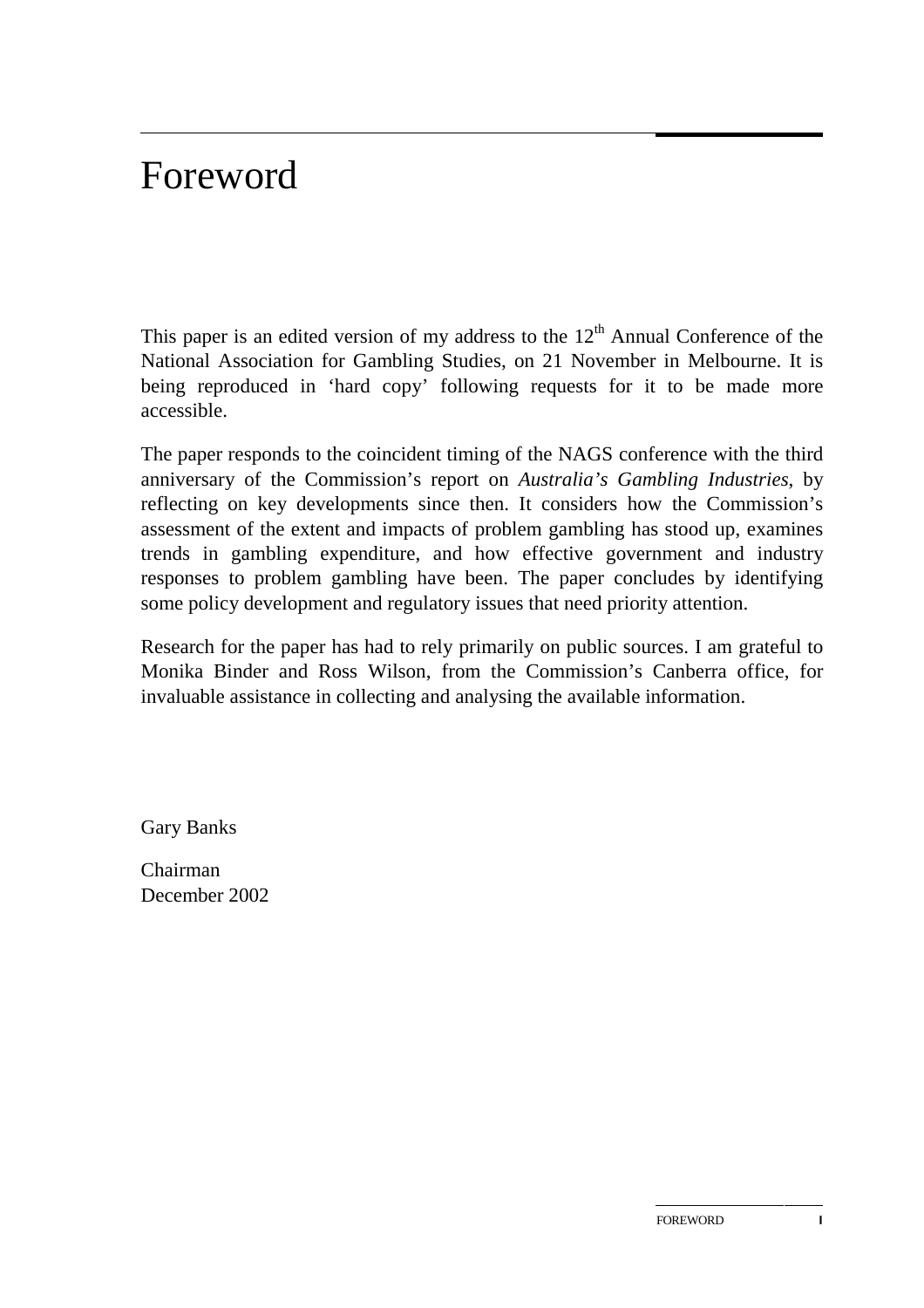#### **Key Points**

- Considerable progress has been made in addressing problem gambling since the Productivity Commission's inquiry.
	- $-$  Recognition within the industry that there is a problem, and acceptance by both governments and industry that existing measures were inadequate to deal with it, are perhaps the most significant changes.
	- Regulatory and self-regulatory initiatives that have been introduced are extensive, with some useful innovations.
- It remains unclear whether problem gambling and its associated impacts have moderated.
	- Since 1997-98, expenditure on gambling has risen by 15 per cent to reach \$14 billion, or \$1000 per adult. This is slower growth than previously, which may partly reflect some policy actions. But the slowdown can be more plausibly attributed to maturing markets for gaming machines.
	- The gaming machine share of gambling expenditure has risen further to 57 per cent in 2000-01 from 52 per cent in 1997-98 (and 34 per cent in 1991-92). This is significant, because the costs of problem gambling were found to loom larger for gaming machines than other gambling modes.
- Despite the slowdown in expenditure, State and Territory budget forecasts indicate a continuing rise in government dependency on gambling taxes.
- Significant deficiencies remain in the regulatory environment for gambling. Areas deserving priority attention by governments include:
	- more research on what actually works among possible consumer protection measures;
	- the need to establish arrangements to ensure truly independent and transparent research;
	- a need for effective monitoring and enforcement of industry compliance with consumer protection regulations; and
	- further reforms to policy-making and regulatory governance arrangements, especially to ensure the substantive independence of the regulator.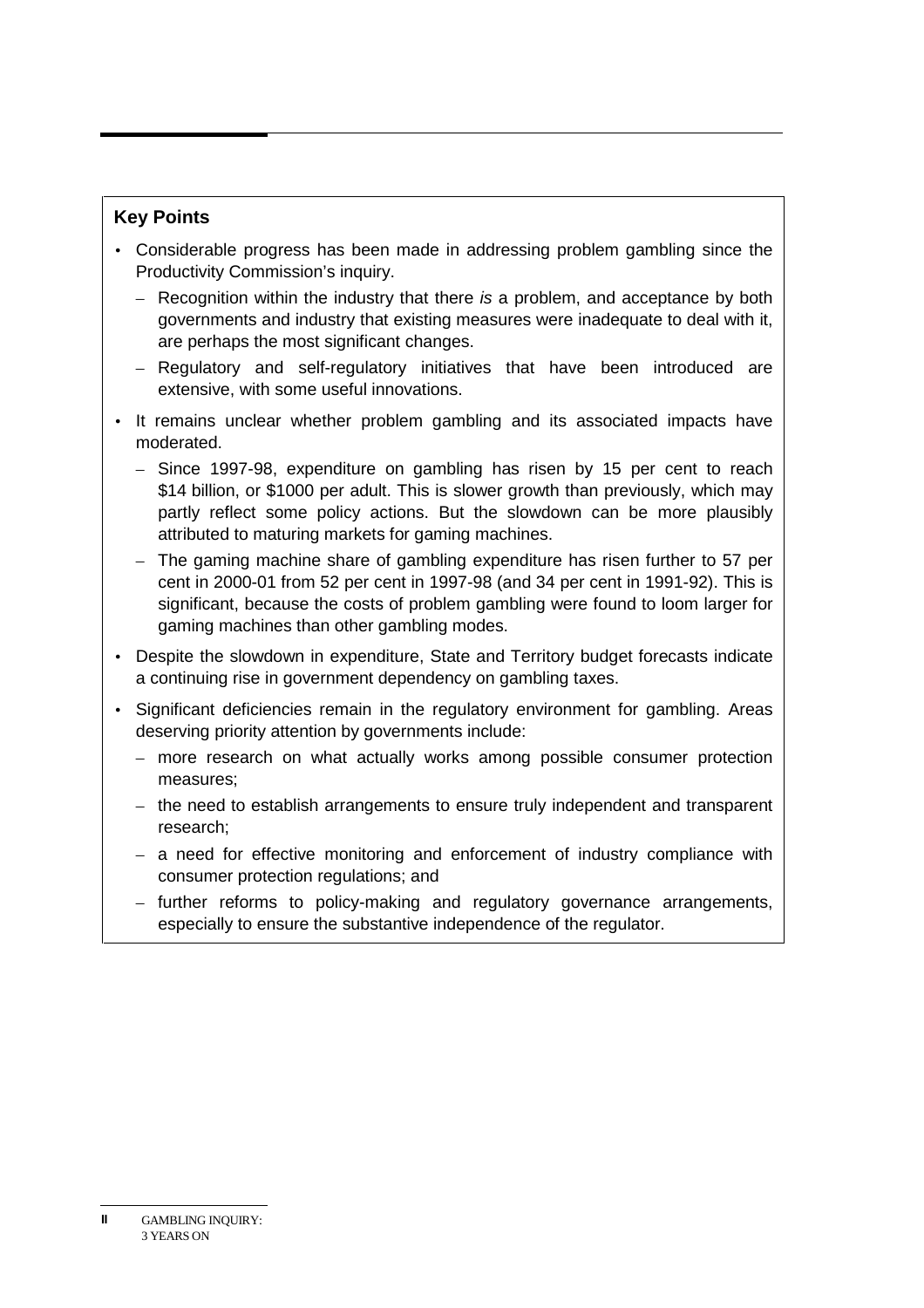# **Introduction**

It is almost three years to the day since the Productivity Commission delivered to Government its final report on *Australia's Gambling Industries* (PC 1999). In releasing the report, and issuing his Government's initial response, the Prime Minister observed:

The Productivity Commission report is the first comprehensive investigation of gambling in Australia and it is the first time we have had a complete picture not only of the economics and regulatory structure of the gambling industries, but also of the social consequences of the recent rapid expansion of gambling in this country. (Howard 1999)

The 1000 page report was the culmination of an independent public inquiry that lasted some 16 months and attracted 320 submissions. It involved a draft report, two rounds of public hearings across all states and territories, six roundtables with interest groups and experts, and 60 meetings 'on location' with governments, the industry, community groups and individuals. The analysis in the report also drew on an extensive literature, both in Australia and overseas, supplemented by three national surveys and other original research by the Commission itself.

The report's essential message was that liberalisation of the gambling industries had generated major social costs as well as benefits. It also found that the social impacts, related to 'problem gambling', had not been adequately addressed, either in policy formulation or industry regulation.

The report evoked a variety of reactions, ranging from laudatory to hostile. There was support for, or at least acceptance of, the report by governments at all levels. And non-government organisations praised it. But the industry's reaction was mixed. Some, although critical of aspects of the report, responded constructively. Others were vehemently opposed to the report and its findings.

Since then, there has been a flurry of activity directed at ameliorating problem gambling. The Commonwealth Government initiated a Ministerial Council on Gambling and introduced legislation banning interactive gambling. Most state and territory governments introduced or proposed new 'responsible gambling' policies. And those in the industry who were initially hostile to the Commission's report, began introducing their own responsible gambling measures. Indeed, the Commission's report is increasingly being invoked as an authoritative source to support the industry's position on gambling issues, including problem gambling.

Looking back at our inquiry and at subsequent developments, this paper addresses three main questions:

• How well has the Commission's assessment of the extent and impacts of problem gambling stood up?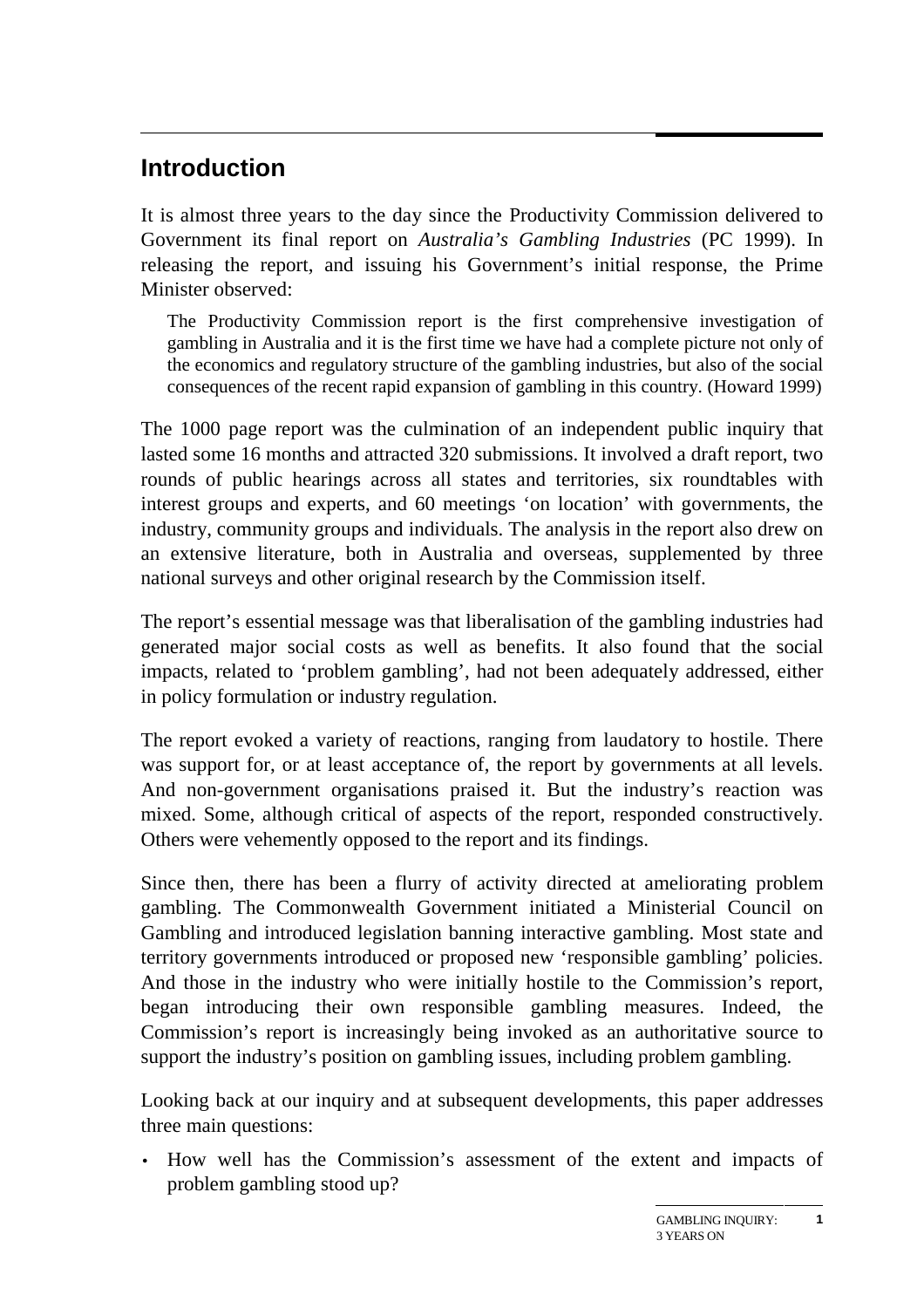- What has happened to the level and composition of gambling activity?
- How effective has been the response by government and industry, and what are the priorities for the future?

# **How many 'problem gamblers'?**

Perhaps the most startling finding, for many people, was the Commission's estimate that nearly 300 000 Australian adults had significant problems with their gambling, with 130 000 experiencing severe problems.

These findings should not have come as a surprise, as they were consistent with a number of other studies. However, the extent of problem gambling had tended to be downplayed, by referring merely to their 1 to 2 per cent share of the total population. This is sometimes also misconstrued as 1 to 2 per cent of gamblers. However, as the Commission found from its survey, the proportion of *regular* gamblers experiencing significant problems Australia-wide was more like 15 per cent. And, because problem gamblers spend a lot more time and money at it than other ('recreational') gamblers, their prevalence in a gambling venue at any time would normally be higher again. Indeed, the Commission estimated (again consistently with some earlier studies) that problem gamblers accounted for around one-third of the industry's total revenue.

Key sections of the industry initially disputed these findings and the methodology on which they were based. They either denied any causal connection between gamblers' problems and gambling, or saw the impacts as having no regulatory implications, being simply the product of rational choice.

The public relations consequences of this stance contributed to the gaming industry re-thinking its strategy, forming the Australian Gaming Council (AGC) in June 2000 to represent it nationally. Since then, there has been a marked turnaround in the industry's public advocacy. In 2001, the AGC's executive director stated:

We recognise and acknowledge that some of our customers have problems with their gambling, with devastating consequences for themselves and their families, and costs for the broader community. (Flannery 2001)

The Commission's assessment of the prevalence of problem gambling used the South Oaks Gambling Screen (SOGS), buttressed by self-assessment questions and other indicators. As noted, using the SOGS, the Commission estimated that about 2.1 per cent of the adult population were problem gamblers, with 1 per cent having 'severe' problems (applying the 'Dickerson method').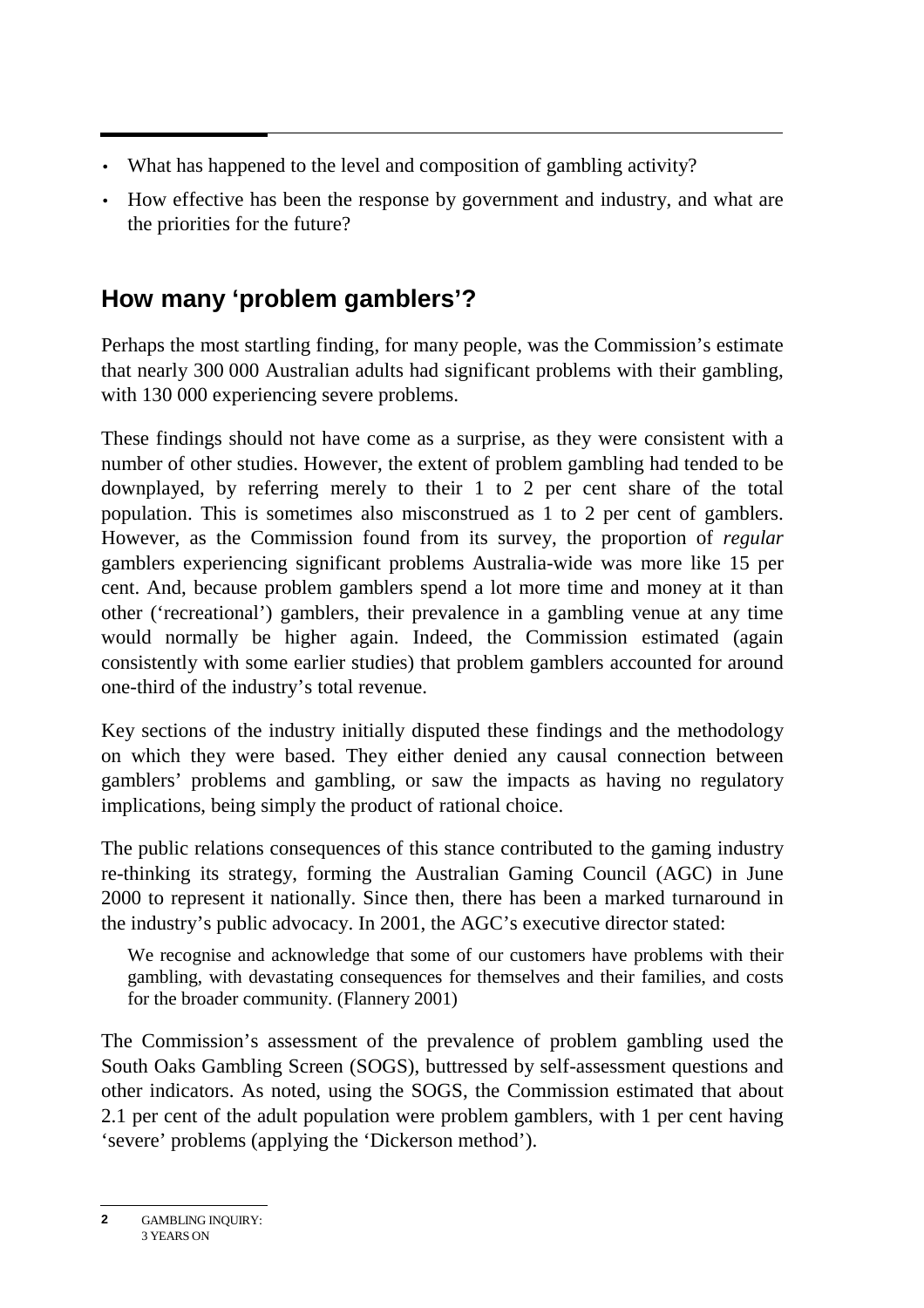While there have been no other national surveys conducted since then, there have been a few done at the state or regional level. However, most have made significant modifications to the SOGS, rendering comparison difficult. (A selection is provided in table 1). Of these, one conducted in South Australia by the Centre for Population Studies in Epidemiology, using a much larger sample for that State than the Commission could manage, estimated that 1.9 per cent of adult South Australians were problems gamblers (SOGS 5+) compared to the Commission's estimate of 2.5 per cent (which we had acknowledged was probably biased upwards). Another, commissioned by Tattersall's from ACIL and applying just to gaming machines in Ballarat, Victoria, came up with a lower estimate of 1 per cent for that district.

A better comparative test was a survey of 5445 adults in the Australian Capital Territory, conducted by the University of Western Sydney's Australian Institute of Gambling Research for the Gambling and Racing Commission. It broadly followed the Commission's methodology and yielded a comparable estimate.

The SOGS has been the most widely used and validated test around the world, including Australia, and was therefore a logical choice. But it is not without its limitations and the Commission supported the development of more refined tests, provided they are themselves appropriately validated.

The Queensland Government conducted a large sample survey in that State this year, using a recently developed screen from Canada: the Canadian Problem Gambling Index (CPGI). Like the Commission's own approach, the CPGI is based on the notion of a problem gambling 'continuum', rather than a simple yes or no categorisation. While the Queensland research found that only 0.83 per cent of adults scored above a defined problem gambling threshold, it estimated that another 2.7 per cent were in a 'moderate risk' group.

The search for an 'ideal' screening instrument is worthwhile, but we should not allow it to become a distraction. What does seem important is to apply a given test, around which there is reasonable professional agreement, consistently across jurisdictions and over time. Otherwise there is a danger of creating more confusion than clarity about the extent of problem gambling and, importantly, whether it is actually responding to remedial measures.

Whether the actual *number* of problem gamblers, equates to 1, 2 or 3 per cent of the population, we are still talking about hundreds of thousands of Australians, and several hundred thousand more who are directly affected by their affliction. The precise number is a nicety, with little bearing on the need for effective policy action.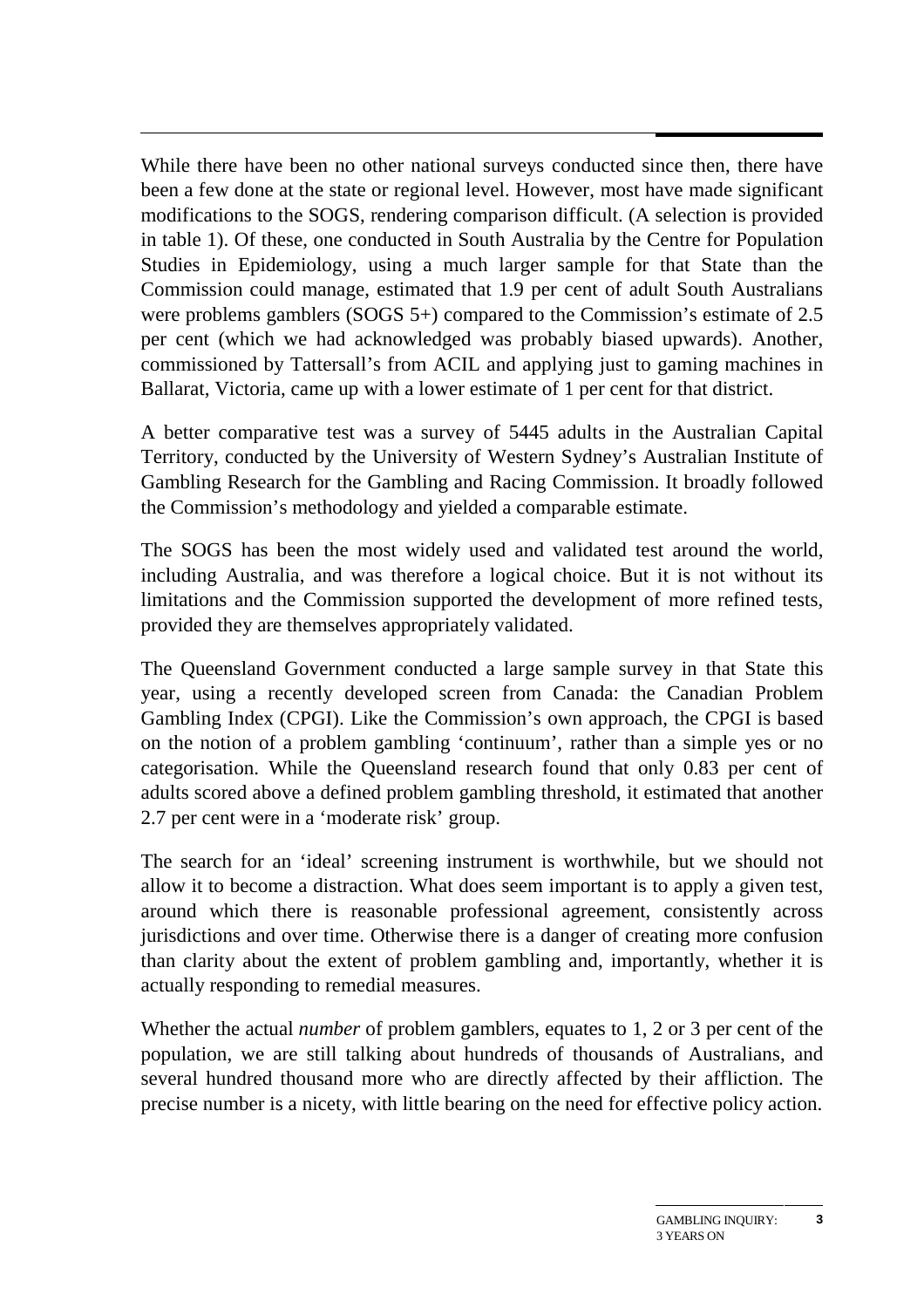| Study                                                            | Region                | Survey<br>methodology                                                                                                                                                         | Problem<br>gambling<br>screening tool                                                   | Prevalence<br>estimates                                                                                                                                                                                                                                                       | PC estimates for<br>the relevant state<br>or territory <sup>a, b</sup>                                                                                                                  |
|------------------------------------------------------------------|-----------------------|-------------------------------------------------------------------------------------------------------------------------------------------------------------------------------|-----------------------------------------------------------------------------------------|-------------------------------------------------------------------------------------------------------------------------------------------------------------------------------------------------------------------------------------------------------------------------------|-----------------------------------------------------------------------------------------------------------------------------------------------------------------------------------------|
| Australian<br>Institute for<br>Gambling<br>Research<br>(2001)    | <b>ACT</b>            | Random survey of<br>5445 adults in the<br>ACT stratified, for<br>example, by<br>gender and age<br>and using the CATI<br>(computer assisted<br>telephone<br>interview) system. | SOGS and<br>other<br>indicators of<br>harm.                                             | $SOGS 5 + 1.9%$ or<br>5297 adults.<br>SOGS 10+: 0.45% or<br>1250 adults.                                                                                                                                                                                                      | SOGS 5+: 2.06%<br>or 4588 ACT<br>adults.<br>Dickerson method:<br>0.73% or 1629<br>ACT adults.<br>SOGS 10+: 0.07%<br>or 146 ACT adults.                                                  |
| Centre for<br>Population<br>Studies in<br>Epidemiology<br>(2001) | <b>SA</b>             | Random survey of<br>6045 adults<br>throughout SA<br>using the CATI<br>system.                                                                                                 | Modified<br>SOGS and<br>self-<br>assessment<br>ratings.                                 | 2.0%, or 22 000<br>adults consisting of:<br>Modified $SOGS 5+$ :<br>1.9%<br>and<br>Self-assessment:<br>0.1% rating gambling<br>problem between 5<br>and 10 on a scale of<br>1 to 10.                                                                                          | SOGS 5+: 2.45%<br>or 27 809 SA<br>adults.<br>Dickerson method:<br>1.38% or 15 627<br>SA adults.                                                                                         |
| ACIL (2001)                                                      | Ballarat,<br>Victoria | Random survey of<br>1006 adults in<br>Ballarat using the<br>CATI system.                                                                                                      | Modified<br>SOGS and<br>self-<br>assessment.                                            | Modified $SOGS 5+$ :<br>1% of adult<br>population have<br>problems as a result<br>of playing gaming<br>machines.<br>Self assessment: 1%<br>rated their gambling<br>problem 7 and higher<br>on a scale of 1 to 10.<br>Another 3% rated<br>their gambling<br>problem as 5 or 6. | SOGS 5+: 2.14%<br>or 75 925 Victorian<br>adults. (Roughly<br>three quarters of<br>whom as a result of<br>gaming machines.)<br>Dickerson method:<br>0.82% or 28 974<br>Victorian adults. |
| Qld<br>Government<br>(2002)                                      | Qld                   | Random survey of<br>13 082 adults<br>throughout Qld<br>using the CATI<br>system.                                                                                              | The recently<br>developed<br><b>CPGI</b><br>(Canadian<br>Problem<br>Gambling<br>Index). | CPGI score of 8 to<br>27 (problem<br>gambling group):<br>0.83%, or 21 910<br>adults.<br>CPGI score of 3 to 7<br>(moderate risk<br>gambling group):<br>2.70% or 71 227<br>adults.<br>CPGI score of 1 to 2<br>(low risk gambling<br><i>group):</i> 8.18% or<br>215 824 adults.  | SOGS 5+: 1.88%<br>or 48 609 Qld<br>adults.<br>Dickerson method:<br>0.76% or 19 665<br>Qld adults.                                                                                       |

Table 1 **Recent estimates of problem gambling prevalence**

**a** Estimates based on the Dickerson method relate to severe gambling problems (PC 1999, pp. 6.44–46, table 6.11). In its report, the Commission noted that state and territory prevalence rates, particularly for South Australia, were generally less reliable due to smaller samples sizes. **b** The estimates relate to all modes of gambling. The Commission estimated that 71 per cent of problem gamblers were so because of gaming machines.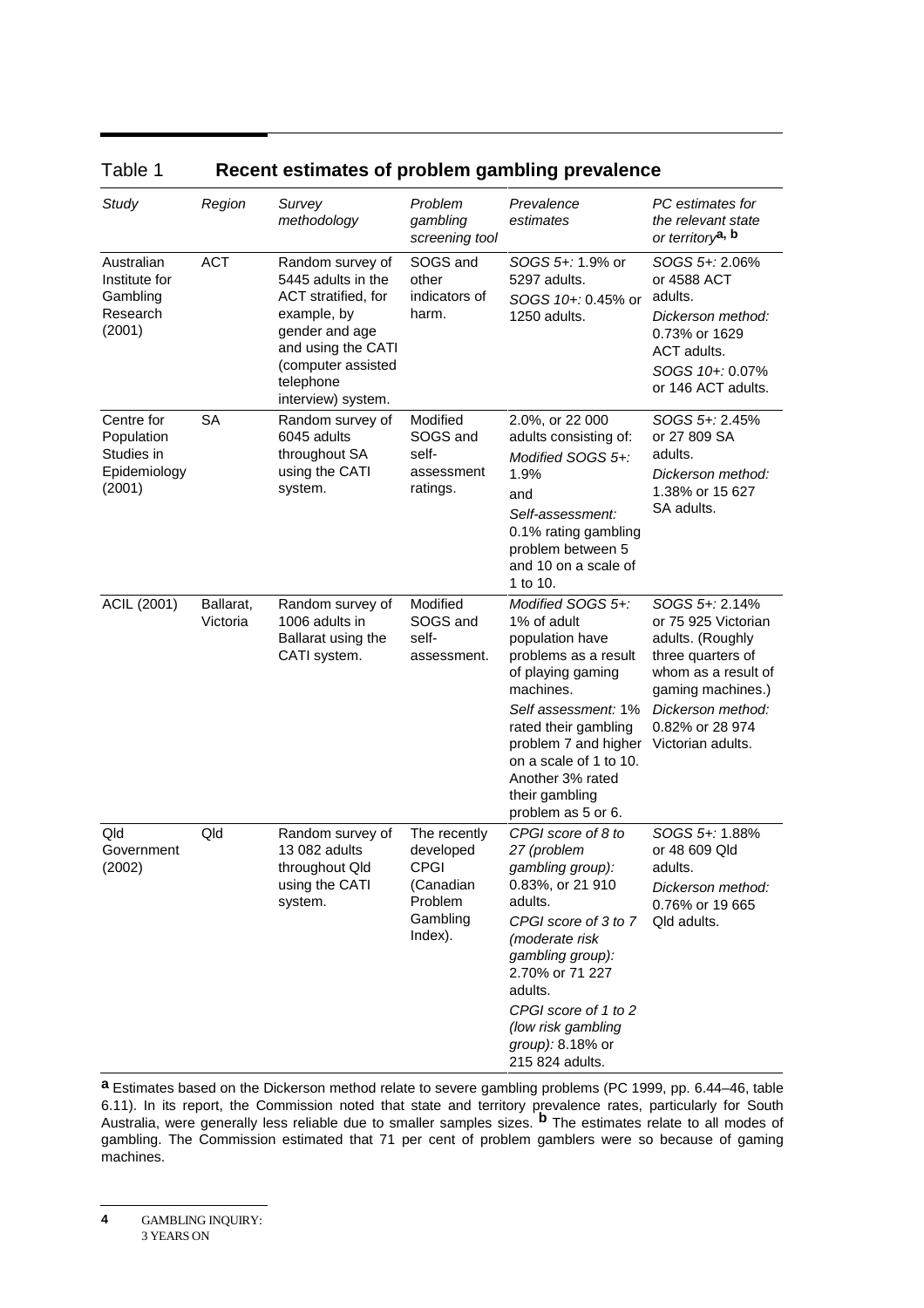Anyone obsessed with decimal points should also bear in mind that *all* survey screens are likely to understate the extent of problem gambling — however they may choose to define it  $-$  simply because people have a natural reluctance to reveal the facts about such matters. That is why the estimate of gambling expenditure from the Household Expenditure Survey is one-quarter of the actual amount based on industry statistics — rendering that instrument of little use for analysis of gambling patterns or problems. The Commission asked 400 selfconfessed problem gamblers in counselling how they would have responded to a survey prior to them actually seeking help. Only 29 per cent said they would have answered honestly; one-third said that they would have concealed their problems, and some 24 per cent said they would have refused even to answer the survey!

With this in mind, arguably the biggest practical challenge confronting prevalence studies is not the precise screening instrument, but rather the extent to which the design and presentation of the questionnaire can counter this inherent downward bias. The extent to which that happens in practice will hinge partly on the motives and interests of the survey sponsor, and on the skill and persistence of the interviewer.

# **Cost and benefits of liberalising gambling**

A novel feature of the Commission's study was its attempt to quantify the (social) costs of gambling as well as the benefits. This was seen as necessary to counter the natural tendency to ignore what cannot be valued.

#### The real benefits are to consumers

A second source of novelty was the Commission's approach to measuring the benefits of the gambling industries. Typically, these had been seen as deriving primarily from the jobs and income associated with the industry. The Commission showed that this was a 'furphy'. Unleashing a previously constrained activity like gambling does not in practice create many new jobs. What it does do is enable people to spend more on gambling and less on other things. (The vocal complaints of retailers whenever new gambling operations set up in their vicinity bear testimony to this at work.) But that also means that the jobs and income created in the gambling industry have a counterpart in jobs and income destroyed in other parts of the economy. Except in depressed areas where unemployment is very high, the gambling industry's new jobs will be some other industry's existing jobs.

The real benefits from the deregulation of gambling come from people having increased access to something they like doing (better than some other things) and at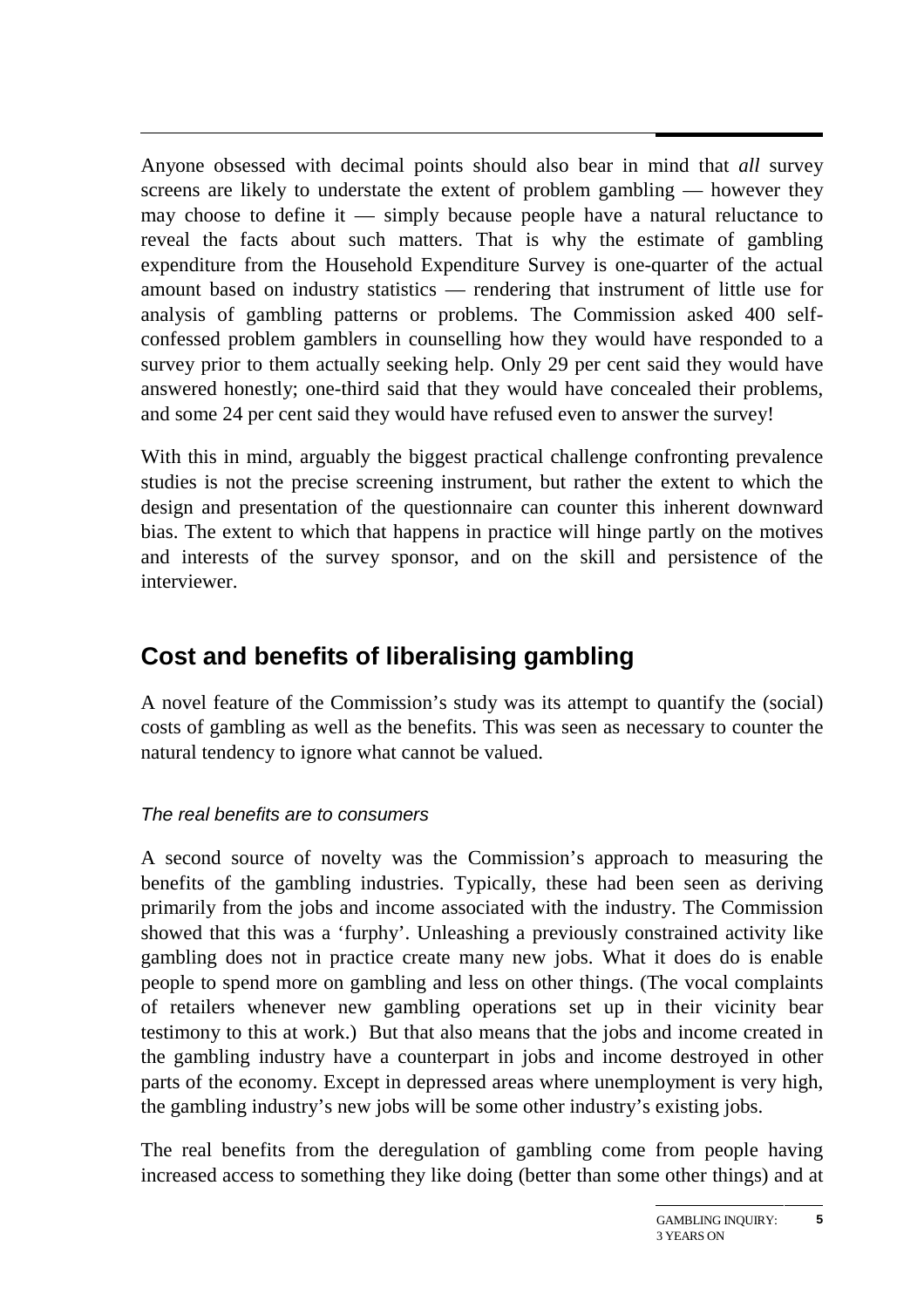a price lower than they would ultimately be prepared to pay. This 'consumer surplus' — while not without conceptual limitations — can be estimated, and it turned out to be sizeable, amounting to billions of dollars.

The industry, while puzzled and upset at the Commission's dismissal of the production-side gains from its expansion, was gratified at the discovery that there were quantifiable benefits on the *consumption* side, which had not previously been estimated. (Some members of community groups and the press, however, were not so sure.)

But where the Commission again parted company with the industry — or at least some of its consultants — was in not treating the consumption gains equally for recreational and problem gamblers, discounting them for the latter group to a level that corresponds to more normal expenditure. The fact that many problem gamblers report an inability to control their gambling, despite a desire to do so, and resort to self-exclusion and other devices to constrain themselves, provides strong support for this approach.

#### Social costs need to be accounted for

When it came to the *costs* of gambling, the Commission recognised that the psychic or emotional impacts on problem gamblers and their families — such as through family break-up and depression — are valid societal costs for which a value should also be assigned. That is not straightforward, of course, and it was necessary to use proxy measures and provide low and high estimates. Even then we erred on the conservative side (not attempting, for example, to place a value on the social cost of the 35 to 60 suicides attributed annually to problem gambling). As with the benefits, the costs turned out to be substantial.

The upshot was our estimate that the net impact on society of the liberalisation of gambling could be anywhere from a net loss of \$1.2 billion to a net benefit of up to \$4.3 billion. There were found to be significant differences by gambling mode, however, with lotteries showing a clear net benefit, whereas gaming machines and wagering included the prospect of a net loss. The reason for this is the much higher incidence of problem gambling for these modes.

The Commission's methodology has been broadly endorsed by most (though not all) of those professional economists who have acquainted themselves with it. And, since the inquiry, there have been a number of studies on the regional impact of poker machines that have drawn on the Commission's approach.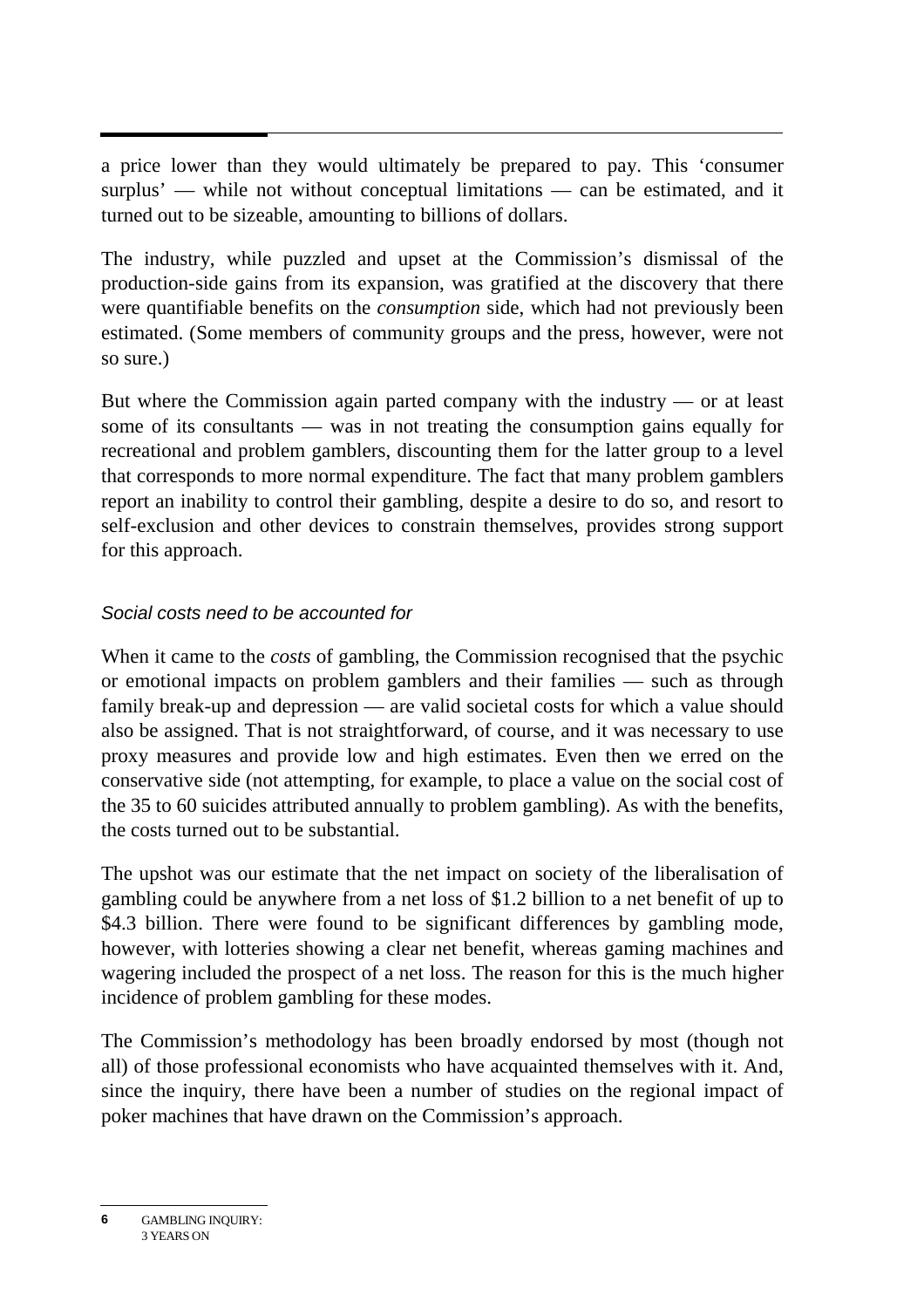#### Comparison with more recent studies

The South Australian Centre for Economic Studies, in a study commissioned by the Provincial Cities Association of South Australia, found predominantly negative impacts (net losses) from gaming machines in small regional economies (even with the assumed reinjection of money lost in taxes), but with some possibility of a net benefit for the State as a whole. This was broadly consistent with the Commission's own findings (table 2).

| $1$ up to $-$              | 00panoon 0. not sonont collinatoo |         |                      |                    |                            |
|----------------------------|-----------------------------------|---------|----------------------|--------------------|----------------------------|
| Study                      | Gambling<br>Year<br>mode          |         | Region               | Range              | PC equivalent <sup>a</sup> |
|                            |                                   |         |                      | \$m                | \$m                        |
| PC (1999)                  | All<br>gambling                   | 1997-98 | Australia            | $-1221$ to $+4277$ | not applicable             |
| PC (1999)                  | Gaming<br>machines                | 1997-98 | Australia            | $-2634$ to $+1122$ | not applicable             |
| <b>SA Centre for</b>       | Gaming                            | 1998-99 | SA provincial cities | $-43$ to $-0.6$    | not estimated              |
| Economic Studies<br>(2001) | machines                          |         | Other non-metro      | $-24$ to $+9$      | not estimated              |
|                            |                                   |         | Adelaide metro       | $-213$ to $+44$    | not estimated              |
|                            |                                   |         | <b>SA</b>            | $-280$ to $+54$    | $-213$ to $+91$            |
| ACIL (2001)                | Gaming<br>machines                | 2000-01 | Ballarat, Vic.       | $+98$ to $+277$    | $-19$ to $+8$              |

#### Table 2 **Comparison of net benefit estimates**

**a** estimate for the same region based on the Commission's methodology.

ACIL's study for Tattersall's on the impact of gaming machines in Ballarat (Victoria), which purported to be based on 'the same framework as the Productivity Commission applied', as well as the Commission's estimates of the social costs of problem gambling, produced a much more beneficial outcome. On expenditure of \$74 million in 2000-01, ACIL estimated that there would be a net gain to Ballarat ranging from \$98 million to \$277 million.

In contrast to the South Australian study, this result was far more positive than would be inferred from the Commission's work. Puzzled by this, I asked the Commission's researchers to examine the study more closely. What they found was that ACIL's methodology differed from that of the Commission (and the South Australian Centre for Economic Studies) in two crucial respects: *first*, it did not discount estimates of consumer benefits for problem gamblers (indicating a continuing attachment to the 'rational choice theory' of problem gambling); and *second*, it used highly inappropriate assumptions about the demand for gambling (namely constant demand elasticities, which should only be used to measure the impact of small changes — not something close to a ban).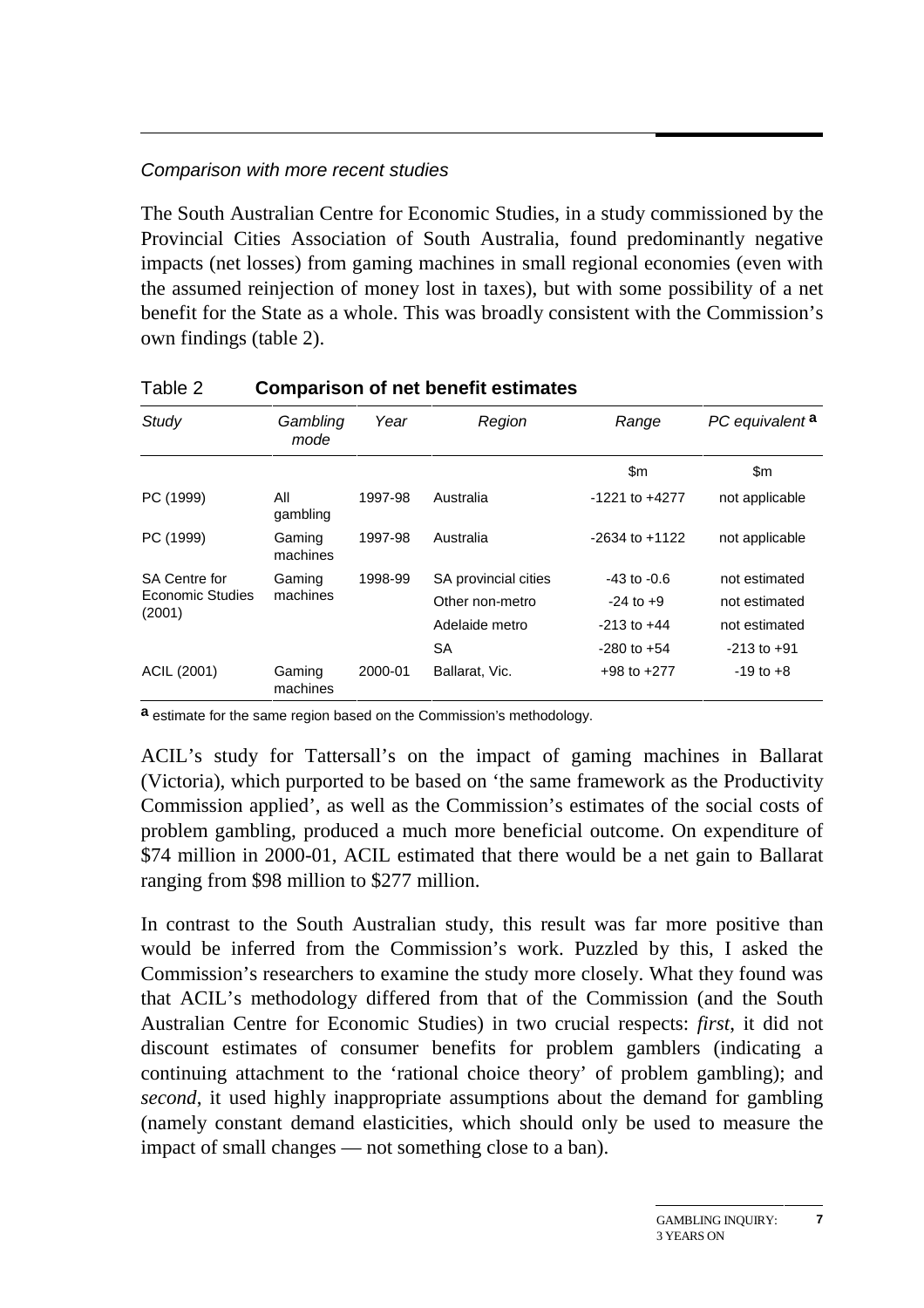When the Commission's analytical framework was consistently applied, the outcome for Ballarat ranged from a net *loss* of \$19 million to a maximum gain of only \$8 million — well short of the \$1/4 billion gain produced by ACIL (table 2).

This illustrates a theme to which I will return: namely the importance of securing arrangements for independent research in this complex and highly contentious area of public policy. Otherwise we will end up with a lot of research which is mainly directed at satisfying the needs of its sponsor. (This has already become a major problem in the United States, where the 'pedigree' of a piece of gambling research has become the surest guide to its findings, and the public debate is the poorer for it.)

# **Gambling regulations were inadequate**

The Commission recognised that its quantification exercise could only produce 'ballpark' estimates that would be of limited usefulness for policy. What the exercise did make clear, however, was that the social costs as well as the benefits of gambling were likely to be substantial. This affirmed the need for considerable care in regulating the conditions of access to gambling. It also supported the Commission's general principle that regulation should be directed at effectively limiting the costs of problem gambling, without unduly impacting on the benefits for recreational gamblers.

In practice, regulatory processes and measures in all jurisdictions were found to fall well short of that ideal. The Commission observed an 'incoherent' regulatory environment, one characterised by complexity, fragmentation and inconsistency. Regulation was found to be driven mainly by revenue-raising and probity considerations, rather than the more fundamental objectives of consumer protection and amelioration of social costs.

Deregulation had greatly expanded the availability of legal gambling — particularly gaming machines — to an extent unprecedented in the Western world. But there had been little attempt to ensure that people could be adequately informed about the price and nature of the product, its risks to their wellbeing, or sources of assistance. On the contrary, advertising and promotion typically spread the message that "*everyone* can be a winner!" There was also little attention to issues such as the access of problem gamblers to cash and credit on gambling premises, or to containing potentially hazardous features of machine design (such as spending rates or bill acceptors). Moreover, mechanisms to enable problem gamblers to exclude themselves from venues were limited (or poorly implemented) and the scope to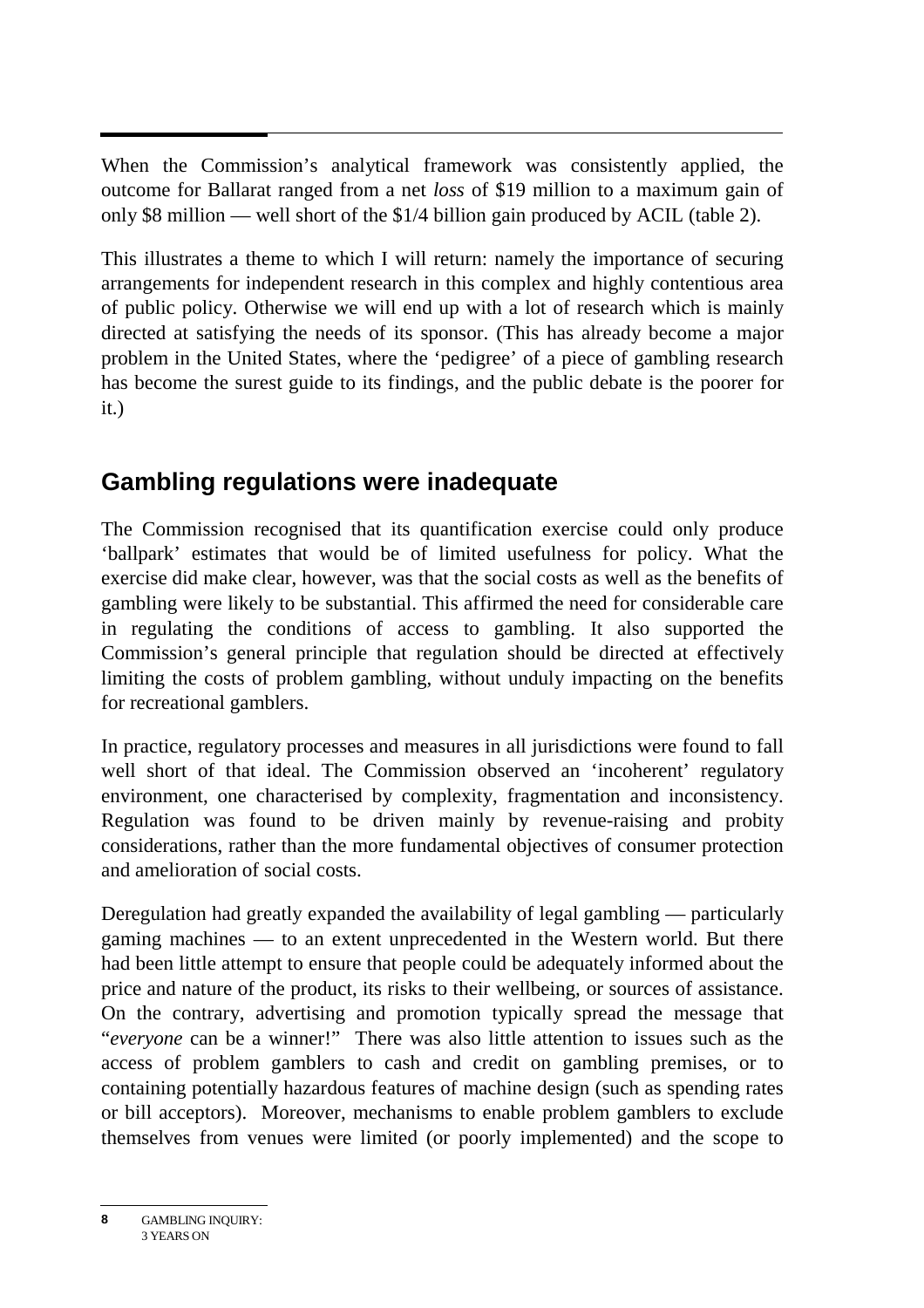provide gamblers with pre-commitment options to limit their losses had hardly been considered (other than for the emerging Internet gambling industry).

This was a pretty tough report card; however, most governments took it on the chin. From the outset of the inquiry they began to modify aspects of their regulatory frameworks to address a number of its deficiencies. (In some cases, they conducted their own supplementary reviews to facilitate this, and to provide for some differentiation in response.)

As noted, the gaming industry itself began to appreciate that its initial state of denial was not sustainable and, through the newly formed AGC, developed more proactive strategies to address the social costs associated with its activities. As the Council's executive director has said:

Clearly if the industry, especially one as subject to regulation as ours, is to have a longterm and healthy future, it cannot afford to be out of step with community attitudes. (Flannery 2001)

The Council accordingly developed a Responsible Gaming Code, as did the Australian Hotels Association (AHA), New South Wales Clubs and a variety of other segments of the industry.

Before looking at these initiatives more closely, it may be instructive to see what has happened to expenditure on gambling in the period since the Commission's inquiry. Problem gamblers account for a sizeable proportion of total gambling expenditure, or industry revenue. If measures to address the problem are working, this could be expected to become apparent in the data.

# **A recent tapering in 'expenditure' growth**

In the decade before the Commission's inquiry, expenditure on gambling ('losses' in common parlance) more than doubled in real terms, rising from 2 to 3 per cent of household disposable income, or an average of around \$800 for each adult in this country.

Most of this came from the liberalisation of gaming machines, the number of which more than trebled, reaching some 185 000. (As the industry itself first noted, and detailed Commission research confirmed, this was about one-fifth of the number of *comparable* machines in the world at that time — and five times as many per person as in the United States). The *accessibility* of gaming machines also increased greatly, as they spread from their original stronghold in New South Wales clubs, to include pubs and clubs across all states and territories except Western Australia.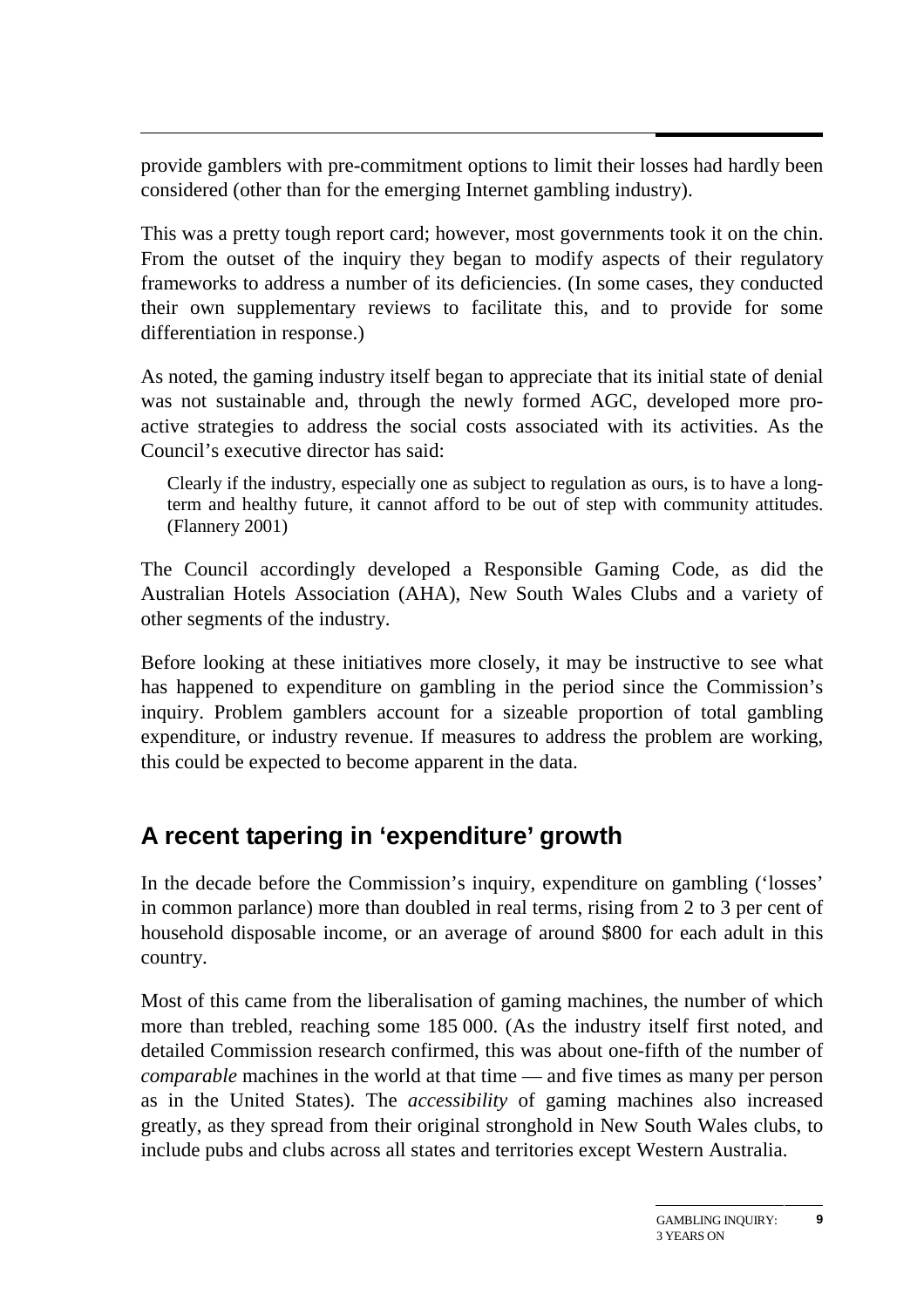Since 1997-98, gambling expenditure has continued to rise, reaching \$14 billion in 2000-01, or \$1000 per adult. But its growth has slowed discernibly (figure 1) largely reflecting a slowdown in gaming machine expenditure. Expenditure has risen by 15 per cent (in 2000-01 dollars), compared to a rise of 30 per cent over the preceding three years.



Figure 1 **Trends in aggregate gambling expenditurea, b, c**

**a** Expressed in 2000-01 values. **b** 'All gambling' is gaming, racing and sports betting. 'Gaming' is gaming machines, casino, lottery products, minor gaming and keno. 'Racing' is betting with bookmakers and totalisators, both on racecourses and off-course (TAB). 'Sports betting' is the wagering on all types of local, national or international sporting activities other than the established forms of racing. Expenditure on sports betting is about \$42 million in 2000-01 compared with about \$13 million in 1994-95 when data was first collected. **c** Gaming machines' do not include gaming machines in casinos. 'Lottery products' is lotto, tattslotto, general lotteries, instant money and soccer pools. 'Casino' is wagers on table games, gaming machines and keno systems. 'Other gaming' is minor gaming and keno.

Data source: Tasmanian Gaming Commission (2002).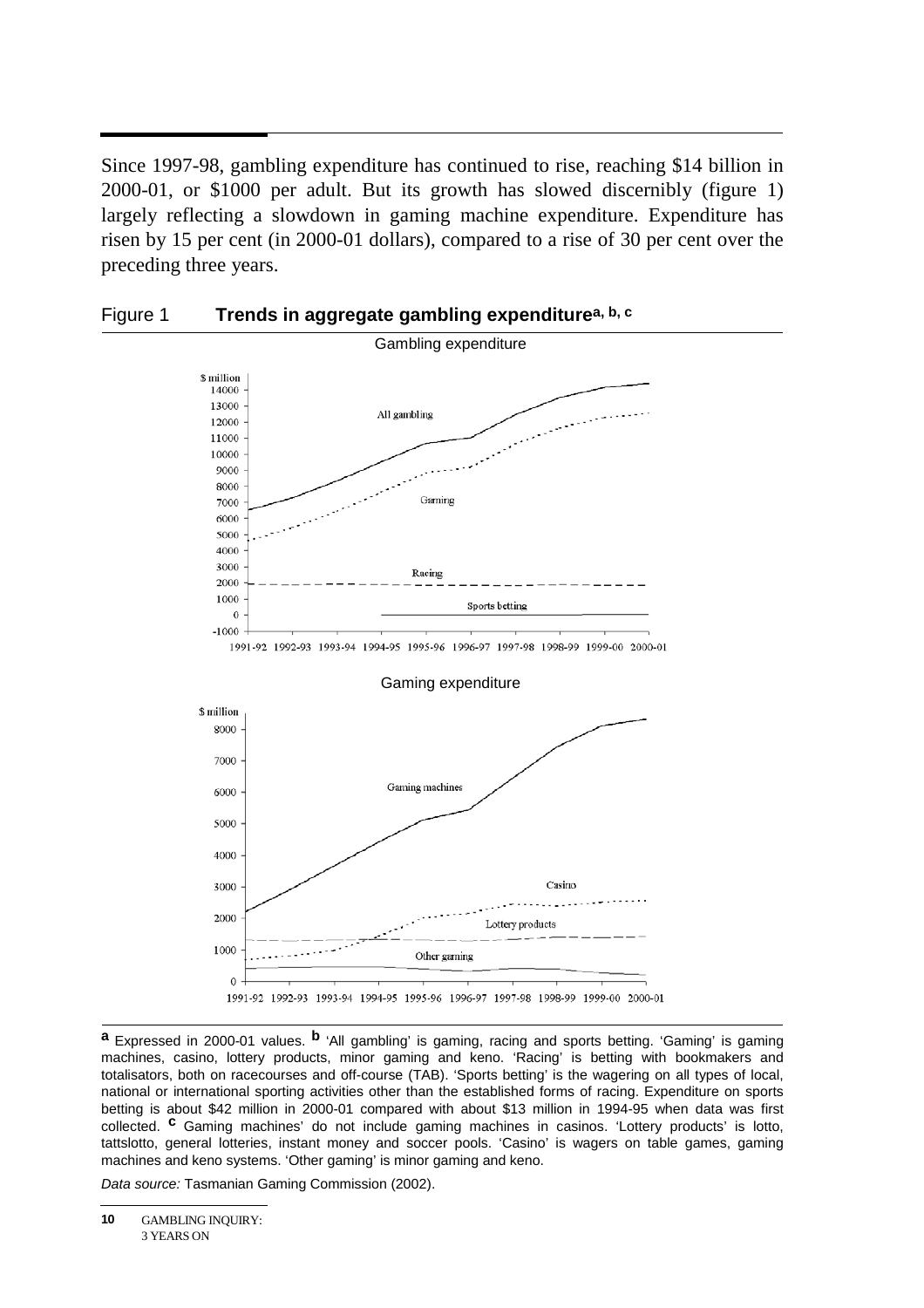The 'tapering' of expenditure is more obvious on a per capita (adult) basis, or as a proportion of household disposable income (HDI) — where there has actually been a decline in the most recent year, from a peak of close to 3.5 per cent (figure 2).



Figure 2 **Trends in gambling expenditure sharesa, b**

**a** Expressed in 2000-01 values. **b** Per capita represents persons over the age of 18. Data source: Tasmanian Gaming Commission (2002).

At face value, this might suggest that initiatives to moderate problem gambling have had some success. While the slowdown commenced before many harm minimisation measures came into effect, the most marked change in spending occurred in the most recent year, especially in New South Wales and the Australian Capital Territory. (Indeed, in New South Wales, revenue growth from gaming machines, which had still been buoyant in 1999-00, stopped dead in 2000-01.) Moreover, there were other influences that had kicked in earlier, including the expansion of gambling help services in most jurisdictions and the heightened public awareness of gambling problems at the time of the inquiry.

However, the fact that the slowdown or decline has not been consistent across jurisdictions complicates matters and — assuming that the differences cannot be attributed simply to differences in the measures taken — raises the possibility of other explanations (figures 3 and 4).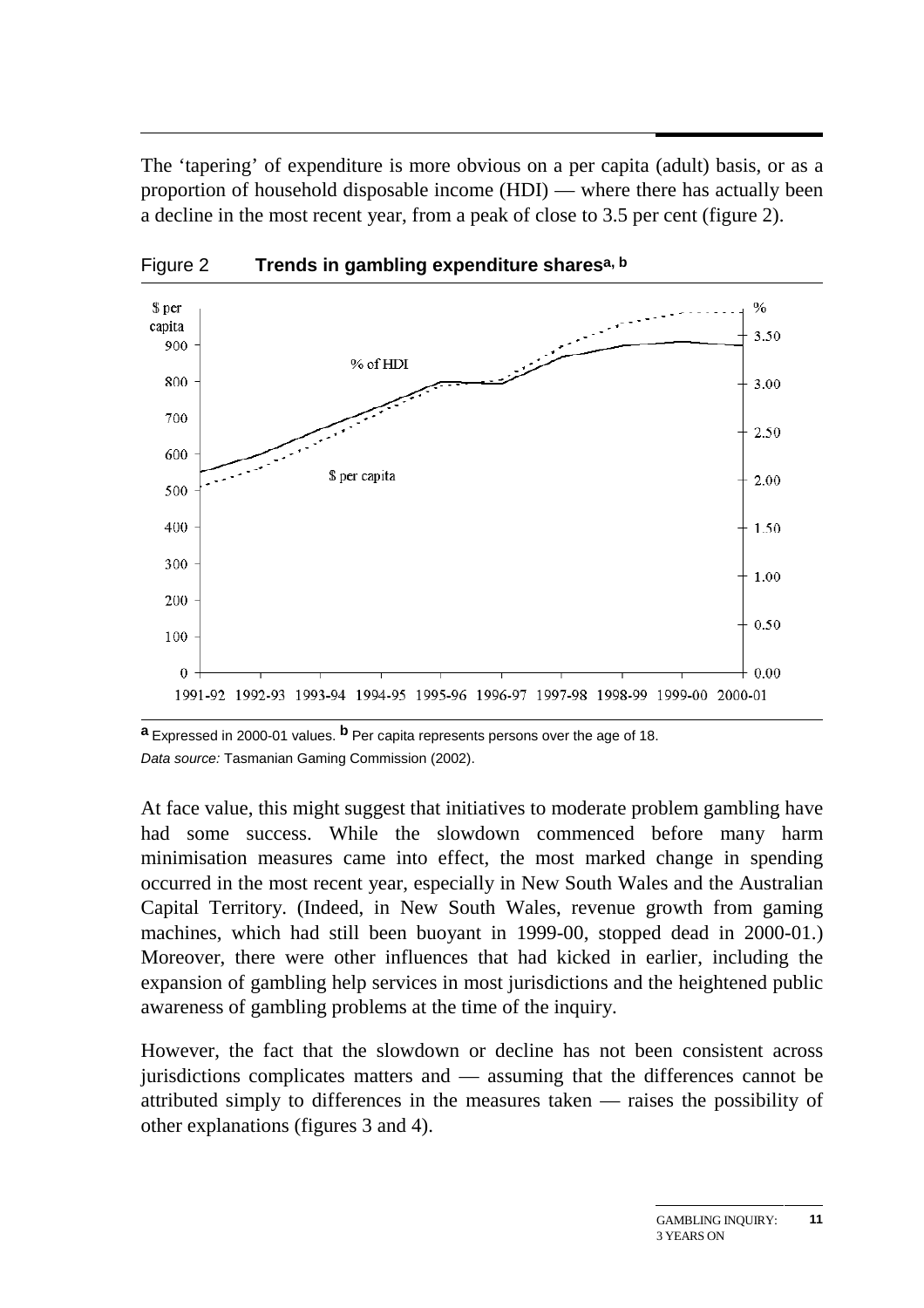

#### Figure 3 **Trends in gaming machine expenditure, by state and territorya, b, c**

**a** Expressed in 2000-01 values. **b** 'Gaming machines' do not include gaming machines in casinos. Hence, although the series for Tasmania begins in 1995-96, it does not take account of gaming machines in the casino which existed prior to that time. **c** Gaming machines (outside the casino) are prohibited in Western Australia.

Data source: Tasmanian Gaming Commission (2002).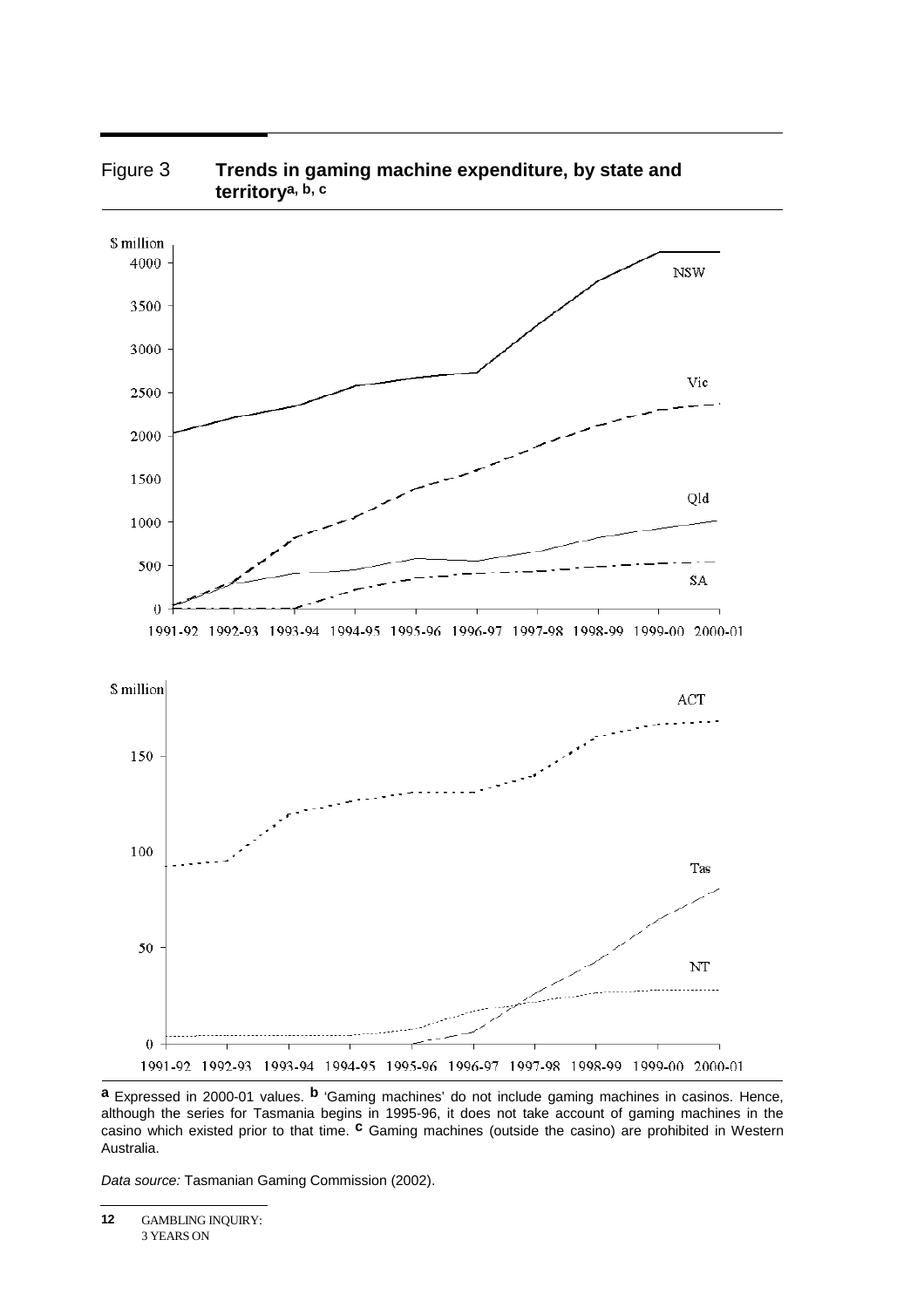

# Figure 4 **Trends in gaming machine expenditure as a share of HDI, by**

Data source: Tasmanian Gaming Commission (2002); Commission estimates.

One possibility is that demand has been affected by what appears to have been a decrease in the rate of return, or increase in the 'price', to gamblers in Victoria and New South Wales over the past two years (figure 5). But the implied price sensitivity of demand required to explain the observed impact on expenditure, making some assumptions about the counterfactual trend, is implausibly high (up to 5.4, according to 'back of the envelope' calculations).

#### A 'maturing' market?

A plausible explanation of the different expenditure trends across jurisdictions is that they simply reflect the maturation (or emerging saturation) of the gaming machine market. The typical market growth pattern for any new good or service is one of relatively rapidly rising expenditure initially, while consumers 'come on board', followed in time by a slowing and then levelling out of expenditure (or proportionate expenditure) as demand becomes satisfied. The fact that the gambling market contains a special group of compulsive consumers, whose wants do not conform to the normal pattern, needs of course to be taken into account. However, there is a limit to the spending of even problem gamblers (as their frequent resort to theft and larceny illustrates) and over time many will become 'cured' and leave the pool.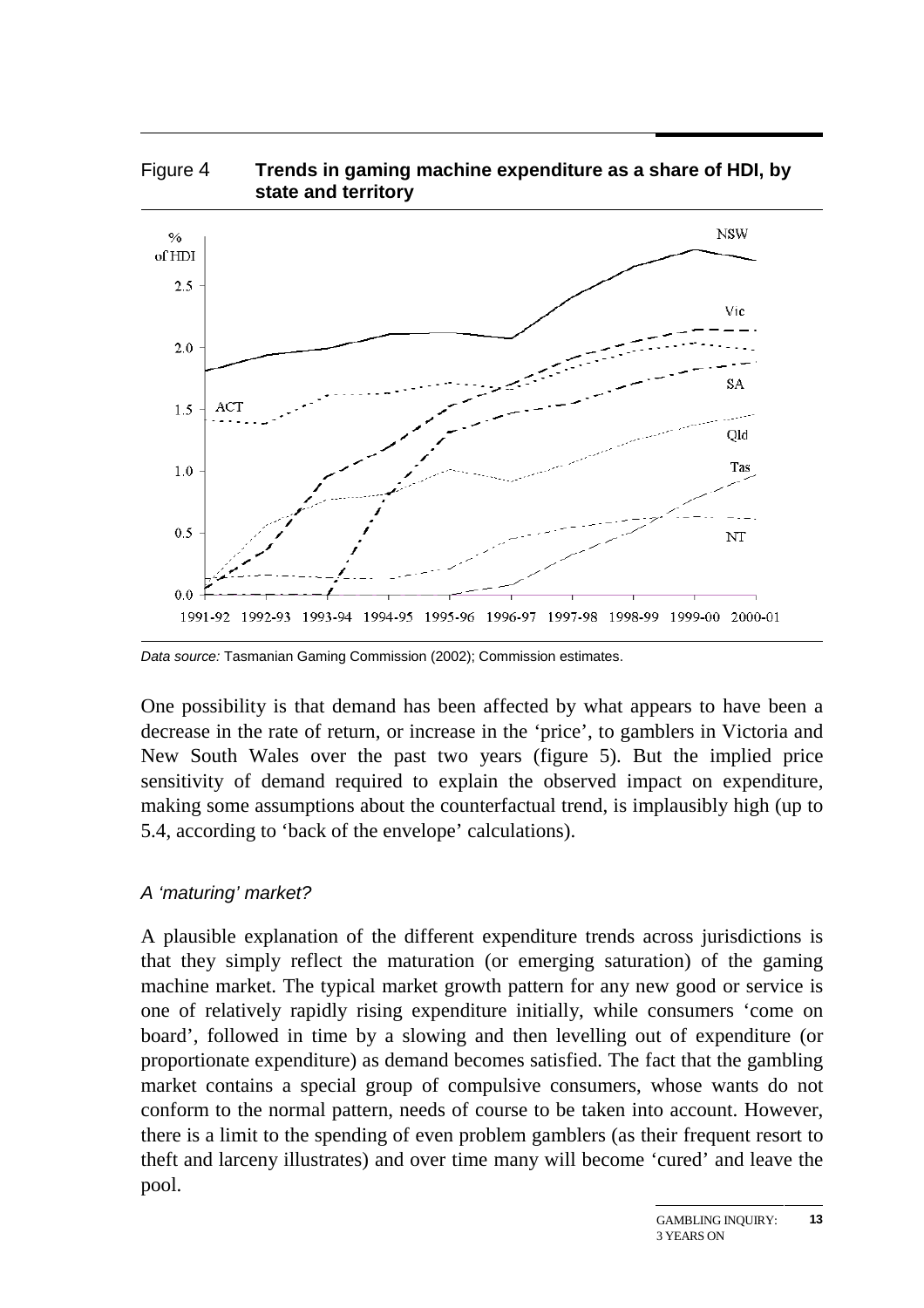

**a** Price is obtained by dividing expenditure by turnover, expressed as (1-machine return rate). For example, if a person put \$1 through a machine in NSW in 2000-01, he or she could expect to lose 10.6 cents. **b** Other than in casinos, there were no gaming machines in South Australia and Tasmania in 1991-92, and none over the period in Western Australia.

Data source: Tasmanian Gaming Commission (2002).

Thus, we observe that the tapering of expenditure is most pronounced in New South Wales and the Australian Capital Territory, which have had access to gaming machines for longer, and it is generally also more pronounced in those jurisdictions where household spending on gambling is highest.

The main exception is the Northern Territory, but this could reflect the dual influence of a longstanding market, yet a relatively constrained one in terms of accessibility of gambling relative to the total population. The relative accessibility of gambling could also explain why the tapering of expenditure in New South Wales has occurred at a higher share of household disposable income than in the Australian Capital Territory and Victoria. New South Wales has substantially more gaming machines per capita than Victoria, and the Australian Capital Territory's machines are confined to clubs and the casino.

That the tapering of gambling (and gaming machine) expenditure  $\sim$  or industry income — reflects maturing markets, particularly in the larger states, may find some additional support in stock market trends. Gambling stocks have outperformed other stocks on average for much of the past three years, suggesting that the industry's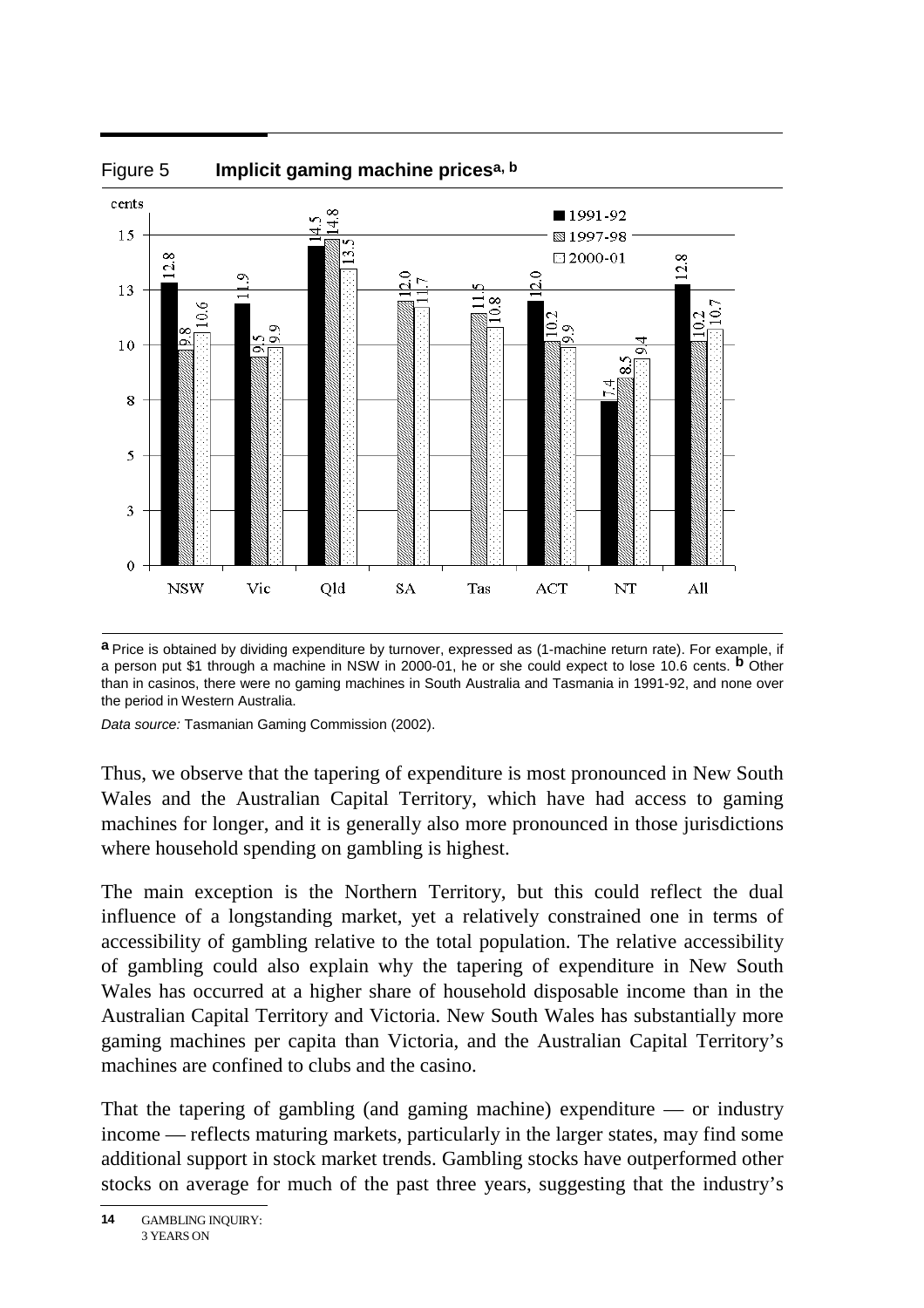prospects have continued to look relatively good to investors. However, if we look more closely at individual gaming stocks, it is clear that the gambling enterprises in New South Wales and Victoria have recently done less well than in Queensland (figure 6). (Tattersall's is of course a private company and we have no public basis for assessing its relative performance.)

#### Figure 6 **Gambling company shares: January 2000 to October 2002a** Index of end of month values



**a** The index for gambling shares is a weighted average of the share prices for Tabcorp, TAB Ltd, TAB Queensland, Jupiters and Burswood.

Data sources: ASX and Commission estimates.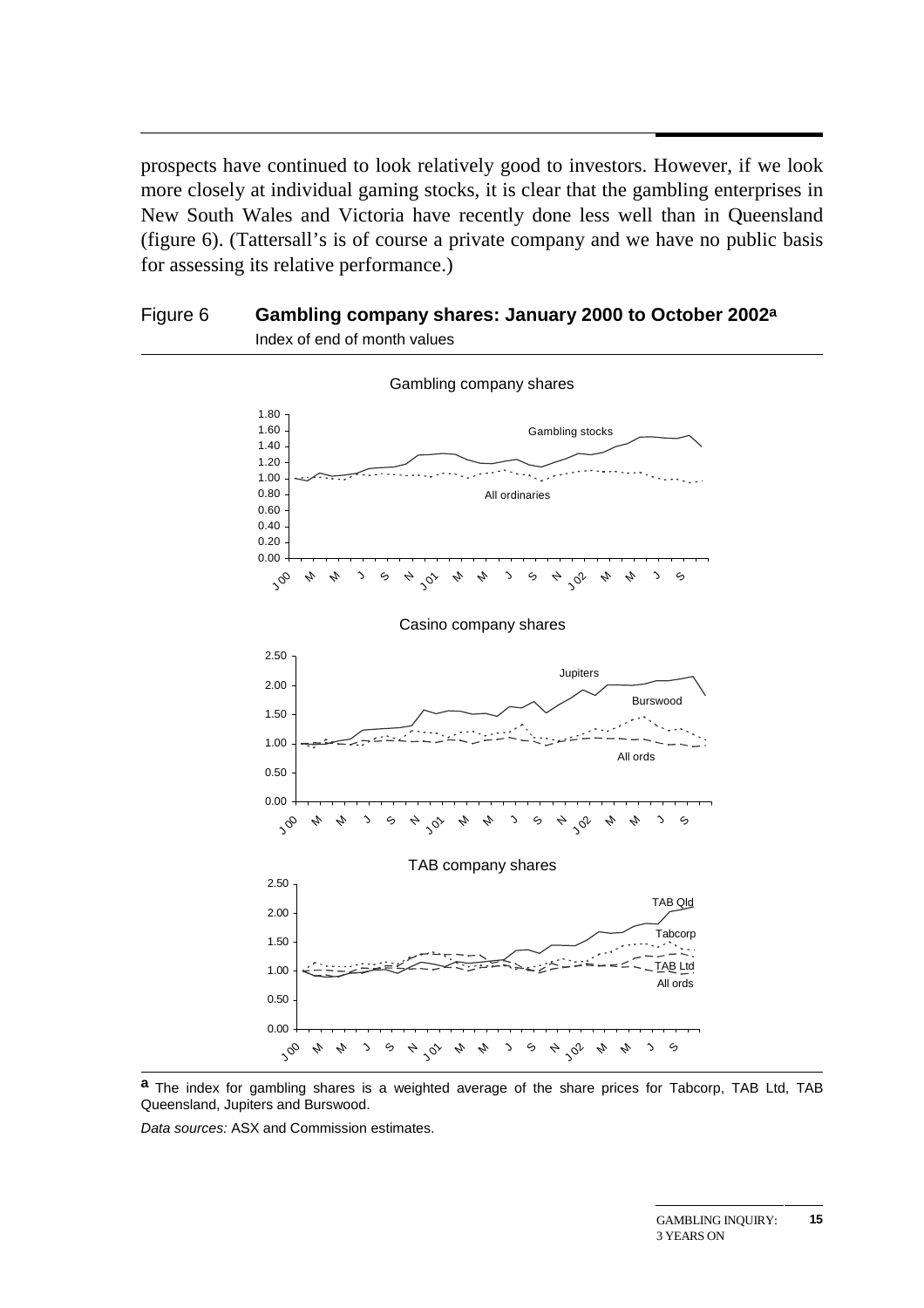#### Tax is trending up

If gaming machine expenditure growth is slowing, this does not seem to be reflected in state and territory budget projections, which generally forecast a significant rise in the proportion of total own-tax revenues derived from gambling (figures 7 and 8) — although admittedly the projected growth in New South Wales and the Australian Capital Territory is somewhat lower than for most other jurisdictions.

Interpreting trends in the tax take from gambling is complicated by the introduction of the Goods and Services Tax, which by agreement between the Commonwealth, states and territories resulted in an offsetting initial reduction in state and territory taxes on gambling. Factoring this in, it is reasonable to conclude that we are seeing a continuing rise in the overall dependency on taxes from gambling — at least in all jurisdictions other than Western Australia. The rise in fiscal dependency on gambling is in turn attributable to rising revenue from gaming machines. Even if that stagnates, the states and territories retain the option of putting tax rates up again, and indeed that is what South Australia has effectively done with its 'super profits' surcharge on gaming venues.





**a** According to the ABS, 'gaming machine tax revenue' in principle captures all gaming machines whether in clubs, hotels or casinos.

Data source: ABS commissioned data; state and territory budget papers for 2002-03; Commission estimates.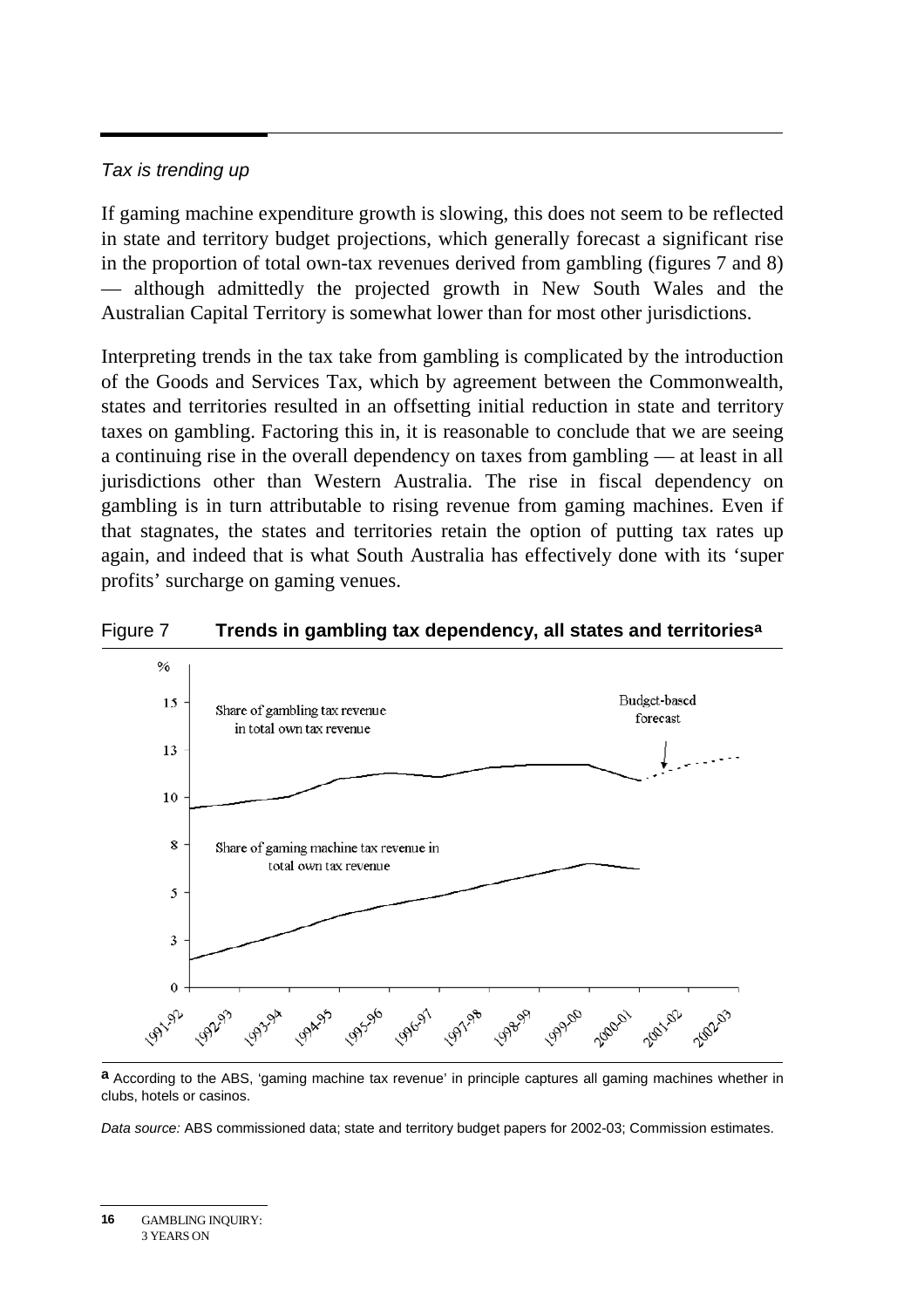

#### Figure 8 **Trends in gambling tax dependency, by state and territorya**

<sup>(</sup>Continued on next page)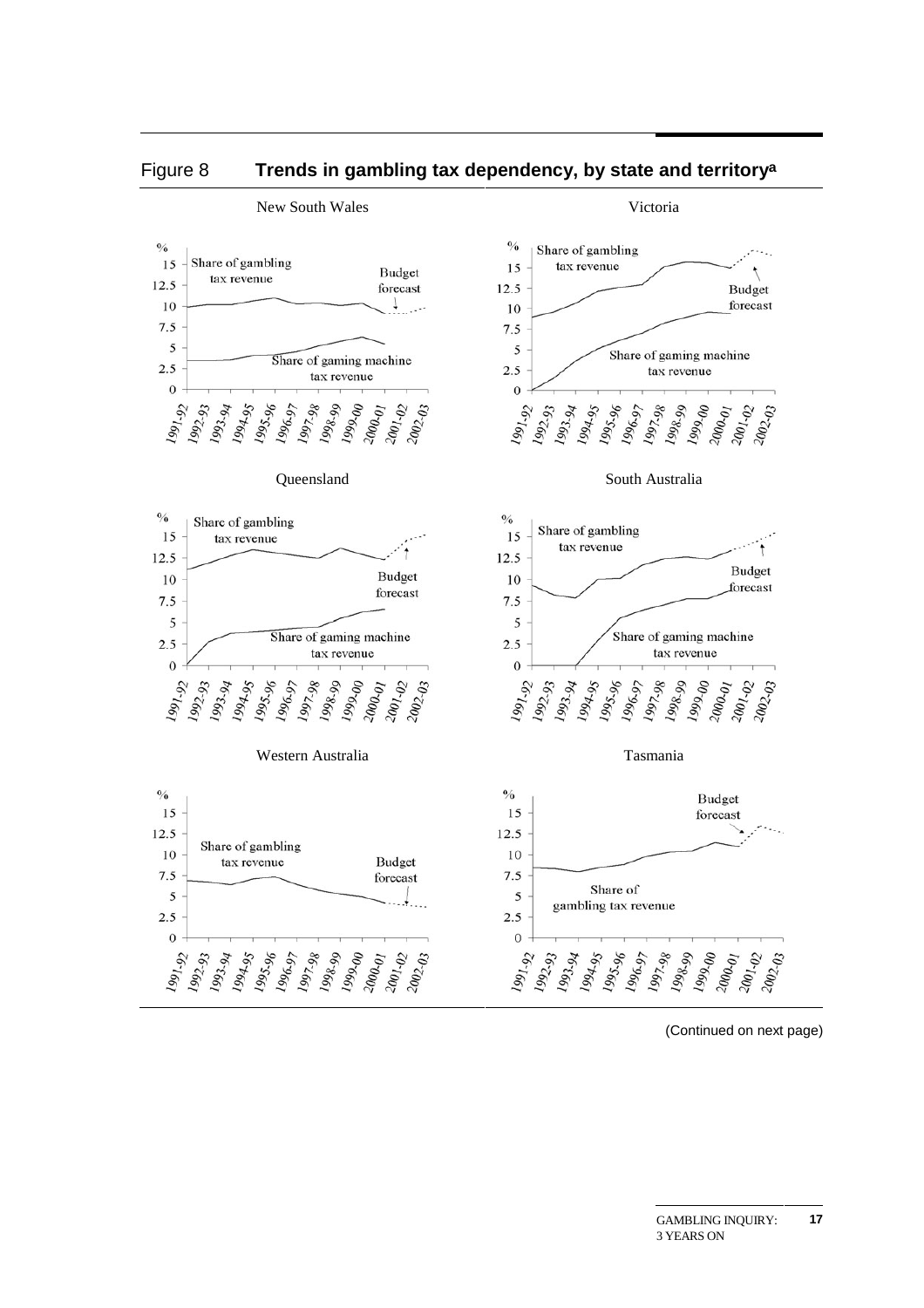

**a** According to the ABS, 'gaming machine tax revenue' in principle captures all gaming machines whether in clubs, hotels or casinos. The share of gaming machine tax revenue in total own state/territory tax revenue in Tasmania, Western Australia and the Northern Territory is negligible or not applicable.

Data source: ABS commissioned data; state and territory budget papers for 2002-03; Commission estimates.



#### Figure 9 **Expenditure on main gambling types, Australiaa, b**

**a** Expressed in 2000-01 values. **b** 'Gaming machines' do not include gaming machines in casinos. 'Lottery products' includes lotto, tattslotto, general lotteries, instant money and soccer pools. 'Casino' includes wagers on table games, gaming machines and keno systems. 'Racing' includes betting with bookmakers and totalisators, both on racecourses and off-course (TAB). 'Other' includes sports betting, minor gaming (such as raffles, bingo, lucky envelopes) and keno.

Data source: Tasmanian Gaming Commission (2002).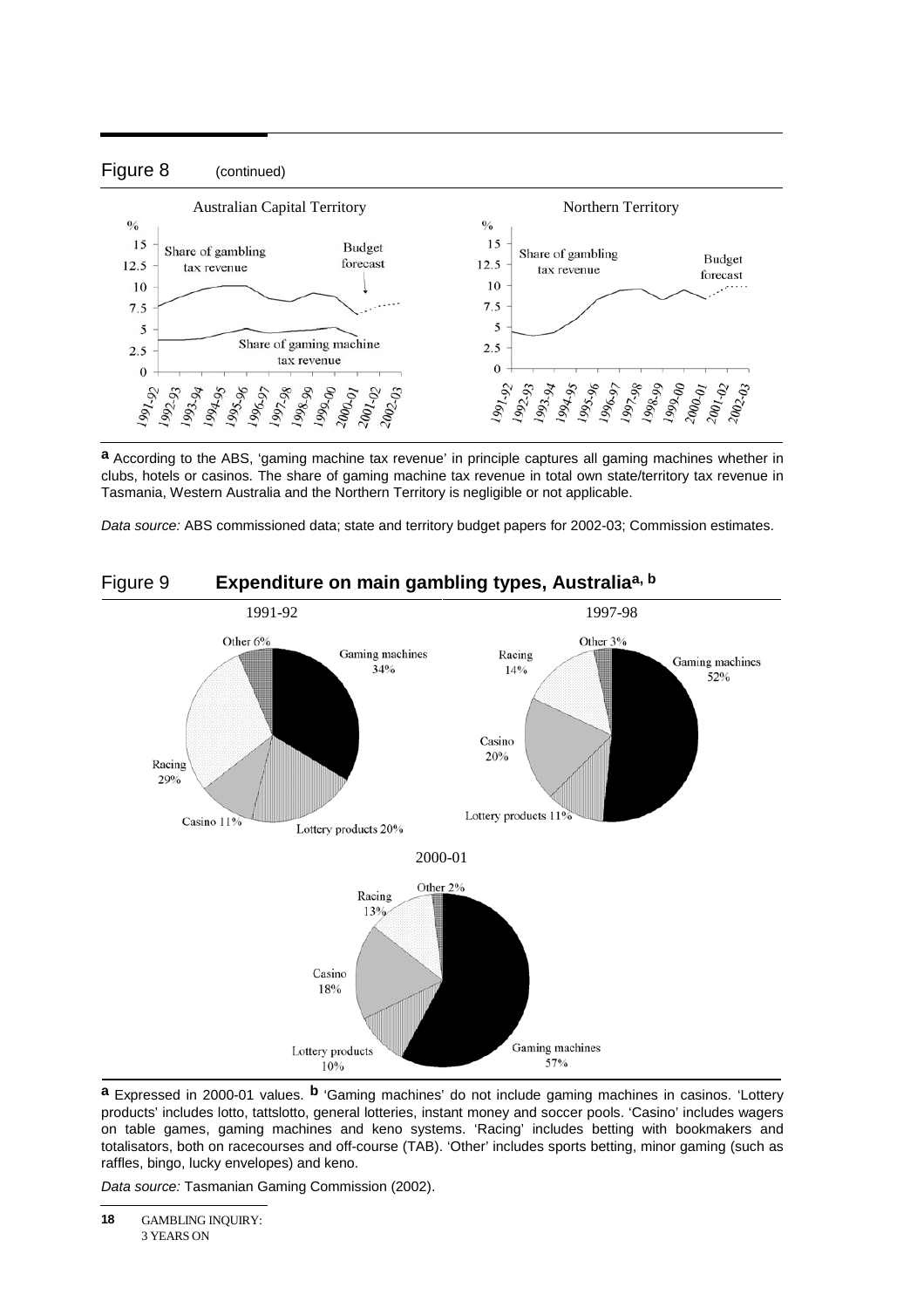In fact, the gaming machine share of total expenditure on gambling has risen further to 57 per cent in 2000-01 from 52 per cent in 1997-98 (and only 34 per cent in 1991-92) (figure 9). This is relevant to the broader question of what expenditure trends may mean about the costs of problem gambling, as the social costs loom larger for this mode than for say lotteries, which has experienced a reduction in its share of gamblers' spending.

In sum, a number of developments since the Commission's inquiry have reaffirmed that problem gambling remains an important issue for public policy. At this relatively early stage it is unclear whether problem gambling and its associated impacts have moderated. That will take longer to ascertain and will ultimately depend on the efficacy of the measures taken, some of which have yet to be, or have only recently been, introduced. I will now examine these in a bit more detail.

### **Developments in regulation**

In its report, the Commission identified a variety of harm minimisation or consumer protection measures which could be taken, rating them against the principle that they needed to target sources of social cost without detracting unduly from the undoubted consumer benefits to be derived from gambling. In that way, the benefits of action were likely to exceed the costs, although there are also compliance costs to consider (which can be significant in some cases).

Apart from the important area of counselling for those problem gamblers who seek it, there are three broad categories of measures that we identified (table 3). Two of these — relating to what might be called 'informed choice' and 'consumer control' — are essentially about empowering *all* consumers, including problem gamblers, to make informed and deliberate choices. They are therefore likely to satisfy our guiding regulatory principle, providing win-win outcomes for all gamblers.

The third category involves constraints which would potentially benefit problem gamblers, but could also detract from the enjoyment of recreational gamblers. Such measures were therefore seen as requiring more careful assessment of their costs and benefits. Nevertheless, we considered that, at face value, restricting venuebased access to additional money, and limitations on spending rates, looked promising.

Since then, actions have been taken by both industry and government in many of these areas.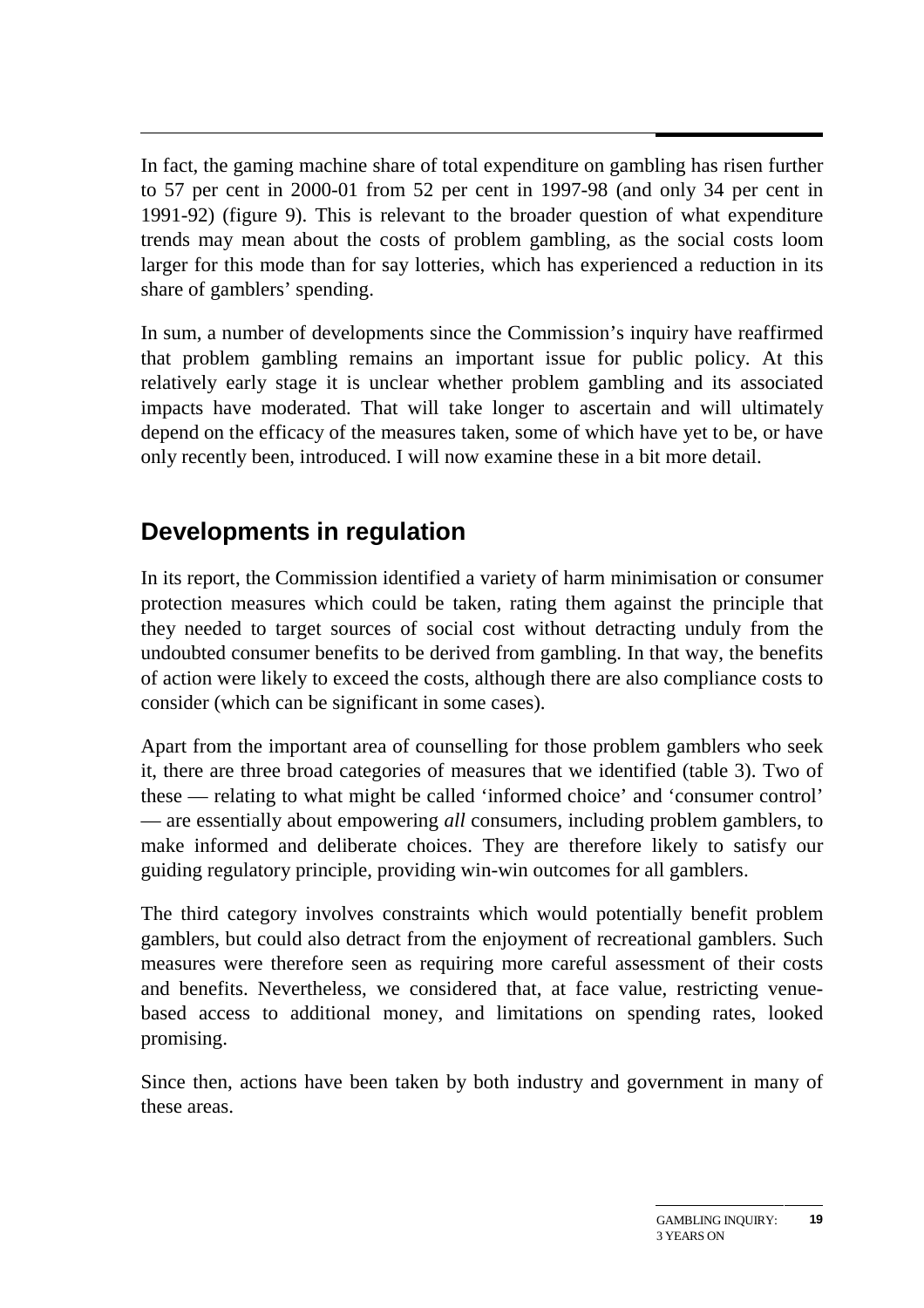| Informed choice                              | Consumer control               | Venue/games restrictions      |
|----------------------------------------------|--------------------------------|-------------------------------|
| • Meaningful 'price' and odds<br>information | • Self exclusion               | $\bullet$ ATMS<br>- location  |
| • Expenditure statements                     | • Pre-commitment<br>– spending | - withdrawal limits           |
| • Warnings                                   | $-$ duration                   | • Credit restrictions         |
| • Help service information                   |                                | • Bill acceptor limits        |
| • Ethical promotion                          |                                | • Cheque payouts              |
| • How games work                             |                                | • Spending rates              |
|                                              |                                | • Enforced breaks             |
|                                              |                                | • Machine caps                |
|                                              |                                | • Opening hours               |
|                                              |                                | • Advertising restrictions    |
|                                              |                                | • Lighting, sounds and clocks |

#### Table 3 **Potential harm minimisation and prevention measures**

#### **Industry 'self-regulation' initiatives**

According to a recent report prepared for the Australian Gaming Council, some 30 voluntary codes of practice have been developed relating to gaming alone. Among the more significant of these are the AGC's own Responsible Gambling Code, the New South Wales Clubs' Clubsafe 2000, the Victorian Gaming Machine Industry Code of Practice and, most recently, Queensland's Responsible Gambling Code of Practice.

The latter is arguably one of the more comprehensive and, unlike most others, is the product of tripartite agreement between industry, government and community groups. It sets out a range of practices covering the provision of information, interaction with customers, exclusion provisions, the physical environment in venues, financial transactions and advertising (box 1).

However, not all voluntary initiatives are so extensive or detailed. For 33 gaming organisations surveyed by Hing and Dickerson (2002), it is apparent that the most commonly applicable measures tend to be the 'softer' or more discretionary variety, like provision of information or warnings. Less than half of the organisations were covered by provisions relating to, for example, restricting gamblers' access to cash through ATMs, EFTPOS, cheques or major winnings (figure 10).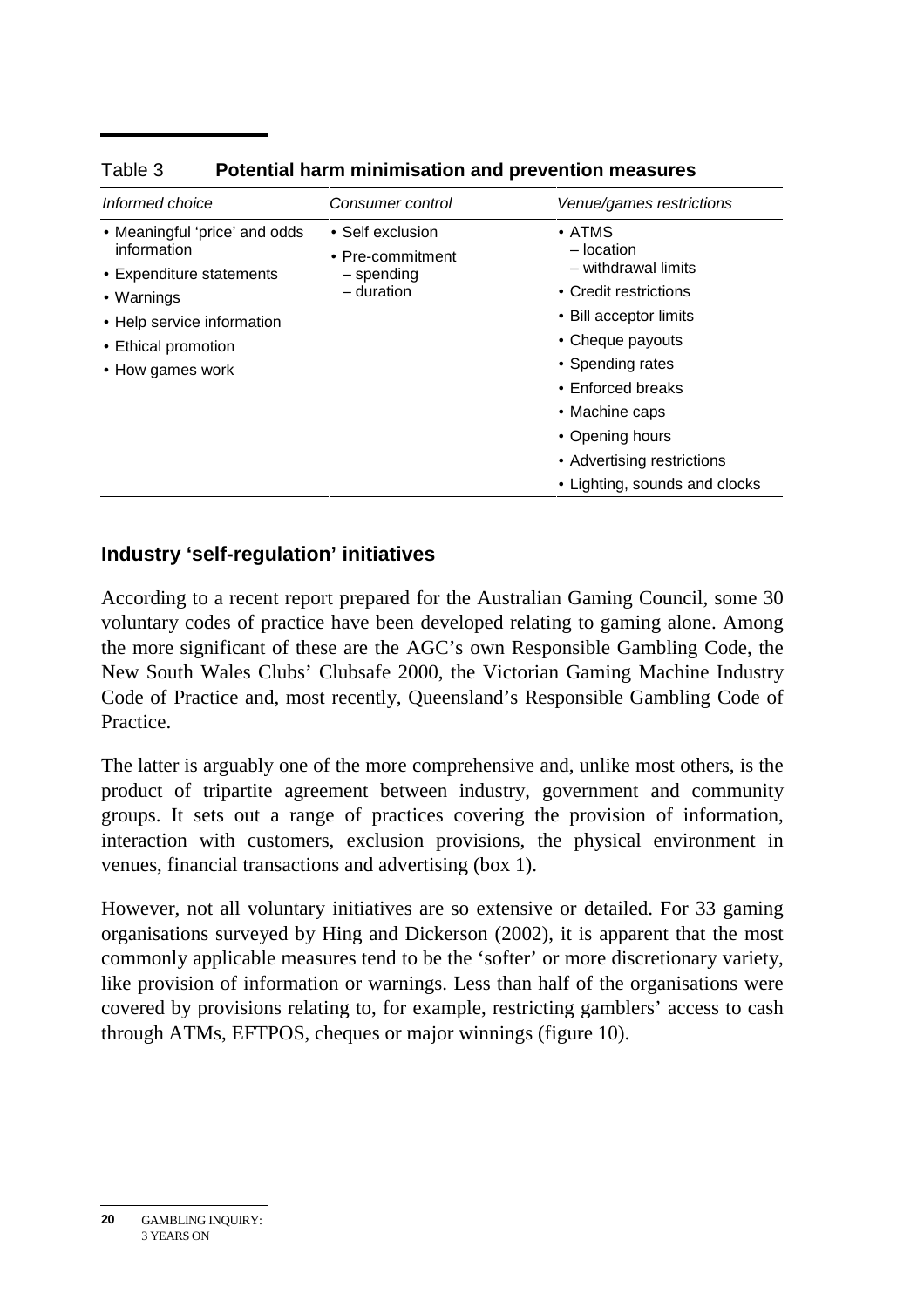#### Figure 10 **'Responsible gambling practices' and 'stewardship processes' contained in voluntary initiatives**



Practices

#### Processes



Data source: Hing and Dickerson (2002)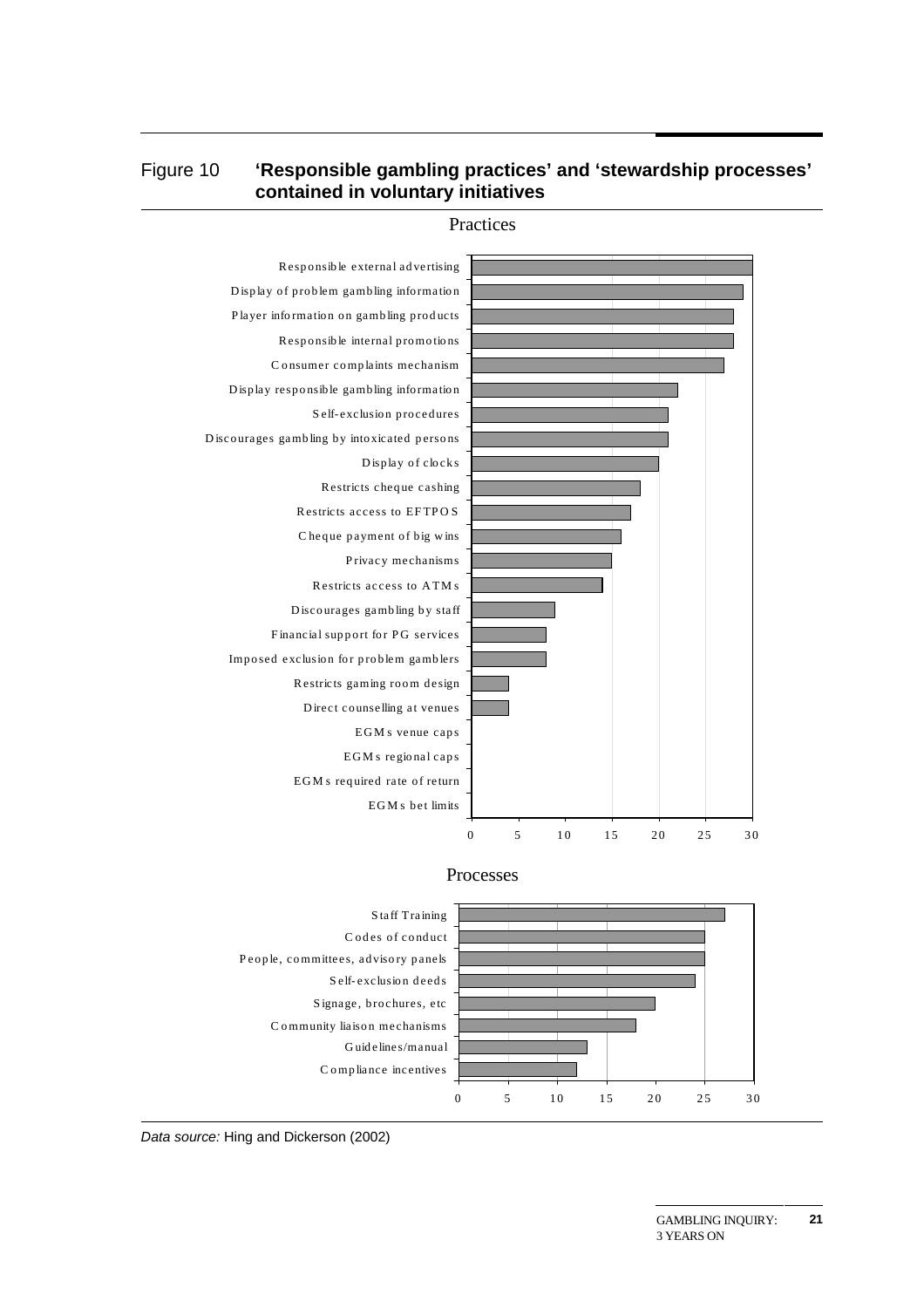#### Box 1 **Queensland Responsible Gambling Code of Practice**

This voluntary Code was launched on 29 May 2002. It was developed by the Responsible Gambling Advisory Committee, consisting of community, industry and government representatives. The Code seeks to minimise the potential harm from gambling. It sets out a range of responsible gambling practices including the following:

#### **The provision of information**

- A responsible gambling mission statement to be clearly displayed.
- Information about the potential risks of gambling and where to get help to be displayed in all gambling areas and near relevant ATM and EFTPOS facilities.
- Information to be displayed about the availability upon request of specific types of information.
- Meaningful and accurate information on the odds of winning major prizes to be prominently displayed in all gambling areas and in proximity to relevant games.

#### **Interaction with customers and community**

- Effective links to be established with local gambling-related support services and relevant community consultative networks.
- Trained staff to be nominated to perform a customer liaison role, provide relevant information for customers with gambling problems, support staff in providing assistance to those customers, and provide assistance to staff with gambling problems.
- Customer complaints resolution mechanisms to be established.
- Mechanisms for providing appropriate responsible gambling training and information to staff and managers to be established.

#### **Exclusion provisions**

- Self-exclusion procedures and supporting documentation to be established.
- Contact information about counselling agencies to be offered to customers seeking self-exclusion.
- Self-excluded customers to be given support in seeking self-exclusion from other gambling providers, where practicable.
- Correspondence or promotional material not to be sent to customers who are excluded or who formally request that this information not be sent.

#### **Physical environment**

- Minors to be prohibited from gambling and excluded from gambling areas.
- Service of alcohol to be managed to encourage customers to take breaks in play.

(Continued on next page)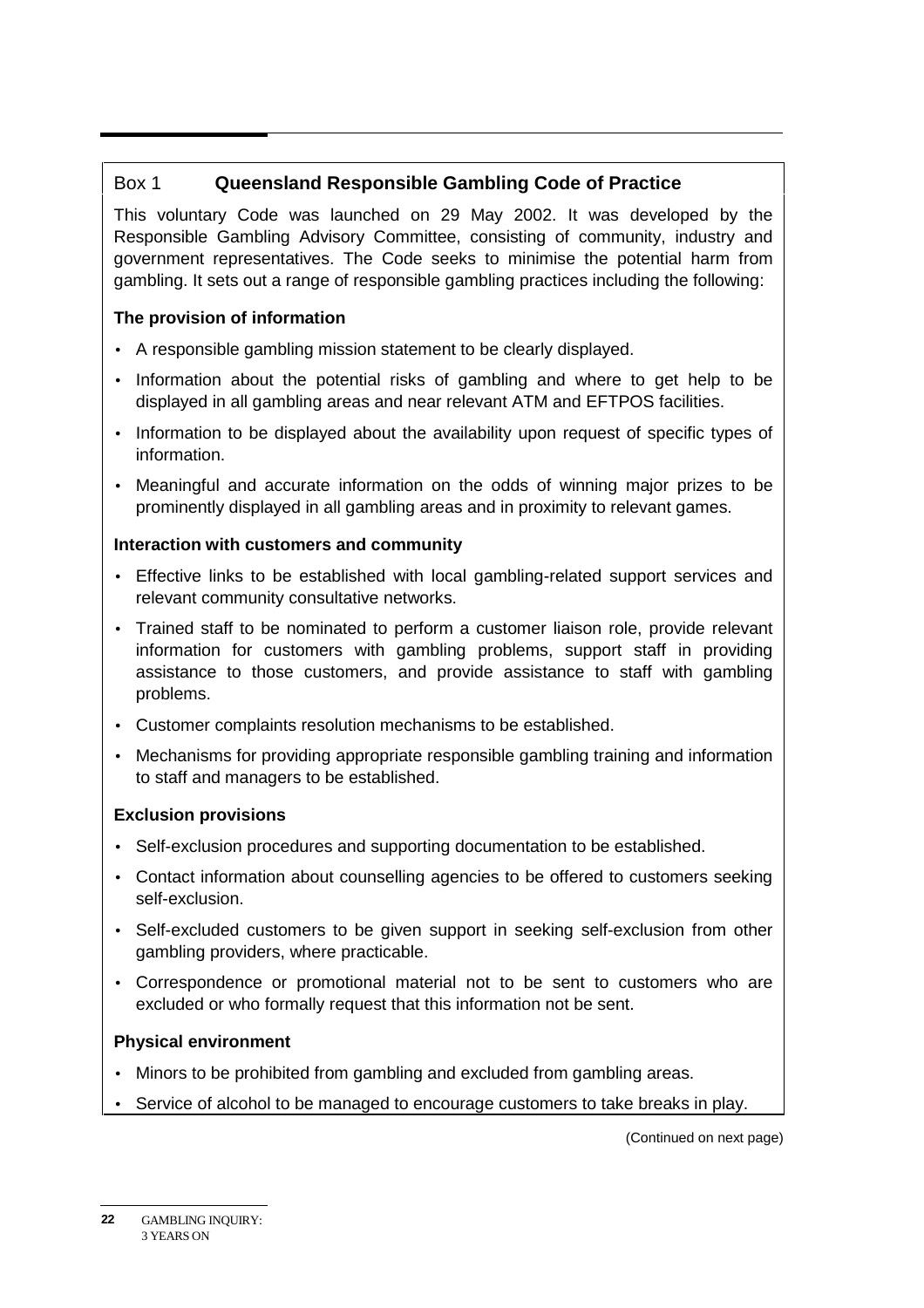#### Box 1 (continued)

- Intoxicated customers to not be permitted to continue gambling.
- Child care facilities to provide safe and suitable standards of care in accordance with relevant legislation.
- Staff to not encourage customers in gambling areas with gratuities.
- Customers to be made aware of the passage of time.
- Practices to be implemented to discourage customers from participating in extended, intensive and repetitive play.

#### **Financial transactions**

- ATMs not to be located in close proximity to gambling areas or in entry to gambling areas, where safe and practicable.
- Limits to be set above which all winnings are paid by cheque or electronic transfer.
- Gambling winnings above the set limit that are paid by cheque and not to be cashed on the premises until the next day or within 24 hours of the win.
- Certain cheques (for example, cheques not made payable to the gambling provider, cheques not made payable to the person presenting the cheque, multiple cheques) to be cashed only by prior arrangements.
- Credit or lending of money to not be provided for the purpose of gambling.

#### **Advertising and promotions**

- Strategies to be developed and management to ensure advertising and promotions are delivered in a responsible manner. The strategies are to ensure, among other things, that any advertising or promotion:
	- complies with the Advertising Code of Ethics;
	- is not false, misleading or deceptive; and
	- does not implicitly or explicitly misrepresent the probability of winning a prize.

The Code is supported by a resource manual developed for each sector of the gambling industry. All gambling venues in Queensland are to implement the Code through the development of a policy document specific to their operations. The Code is to be periodically reviewed to evaluate outcomes and the effectiveness of the practices.

Source: Responsible Gambling Advisory Committee (2002).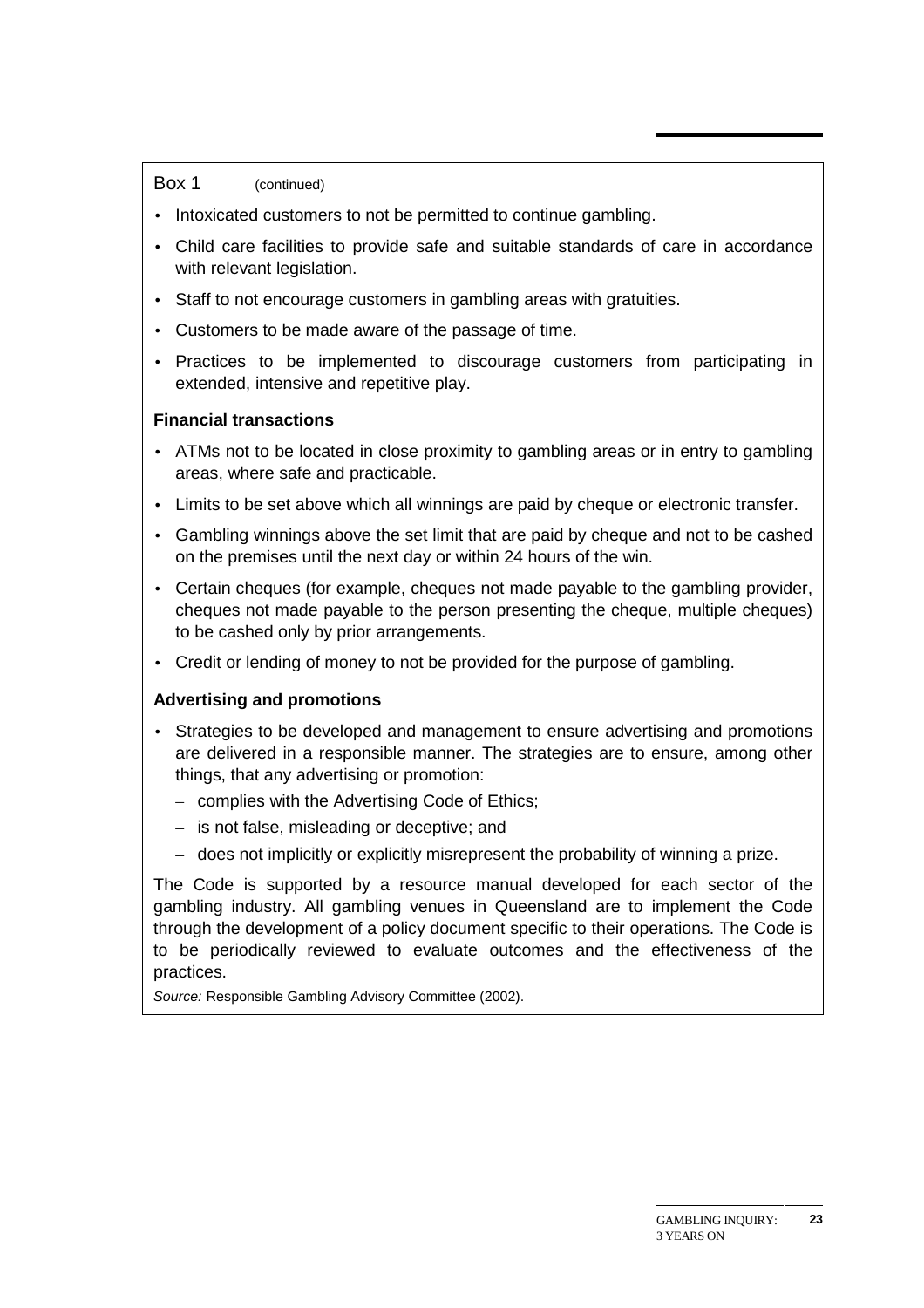Moreover, the researchers found that none of the codes contained processes for independent monitoring of their implementation or the collection of independent evidence of compliance rates, and few contained processes for periodic independent review and evaluation.

This is a significant deficiency, because as the Commission emphasised in its report, the danger of relying on such voluntary codes of behaviour is that venue operators face an inherent conflict of interest in dealing with problem gambling, given the extent to which their earnings depend on the disproportionate spending of problem gamblers. Indeed, they have a strong financial incentive to do as little as they can get away with. This is not to denigrate them. It is entirely understandable and logical.

Let me give just one example from my own recent experience. In Victoria, new regulations require all gaming advertising to contain warnings. (These are pretty tame stuff compared to the sorts of warnings that are now common for smoking or driving.) One of them observes "Gambling can become addictive for some people". Strolling up Bourke Street last week from the hotel where I usually stay, I noticed that the gambling parlour over the road had increased the extent of its signage soliciting my custom, including an offer of a cheap meal. But I could not quite make out any *warnings*. In fact, as I discovered only once I had crossed the road, a warning *was* displayed — it was just very hard to find (box 2).

Self-regulation works best when there are either inherent incentives to comply or external disciplines that create such incentives. The first condition clearly does not hold and, as recent test cases relating to a common law duty of care illustrate, there are currently weak external disciplines that could be brought to bear without explicit regulation (*Reynolds v. Katoomba RSL All Services Club* and *Philo v. Hurleys Arkaba Hotel and Hurley*).

That measures to address problem gambling and broader consumer protection cannot simply be left to the industry has been broadly accepted by governments and the wider community. Most jurisdictions have undertaken a range of legislative and other regulatory actions since 1999.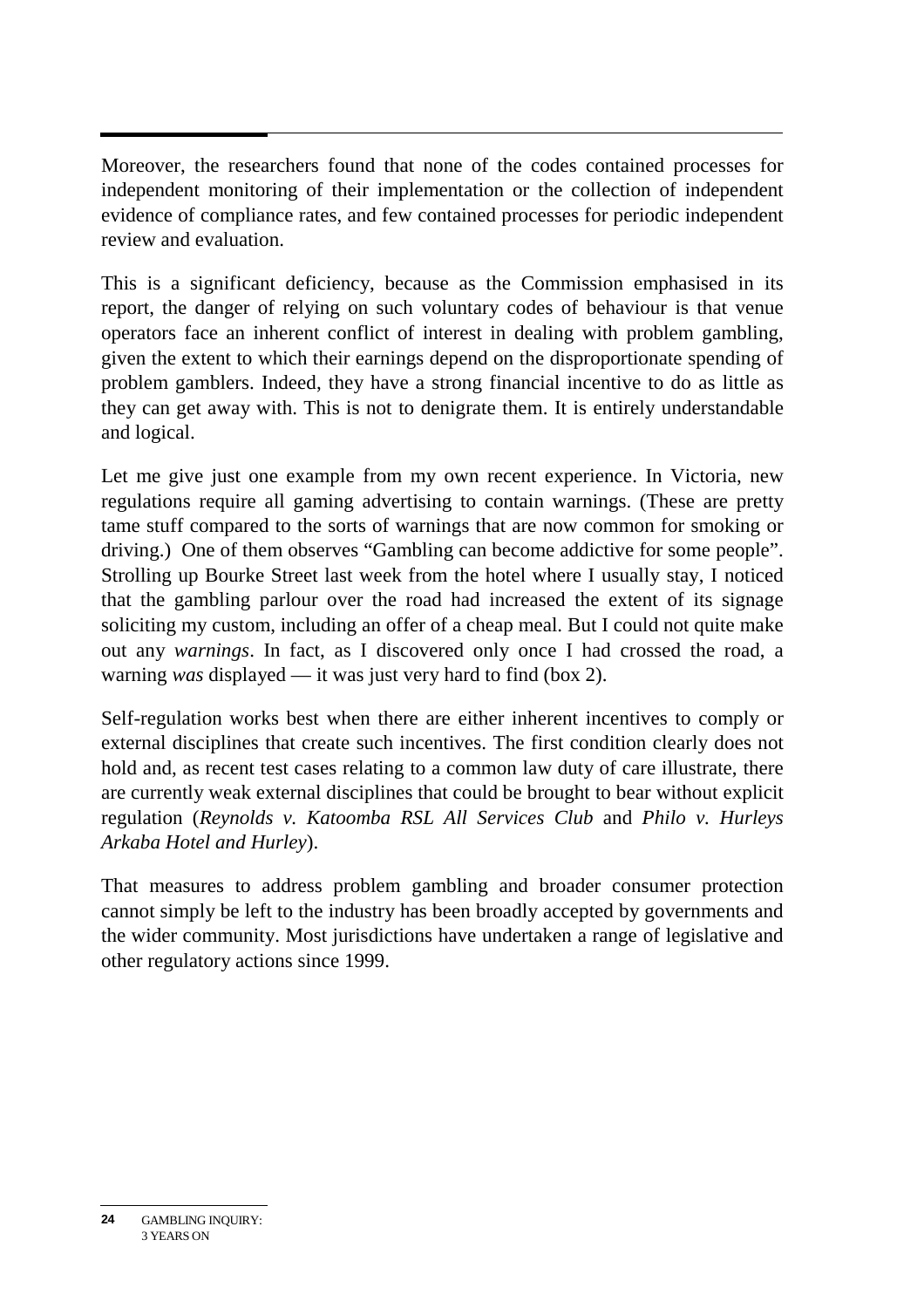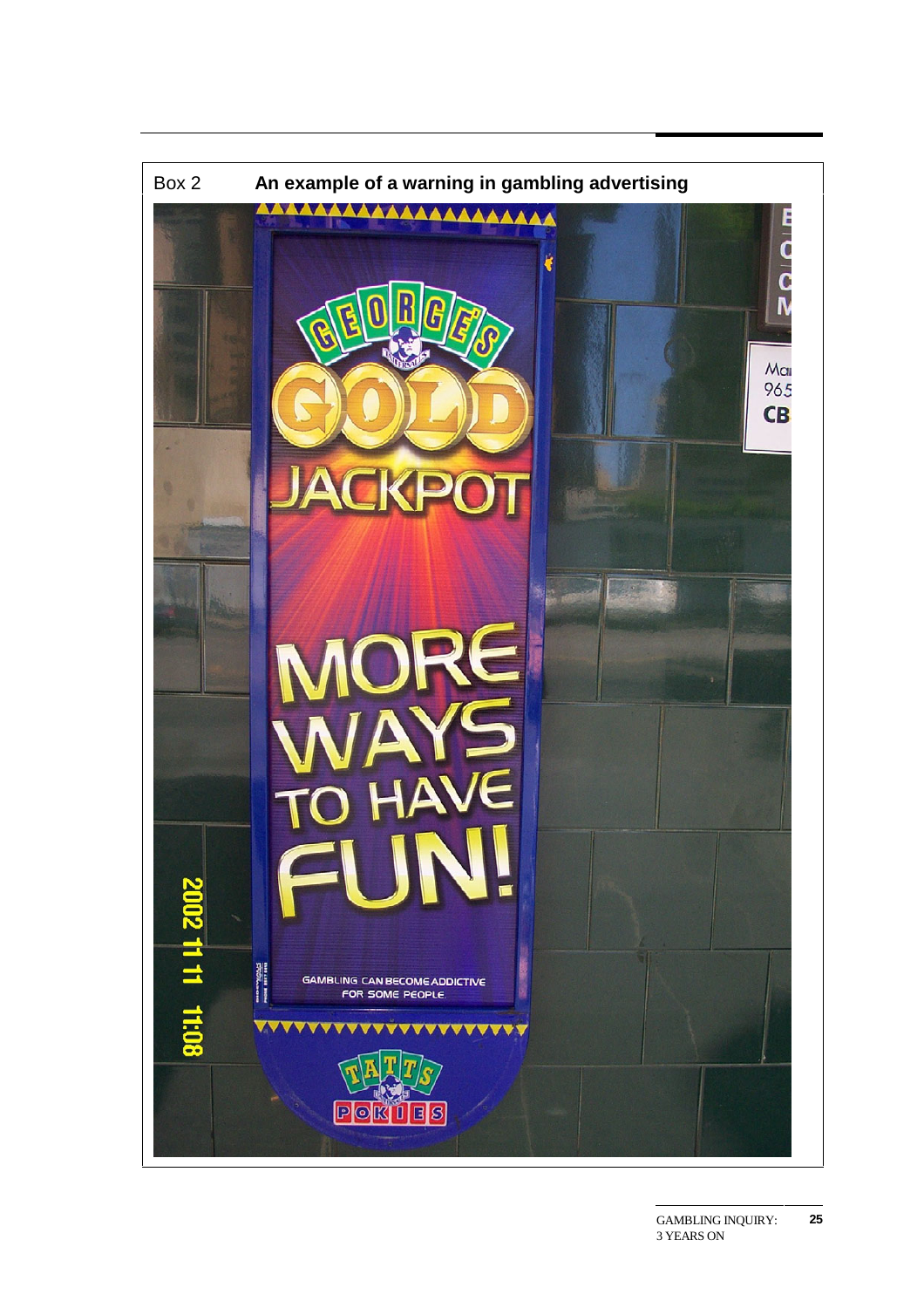#### **Developments in government regulation**

The following overview of recent developments is based on a broad, rather than deep, examination of existing and proposed arrangements. The limited availability of information in public sources, such as government websites, has been a constraint. (This is an issue in its own right to which I will return.)

#### Informed choice

In the area of providing for more informed choice, most jurisdictions have introduced some key measures.

- Several governments now require venues to provide information to enable a reasonable understanding of the odds and to address false perceptions of how games work. The way in which the media seized on the Commission's *Black Rhinos* calculations showed how little appreciation there was of the low odds of winning a big prize (PC, 1999, pp  $16.17 - 16.18$ ). The Commission also found that one of the most widespread misconceptions about how gaming machines work was that the prospect of a payout increased the longer the time spent. Redressing such misconceptions, which experts see as contributing to problem gambling, is not straightforward and should desirably involve trials. It is unclear whether any such testing was undertaken and I have seen no assessments yet of how well these regulatory requirements are working.
- Most governments have now introduced requirements for warnings about the dangers of excessive gambling, and information about the signs of an emerging problem, as well as of sources of advice and assistance. While normally it is desirable to avoid being too prescriptive in regulating such matters, the Bourke Street example shows that the letter of such regulation can often be met without meeting its objectives. If information is to be effective, it needs to be *seen*.
- There are now also regulatory requirements in most jurisdictions relating to advertising and promotions. Some of these are quite restrictive – including (in New South Wales) prohibitions on gambling-related advertising and external signage and (in the Northern Territory) prohibitions on the advertising of any inducement to gamble (including free transport or cheap meals).
- A requirement to provide gamblers participating in loyalty schemes with statements of their expenditure (losses) has been introduced in Victoria and New South Wales. This is unlikely to involve much cost — venues already use such schemes to compile market intelligence on their customers — and it could prove particularly useful for 'at risk' players. (More entrenched problem gamblers may prefer to leave such schemes rather than run the risk of being exposed at home through the post.)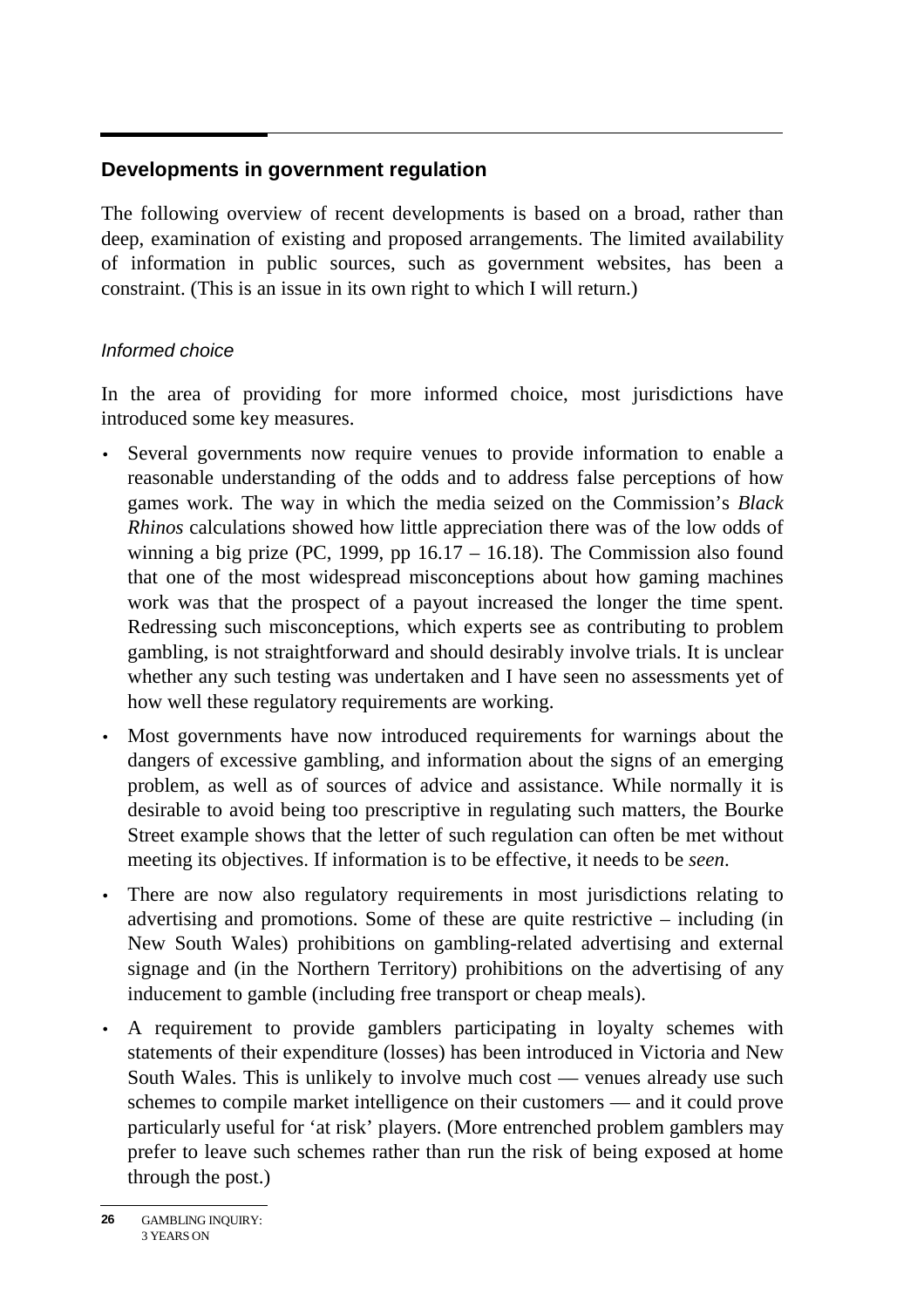#### Consumer control

In the second category — giving problem gamblers options for self-imposed constraints on their spending — there has been a considerable extension and improvement of self-exclusion provisions. For example, in New South Wales a venue is not permitted to refuse a request for self-exclusion; it must also ensure that the person can be readily identified and provide information about counselling services; and the arrangement must apply for a minimum of three months.

So far there is little provision for self-exclusion to be readily extended *across* venues: an important requirement for full effectiveness. An exception is the voluntary arrangements overseen by the AHA in Victoria, which provide for multiple identification of venues in the deed of self-exclusion. The more general applicability of self-exclusion arrangements may be facilitated in time by technological developments such as smart cards (or even voluntary identification bracelets, as are reportedly being trialed in the United States).

Self-exclusion is an important option for problem gamblers, but going 'cold turkey' is an extreme measure, and possibly unsustainable for many. The Commission saw a need to explore options to enable a gambler to continue gambling, but to set selfimposed limits on his or her losses prior to commencing gambling, when good intentions are more likely to prevail. At the time, such pre-commitment mechanisms were only being developed for Internet gambling

The practicability of such an approach in venue-based gambling once again hinges on having technology to enable tracking of expenditure across machines and, ultimately, different venues. Smart cards and tokens (rather than notes and coins) are technologies which facilitate such pre-commitment arrangements and it is good to see that experimentation in this area appears to be happening in a couple of jurisdictions (although it is difficult to get all the facts). For example:

- South Australia has reportedly undertaken trials of cashless gaming and player loyalty devices, although legislation currently precludes the unauthorised operation of such methods.
- New South Wales legislation, introduced in 1999, makes explicit provision for approval of gaming machines operated by cards. Trials have been conducted by a company called eBet, using a magnetic stripe card system. This allows gamblers to hold money in special accounts and transfer funds as required. According to the company, the trials evinced a 90 per cent player acceptance rate, with 60 per cent of players agreeing that the system would help them better control their spending (eBet 2001a,b,c).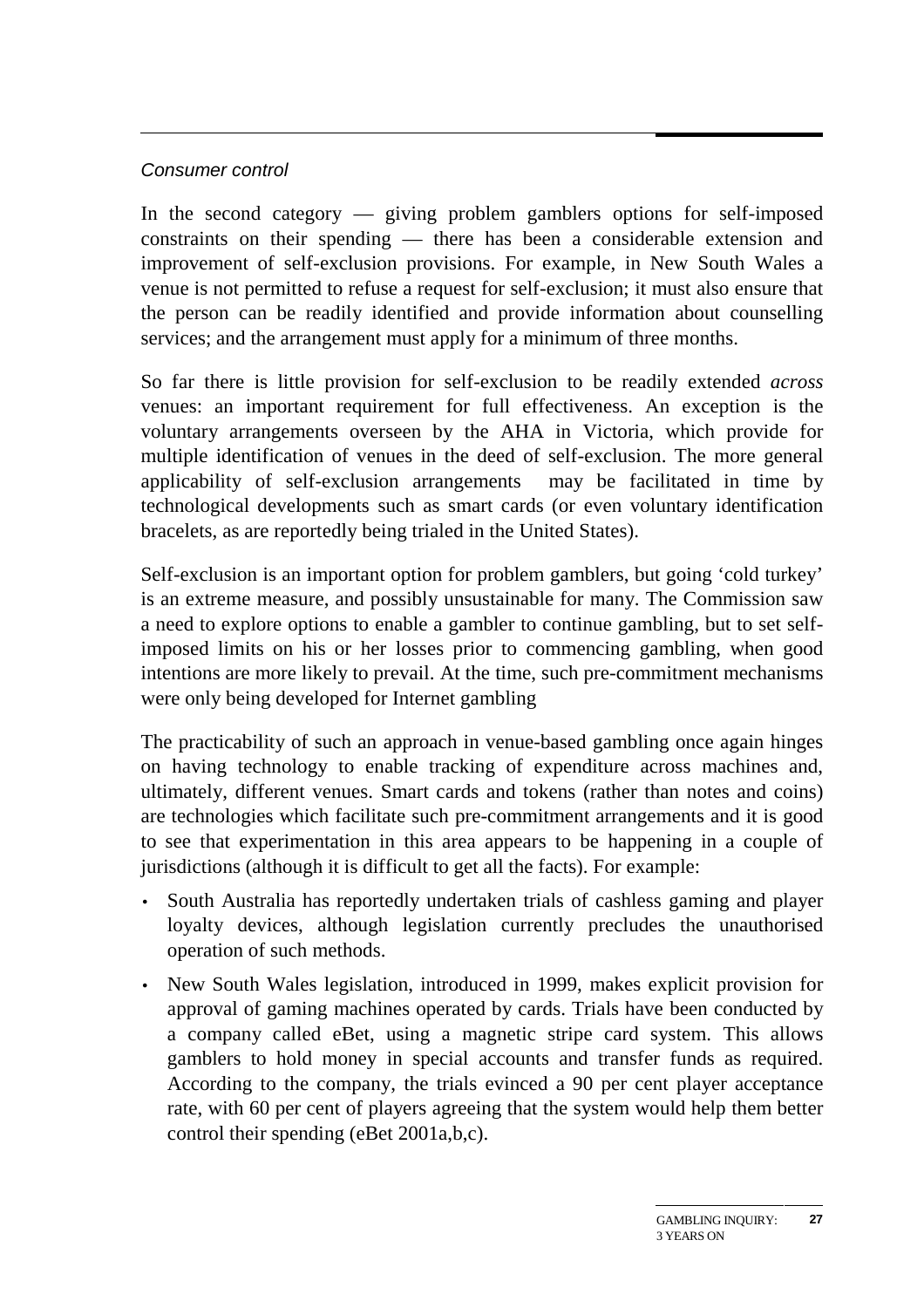#### Venue and games restrictions

With respect to the third category of measures – imposed 'constraints' — there has been considerable regulatory activity, although the cost-effectiveness of measures has not always been tested prior to their implementation.

- As noted, most governments have introduced, or will soon introduce, constraints on access to cash in venues (such as ATM withdrawal limits) and prohibitions on credit or cheque cashing, as well as requirements for ATMs to be located away from gaming areas. The Commission's survey provided some compelling support for action on ATMs. Only 5 per cent of recreational gamblers reported using ATMs 'often', whereas this was the reported experience for 60 per cent of (severe) problem gamblers.
- The Commission was more circumspect about the net benefits of banning bill acceptors on machines, or reducing programmed spending rates, and it saw little utility in enforced breaks. Such measures needed trialing, both to determine their efficacy for problem gamblers and their potential impacts on recreational gamblers. The only such trials of which I am aware were conducted by Blaszczynski and colleagues for the Gaming Industry Operators Group (Blaszczynksi, Sharpe and Walker 2001). They found that of three mooted measures — reconfiguring bill acceptors to accept bills no larger than \$20, slowing reel spin speed, and reducing the maximum single bet from \$10 to  $$1$ only the latter would be an effective strategy. (This is despite the fact that limiting the denominations on bill acceptors was found to reduce expenditure by 42 per cent, more than any other single modification. Earlier Commission research found that a much higher proportion of problem gamblers used bill acceptors than did recreational players.) Such work is potentially valuable and there should be more of it, preferably commissioned by government and undertaken prior to measures being implemented.

A number of the measures which seemed less promising to the Commission — such as light and clock requirements, and (minor) modifications to venue operating hours — were generally among the first to be introduced. They have populist appeal, but their potential effectiveness has not been demonstrated. (While governments were at it, why not also ban those garish carpets that seem to afflict the floors of all gambling venues?)

#### Gaming machine 'caps' are widespread

The most common imposed constraint on the gambling industry, pre-dating the Commission's inquiry, are caps on the number of machines permitted in different jurisdictions.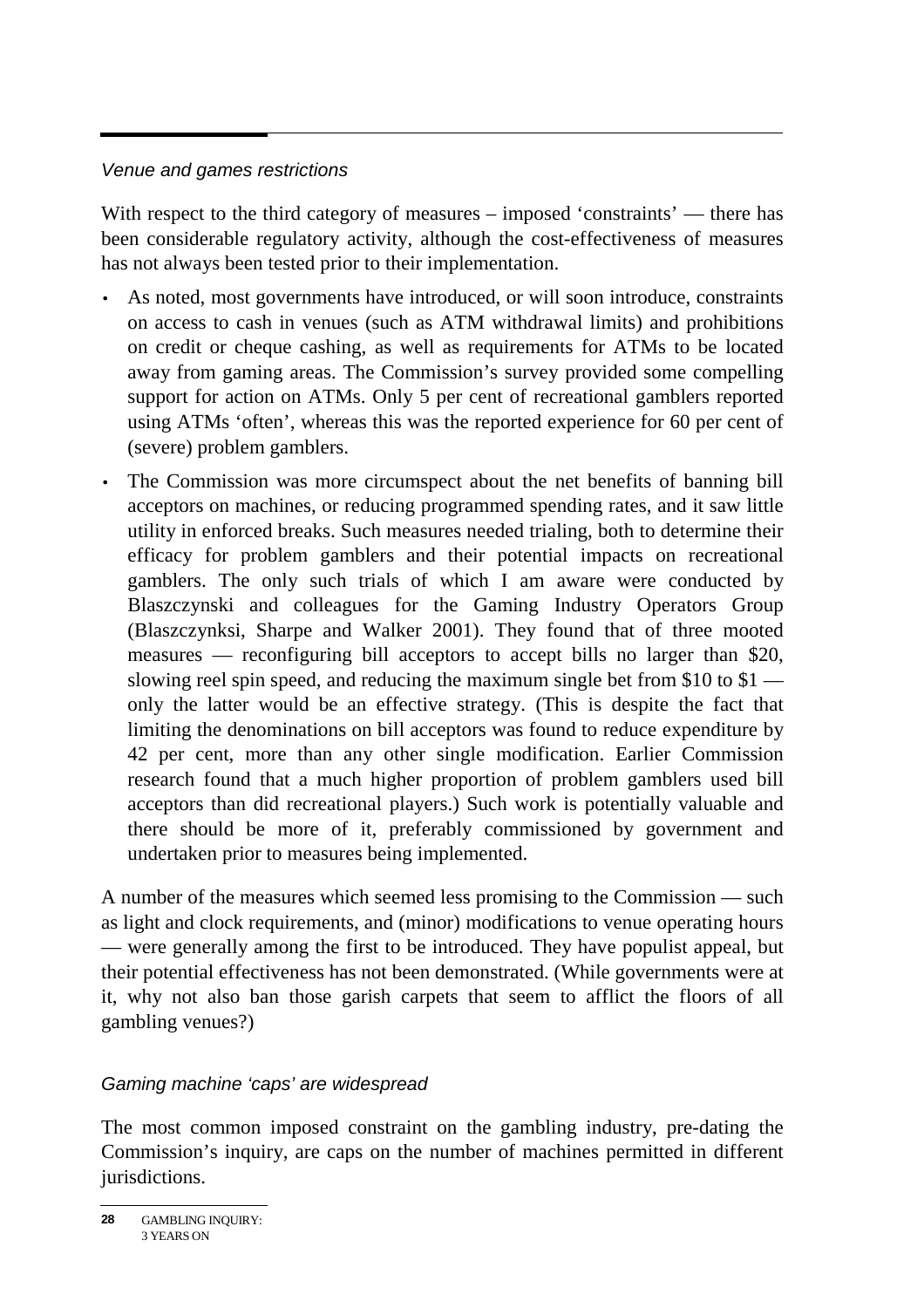Since the inquiry, most states and territories have introduced various changes to caps on gaming machine numbers, or 'frozen' existing caps pending review. For example, the New South Wales Government introduced recently a state-wide cap of 104 000 machines and a cap on each club of 450 machines, while maintaining a preexisting cap on each hotel of 30 machines. The Victorian Government introduced regional caps on gaming machines in five 'vulnerable' regions. And the Australian Capital Territory Government extended a cap of 5200 gaming machines (that it introduced in 1998) to 30 June 2003 and is now considering whether to retain the cap or introduce venue-based caps.

The Commission was at best ambivalent about caps as a harm minimisation mechanism for two reasons. One is that, if binding, they impact on the accessibility of services to recreational gamblers. The second is that their effectiveness in limiting the extent of problem gambling is unclear, depending on the size and reach of the cap. (What is effectively a zero cap in Western Australia, for example, will produce quite different results to Victoria's cap of 27 500 machines.)

One obvious problem in constraining supply is that it can place upward pressure on the 'price' of gambling (compounding problem gambler's spending difficulties). Another is that it provides strong incentives on both the demand and supply sides for the more intensive use of available machines. Thus Victoria, with one-third the machines in New South Wales (table 4), has spending rates per machine that are twice as high — and expenditure per head is three-quarters that of New South Wales.

With geographic caps, there will be a tendency for machines to migrate to those locations and venues where they can be used most profitably. A common complaint by hotel owners in Victoria during our inquiry was that the duopolists who 'own' the machines would generally remove them from any venue that was not getting enough out of them. This can obviously exacerbate incentives for venue owners to ignore the welfare of problem gamblers.

With such considerations in mind, the Commission saw venue-based caps as being preferable to state-wide or regional caps. While it recognised that caps can potentially serve a failsafe role, it saw a need over time to reduce reliance on this blunt instrument as more targeted measures proved their worth. That remains my view.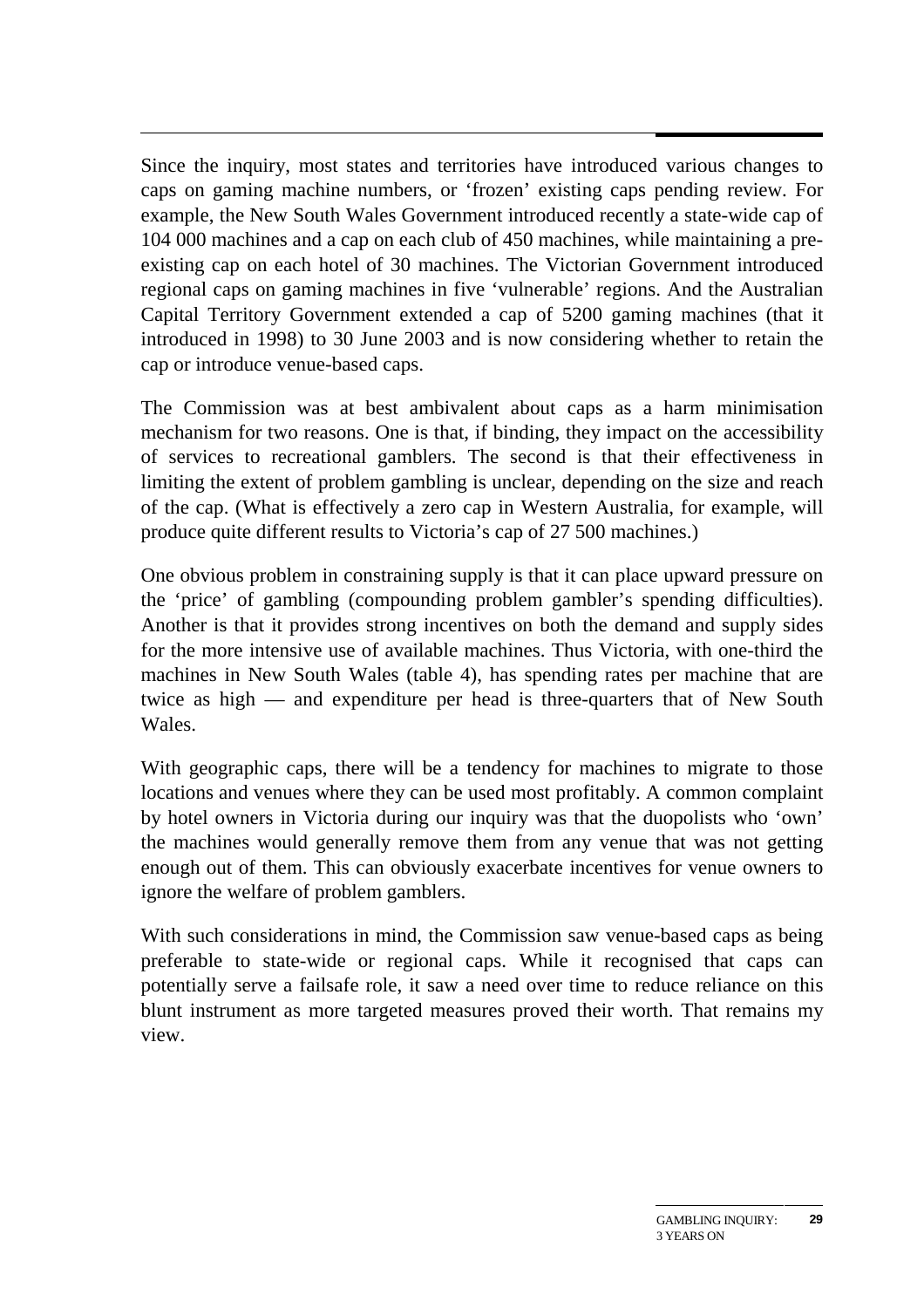|            |         |                        | ັ<br>ັ  |         |         |         |         |         |
|------------|---------|------------------------|---------|---------|---------|---------|---------|---------|
|            |         | Clubs<br><b>Hotels</b> |         | Casinos |         | Total   |         |         |
|            | 1999    | 2001                   | 1999    | 2001    | 1999    | 2001    | 1999    | 2001    |
| <b>NSW</b> | 74 206  | 74710                  | 23 966  | 25 452  | 1500    | 1500    | 99 672  | 101 662 |
| Vic        | 13 4 79 | 13730                  | 13 632  | 13714   | 2 500   | 2 500   | 29 611  | 29 944  |
| Qld        | 17948   | 19 171                 | 11 308  | 16 0 28 | 3 1 3 8 | 3 1 9 2 | 32 394  | 38 391  |
| <b>WAC</b> |         | -                      |         |         | 1 1 8 0 | 1 383   | 1 1 8 0 | 1 3 8 3 |
| <b>SA</b>  | 1468    | 1642                   | 10681   | 12 4 54 | 763     | 771     | 12912   | 14 867  |
| Tas        | 226     | 1 3 0 3                | 1 1 2 5 | 1 606   | 1 0 9 9 | 1 1 5 4 | 2 4 9 2 | 4 0 63  |
| <b>ACT</b> | 4 9 5 3 | 4939                   | 60      | 60      |         | ۰       | 5013    | 4 9 9 9 |
| NT.        | 508     | 557                    | 136     | 149     | 608     | 622     | 1 2 5 2 | 1 3 2 8 |
| Total      | 112788  | 116 052                | 60 908  | 69 4 63 | 10788   | 11 122  | 184 526 | 196 637 |

| Table 4 | Growth in gaming machine numbers since 1999a, b |  |  |  |
|---------|-------------------------------------------------|--|--|--|
|         |                                                 |  |  |  |

**a** The data for 1999 are obtained from the Commission's report (PC 1999, table 13.1, p. 13.5). The data for 2001 are obtained from the Australian Gaming Commission website (AGC 2002, Fact Sheet 3 – Australian Gambling Businesses). This data are drawn from state/territory gaming authority annual reports for 2000-01 and industry interviews. **b** Gaming machines are not permitted in clubs and hotels in Western Australian and in the casino in the Australian Capital Territory. **c** The Minister for Racing and Gaming recently reaffirmed the Western Australian ban on gaming machines outside the casino and noted that the Gaming Commission of Western Australia is currently considering whether to approve an extra 200 machines for Burswood Casino (Griffiths 2002).

#### The Internet gambling ban

Another complicated area for policy analysis is the question of Internet gambling. The Commission acknowledged the threat from the quantum leap in accessibility afforded by this new medium. (The Reverend Tim Costello's memorable line was "You can lose your home without leaving it"!) But the Commission also recognised some moderating features, such as the greater potential for proximity of family, and the scope for more effective consumer protection mechanisms — including complete transaction records, and (most importantly) effective mechanisms for precommitment on spending. Taking these into account, and recognising the technical difficulties in enforcing a ban on overseas sites, the Commission on balance favoured what it called a 'managed liberalisation' approach. This would require Commonwealth intervention to enforce licensing, and the replacement of an emerging hotch-potch of state and territory regulations (some of which were hard to fathom) with a consistent national framework.

As it turned out, this was not the approach adopted by the Government. It passed an Act in 2001 prohibiting the provision of 'interactive gambling services' — whether from Australia or from offshore to Australia. The Act is enforceable through a combination of 'whistleblowing' complaints and the imposition of heavy financial penalties.

I am not in a position to make informed comments about how the ban is working in practice (a review is scheduled to take place by next year). On the 'technical' issue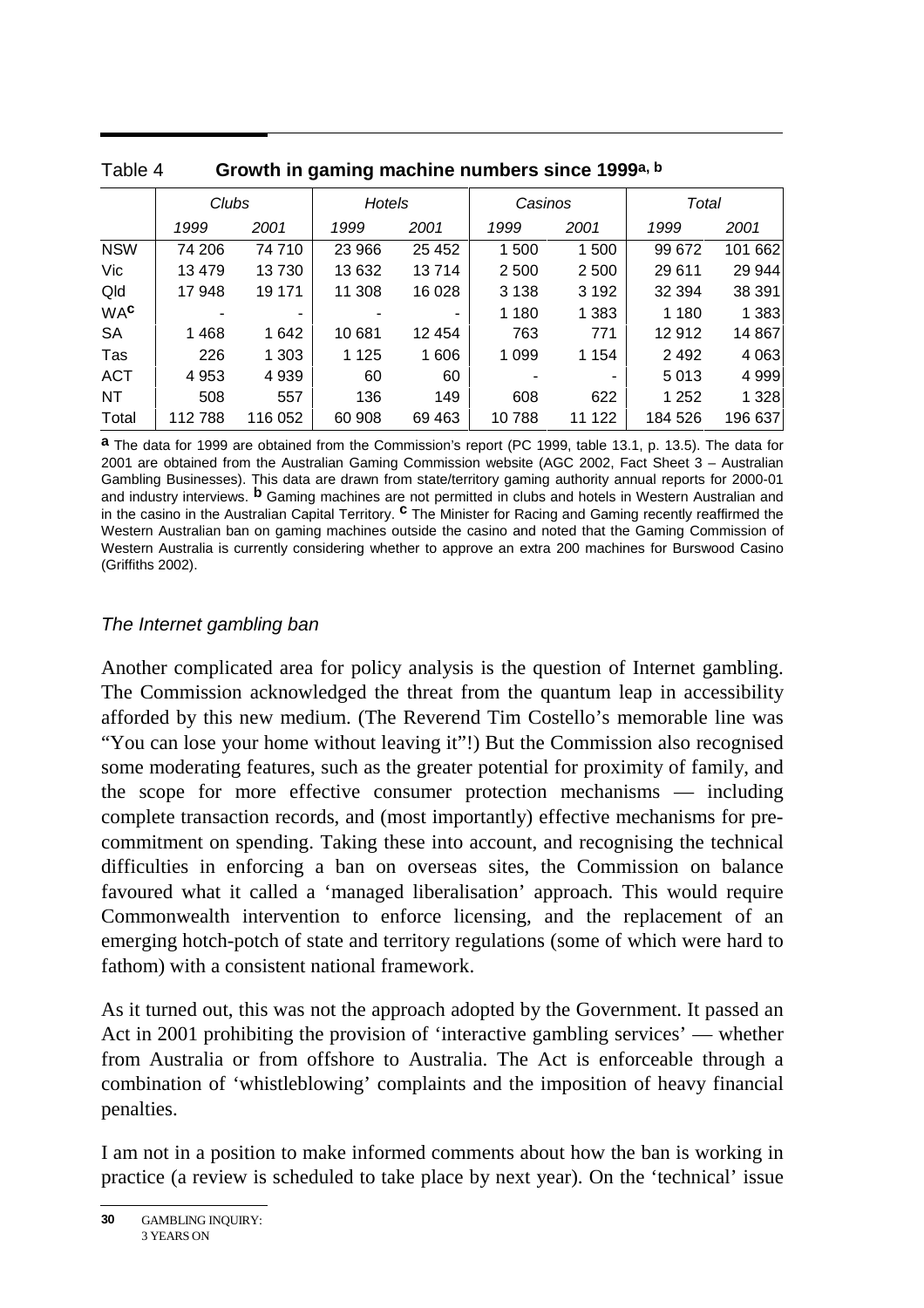of whether the ban is curtailing access to sites, a recent survey conducted for the Australian Casino Association (ACA 2002) reportedly shows that Australians are still accessing online gaming sites (mostly offshore, but including Australian sites). But what does such Internet traffic data really tell us? It could be picking up online wagering, which is legal under the Act, or website hits from people who are merely 'browsing'. It is also hard to imagine that Australian providers would not be deterred by penalties of up to \$1.1 million per day.

Offshore provision remains the main bugbear, as it is very difficult and costly to block such sites. However, the recent passage in the US House of Representatives of the so-called Leach Bill, if eventually passed into law, would be likely to facilitate Australian enforcement. (However, it may also pose difficulties for currently permissible gambling modes like online wagering.)

#### The impact of smoking bans

There has been some fuss in Victoria recently about the impact of new legislation restricting smoking in gaming areas of venues. Some operators are reporting significant drops in turnover. Tabcorp has said that it anticipates a \$40 million decline in annual revenue, which would presumably flow through into lower taxation revenue to the State. Likewise, in Western Australia, Burswood Casino attributed a 4 per cent decrease in revenue last financial year to its self-imposed non-smoking policy. Obviously many gamblers are also smokers.

Smoking restrictions were not on the Commission's list of harm minimisation measures for gambling (although the necessity for gamblers to become passive smokers was a source of complaint by some inquiry participants). Its justification can be found not as an indirect means of reducing problem gambling, but rather as a public health and safety measure consistent with smoking bans in restaurants, cinemas and on air services.

As in the case of restaurants, any impact on turnover is likely to be temporary, while services are being reconfigured to accommodate those who must smoke. Thus the window of my favourite establishment in Bourke Street last week announced "Areas provided for smokers and non smokers".

### **Regulatory and policy-making processes**

The Commission's review of the processes by which gambling regulation had come about (or not come about), and the regulatory structures for overseeing the industry, demonstrated why the regulatory frameworks were so deficient. Decision-making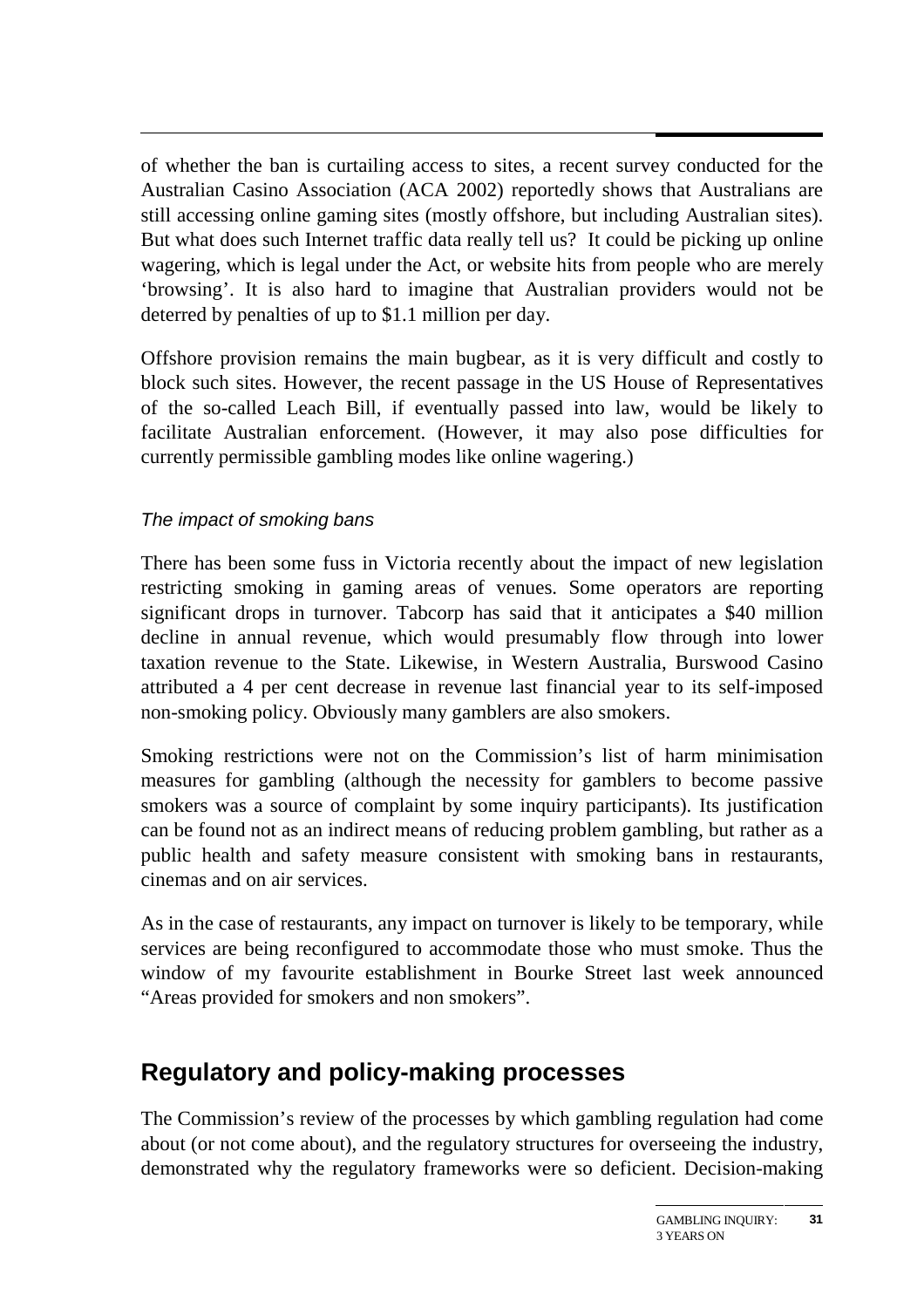was generally poorly informed about the social impacts, ad hoc and piecemeal, with poorly specified or conflicting objectives and no systematic monitoring and evaluation of outcomes. Regulatory oversight was compromised by potentially incompatible objectives, lack of clarity in reporting responsibilities, conflicts of interest and lack of transparency.

Drawing on basic principles of good government, as well as international precedent, the Commission laid out the sort of institutional framework that it believed was necessary to remedy these shortcomings — clearly separating policy-making from regulatory functions, as well as providing independent mechanisms for the research needed to inform government policy (figure 11). In particular, it was emphatic that:

The key regulatory control body in each state or territory should have statutory independence and a central role in providing information and policy advice, as well as in administering gambling legislation. It should cover all gambling forms and its principal operating criteria should be consumer protection and the public interest. (PC 1999, p. 4).



#### Figure 11 **The Commission's regulatory blueprint**

Source: PC (1999, chapter 22).

Since then most jurisdictions have introduced worthwhile improvements — such as the introduction of consumer protection objectives, requirements to consider the economic and social impacts of licensing applications and greater transparency and public consultation (box 3).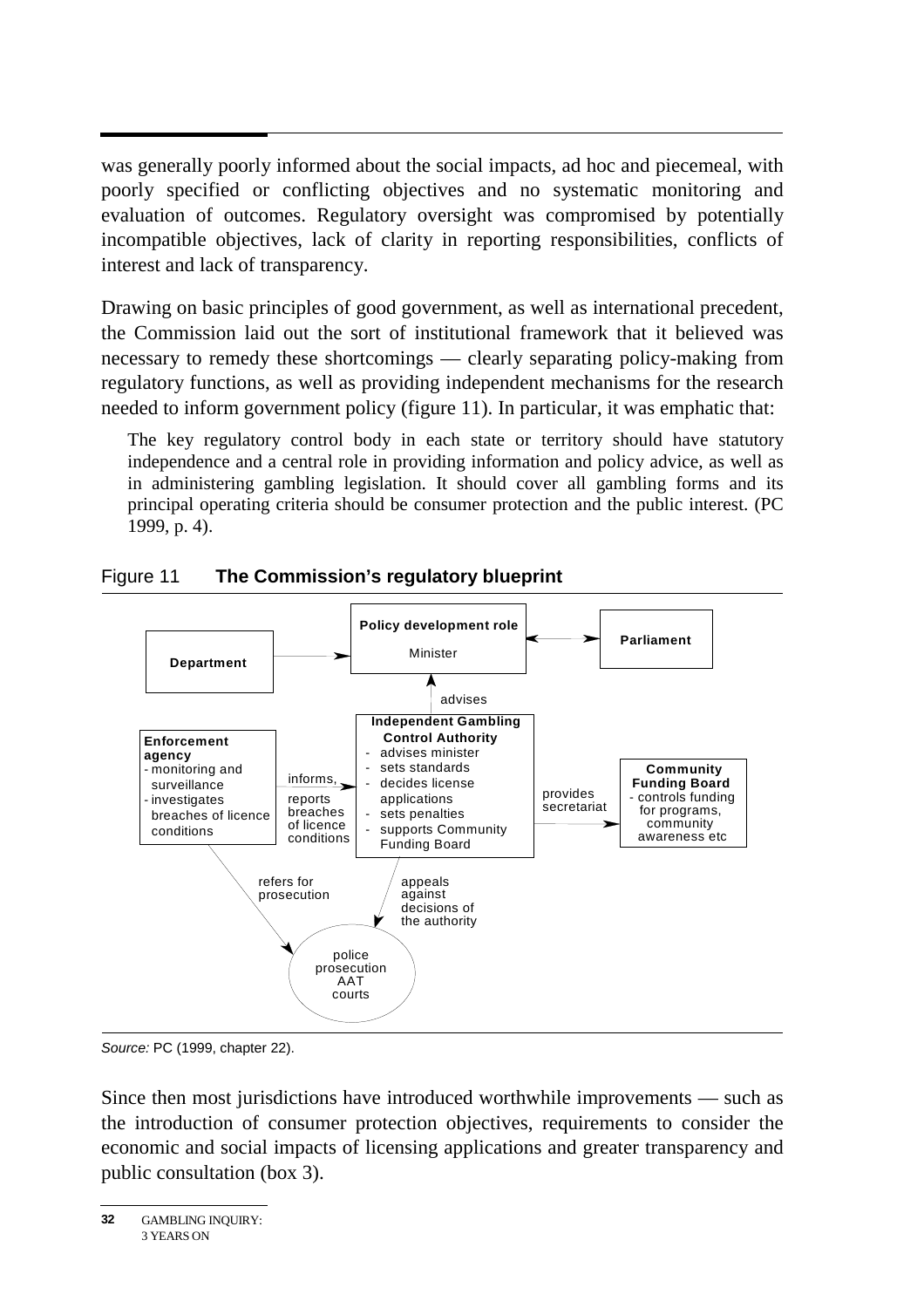#### Box 3 **Some examples of changes to regulatory and informational processes**

The **New South Wales** Government introduced changes such as:

- new statutory objectives (for clubs and hotels) of gambling harm minimisation and the fostering of responsible conduct of gambling and (for the casino) of containing and controlling the potential of the casino to cause harm to the public interest and to individuals and families;
- removing the promotion of tourism, employment and economic development as a statutory objective for the Casino Control Authority;
- requiring social impact assessments of additional gaming machines (in clubs and hotels)

In its initial tranches of initiatives, the **Victorian** Government:

- inserted a responsible gambling objective as one of the objectives of the Victorian Casino and Gaming Authority;
- inserted greater transparency into processes administered by the Authority (for example, by requiring the Authority to hold public inquiries and meetings when considering specific matters as the approval of new gaming premises and the like; requiring the Authority to publish written statements of and reasons for its decisions; and allowing the Authority to divulge certain information relating to applications and casino tender documents);
- allowed local councils to make submissions to the Authority regarding applications for the approval of new gaming premises or for an increase in gaming machines in existing venues;
- required the Authority to consider the 'net economic and social impact' of applications for new gaming premises or for increases in gaming machines in approved venues;
- established a Gambling Research Panel to conduct, monitor and publish research into the social and economic impact of gambling, causes of problem gambling and strategies to minimise harm from gambling.

The Victorian Minister for Gaming has recently announced proposals which will involve the abolition of the Victorian Casino and Gaming Authority. Specific proposals are for

- the establishment of a single Commission for Gambling Regulation;
- the establishment of a Commissioner for Responsible Gambling;
- the relocation of portfolio responsibility for gambling regulation and policy from the Department of Treasury and Finance to the Department of Justice.

(Continued on next page)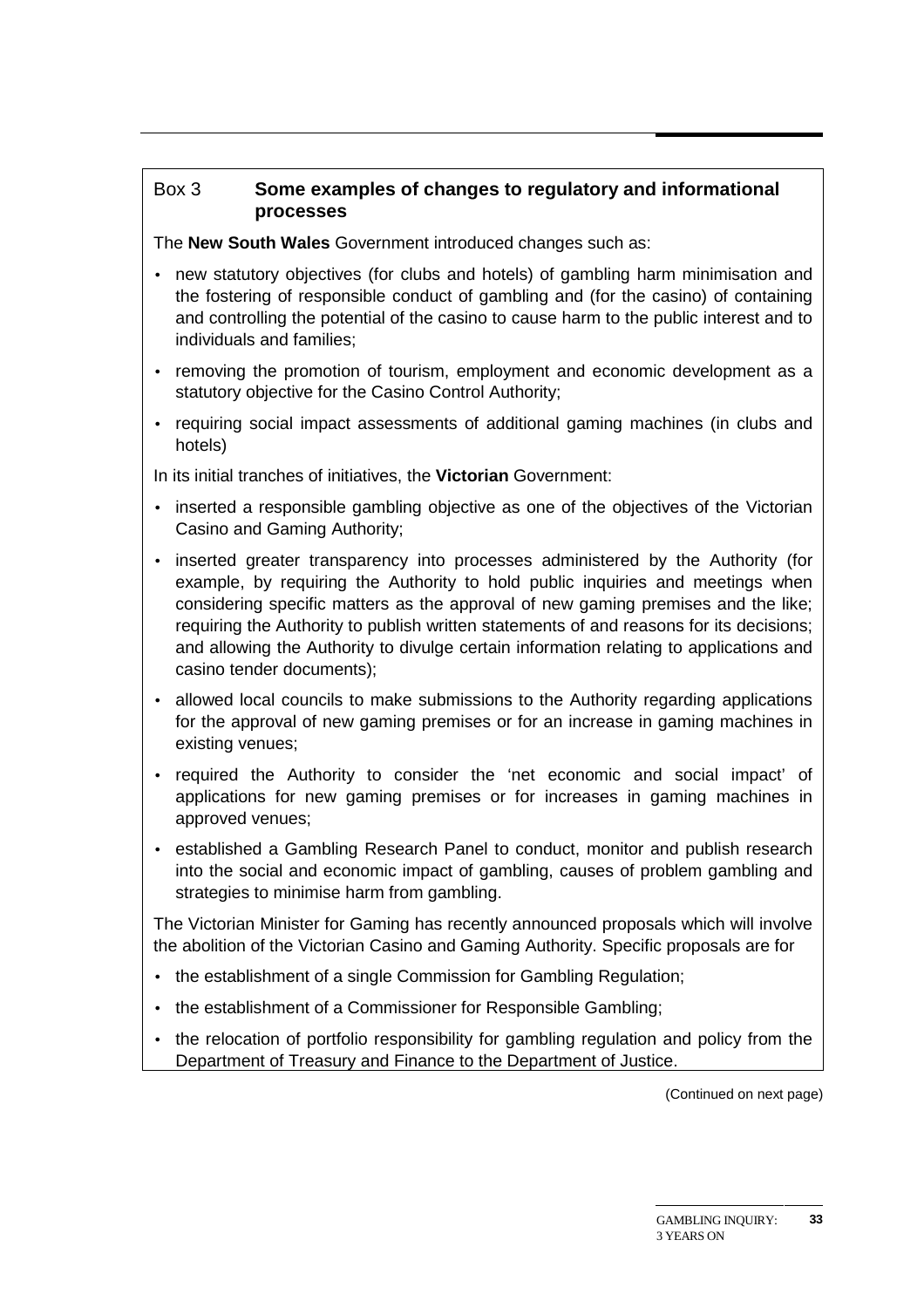#### Box 3 (continued)

#### The **Queensland** Government:

- included an object in all gambling Acts to ensure that on balance, the State and the community as a whole benefit from gambling;
- introduced requirements for applications of significant community impact (for example, applications for new gaming machine sites). Applications are to be accompanied by a community impact statement and a statement of responsible gambling initiatives. Applications must also be publicly advertised;
- established the Gambling Policy Directorate within the Queensland Treasury;
- established the Responsible Gambling Advisory Committee which brings diverse groups within the community to advise on responsible gambling;
- introduced a requirement for the Queensland Gaming Commission to consider community views on applications (for example, for new gaming machine sites) and to invite comment from entities such as local councils;
- developed a research program to:
	- examine the social and economic implications of gambling for Queensland;
	- develop new knowledge related to prevention, protection and rehabilitation initiatives;
	- evaluate the effectiveness of responsible gambling initiatives.

The **South Australian** Government re-established the former Gaming Supervisory Authority as the Independent Gambling Authority. It has new statutory objectives which are:

- the fostering of responsibility in gambling and, in particular, minimise harm caused by gambling, recognising the positive and negative impacts of gambling on communities; and
- the maintenance of a sustainable and responsible gambling industry.

The Authority has some new functions including to:

- develop and promote strategies for reducing the incidence of problem gambling and for preventing or minimising harm caused by gambling; and
- to undertake or coordinate ongoing research including into the social and economic costs and benefits to the community of gambling and the gambling industry, the likely impact on the community of any new gambling product or activity, and strategies for reducing the incidence of problem gambling and preventing or minimising the harms caused by gambling.

The Government also imposed a requirement on the Liquor and Gambling Commissioner to refuse an application for approval of a game if of the opinion the game is likely to lead to an 'exacerbation of problem gambling'.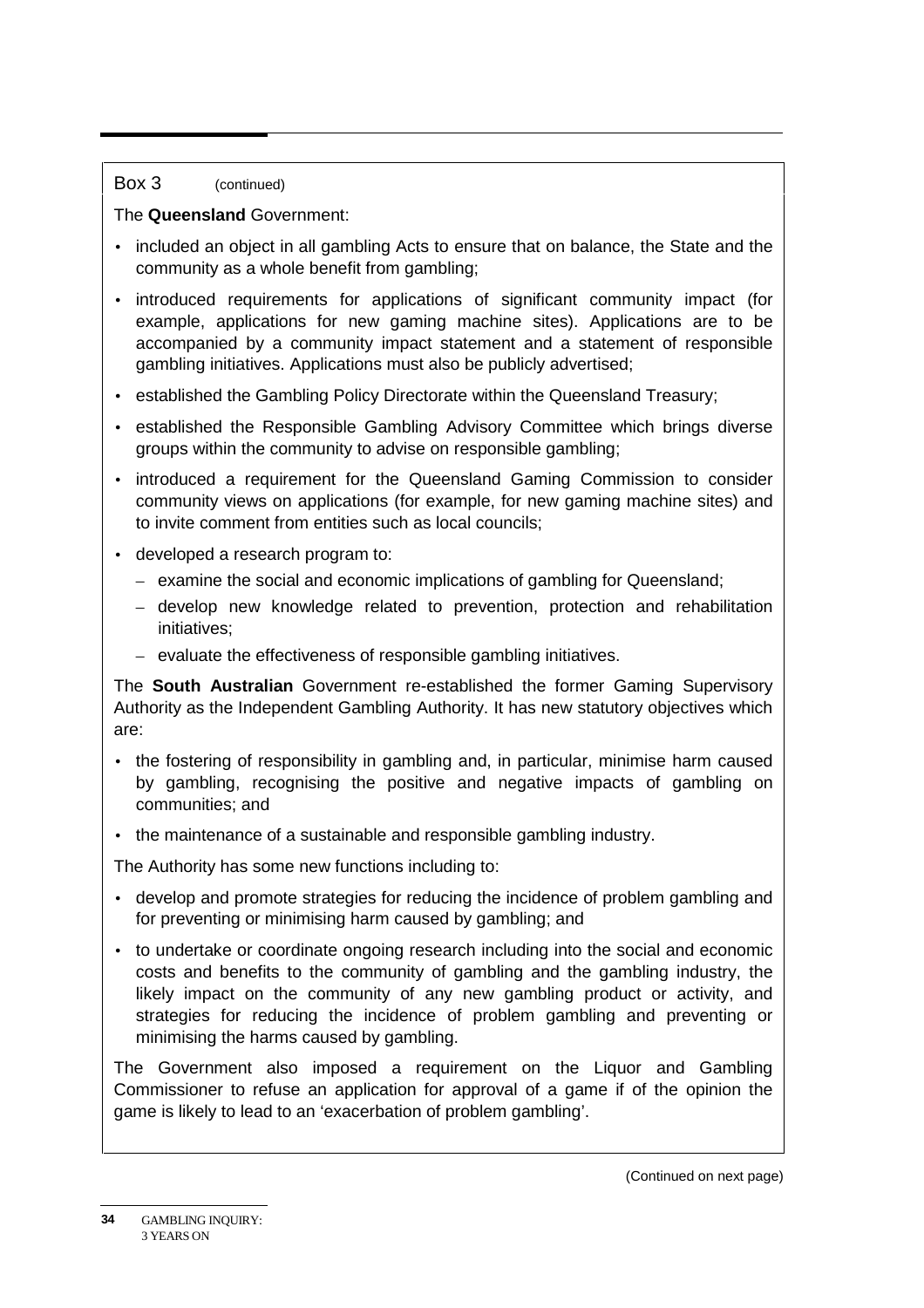#### Box 3 (continued)

The **Australian Capital Territory** Government established the Australian Capital Territory Gambling And Racing Commission, an independent statutory authority which:

- assumed the functions of the former Casino Surveillance Authority and from within the Department of Treasury and Infrastructure relating to the regulation of gaming, lotteries, racing and betting;
- is required to perform its functions in ways that best promote the public interest and, in particular, promotes consumer protection, minimises the possibility of criminal activity and reduces the risks and costs to both the community and individuals of problem gambling;
- is charged with monitoring and researching the social effects of gambling and problem gambling. It developed a research program commencing during 2000-01;
- is considering proposals relating to gaming machines processes such as the use of community impact statements and public hearings.

The Australian Capital Territory Government also established a Centre for Gambling Research within the Australian National University funded jointly by the University and the Australian Capital Territory Gambling and Racing Commission.

The **Northern Territory** Government:

- established a Licensing Commission to take over the functions of the former Liquor Commission, Private Security Licensing Authority, Escort Agency Licensing Board, Gaming Machine Commission and Gaming Control Commission;
- introduced a statutory objective to promote the responsible operation and use of gaming machines;
- changed secrecy provisions to permit disclosure of information about the number and performance of gaming machines on individual licensed premises and the manner in which a club's profit is distributed; and
- introduced a requirement for the Commission to consider the extent to which a club has met its commitment to improve its neighbourhood when considering whether to increase or decrease the number of machines operated by a club.

But the core requirement of a truly independent regulator is still proving elusive. One jurisdiction which seems to have moved in the right direction is the Australian Capital Territory, which established by statute its Gambling and Racing Commission in December 1999. Victoria has recently acknowledged the deficiencies and reporting tensions of the Victorian Casino and Gaming Authority and has proposed changes which also appear to be in the right direction, although it is hard to tell exactly what is involved from the information that is publicly available.

In all jurisdictions, policy and regulatory responsibility currently lie either with a separate industry portfolio (like the New South Wales Department of Gaming and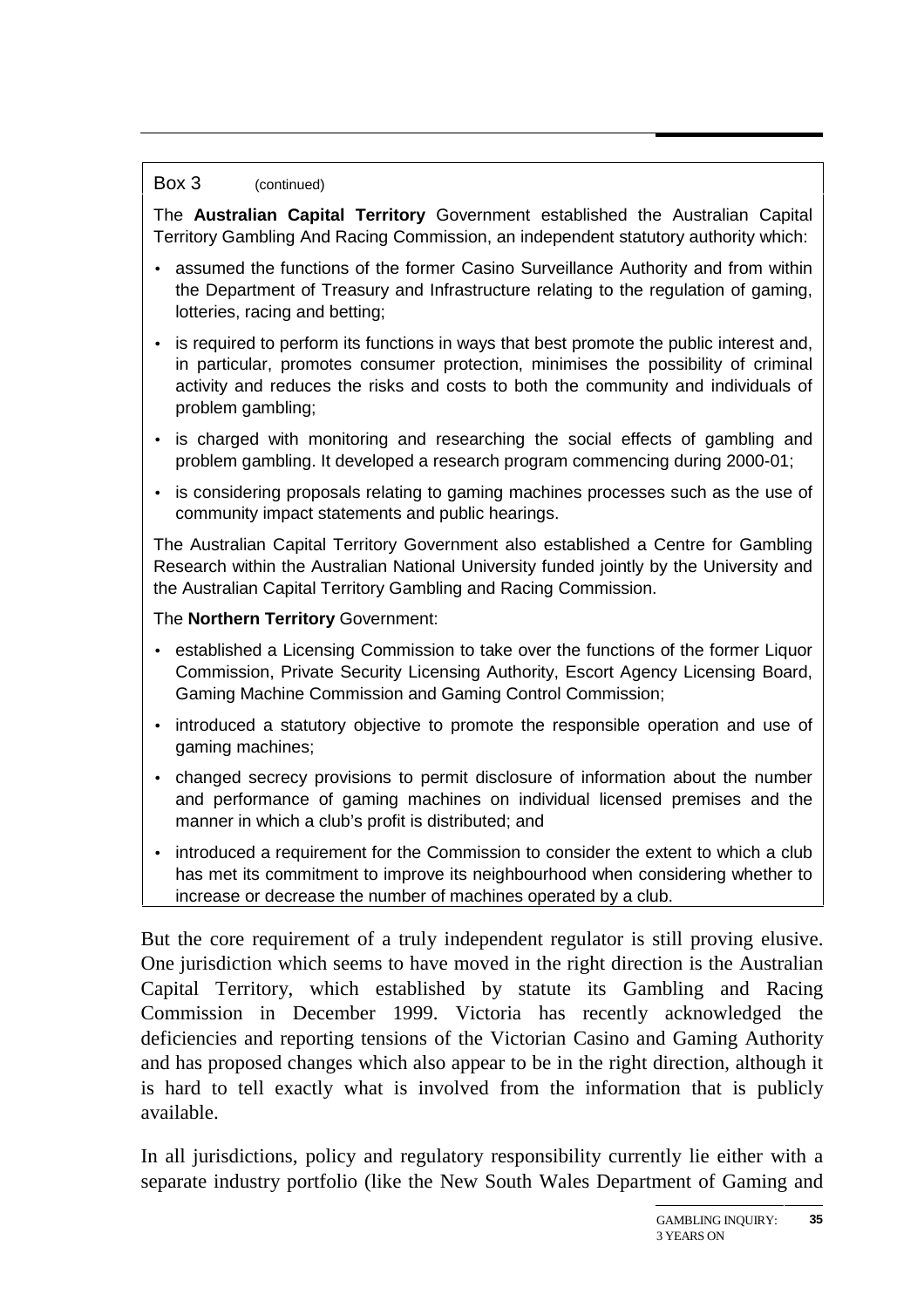Racing) or with Treasury and Finance (table 5). Neither arrangement is ideal, as the first is vulnerable to industry capture and the second is vulnerable to what might be called *budgetary* capture. The mooted re-location of portfolio responsibilities in Victoria from the Department of Treasury and Finance to the Department of Justice is a significant initiative, warranting serious consideration by other jurisdictions.

| State or<br>territory | Agency                                                                                                                                                      | Portfolio                                                            | Main roles in relation to gambling                                                                                                                                                                                                                                                                   |
|-----------------------|-------------------------------------------------------------------------------------------------------------------------------------------------------------|----------------------------------------------------------------------|------------------------------------------------------------------------------------------------------------------------------------------------------------------------------------------------------------------------------------------------------------------------------------------------------|
| <b>NSW</b>            | Department of<br>Gaming and<br>Racing (including<br>the Director of<br>Liquor and<br>Gaming)                                                                | Gaming and<br>Racing                                                 | Has overall responsibility for the proper conduct<br>and balanced development - in the public<br>interest - of the gaming, racing, liquor and<br>charity industries.                                                                                                                                 |
|                       | Liquor<br>Administration<br>Board                                                                                                                           | Gaming and<br>Racing                                                 | Administers liquor licences, assesses and<br>collects gaming machine duty in clubs and<br>hotels, approves gaming machine technical<br>standards.                                                                                                                                                    |
|                       | Licensing Court of<br><b>NSW</b>                                                                                                                            | Gaming and<br>Racing (but<br>reports to the<br>Attorney-<br>General) | Grants liquor licences to hotels and certificates<br>of registration to clubs, both of which carry<br>entitlements to operate gaming machines. Issues<br>licences to gaming machine dealers, sellers,<br>technicians and advisers.                                                                   |
|                       | Casino Control<br>Authority                                                                                                                                 | Gaming and<br>Racing                                                 | Responsible for the licensing, supervision and<br>control of casino operations, the approval of<br>casino games and equipment, and the funding<br>and conduct of research into casino-related<br>matters.                                                                                            |
|                       | <b>NSW Lotteries</b><br>Corporation                                                                                                                         | Gaming and<br>Racing                                                 |                                                                                                                                                                                                                                                                                                      |
|                       | Greyhound Racing<br>Authority                                                                                                                               | Gaming and<br>Racing                                                 |                                                                                                                                                                                                                                                                                                      |
|                       | Harness Racing<br><b>NSW</b>                                                                                                                                | Gaming and<br>Racing                                                 |                                                                                                                                                                                                                                                                                                      |
| Victoria              | Office of Racing                                                                                                                                            | Tourism, Sport<br>and the<br>Commonwealth<br>Games                   | Fosters the growth of Victoria's racing industry<br>and oversees development of its regulatory<br>framework. Licenses bookmakers.                                                                                                                                                                    |
|                       | Victorian Casino<br>and Gaming<br>Authority (VCGA)<br>(including the<br>Director of Gaming<br>and Betting and<br>the Director of<br>Casino<br>Surveillance) | Treasury and<br>Finance                                              | Has powers of review, regulation, and funding<br>and conduct of research. Grants licences,<br>decides who is suitable to hold a licence.<br>Engages in quasi-judicial tasks including making<br>final determinations on appeals lodged by<br>external parties against decisions of the<br>directors. |

#### Table 5 **Key gambling agencies**

(Continued on next page)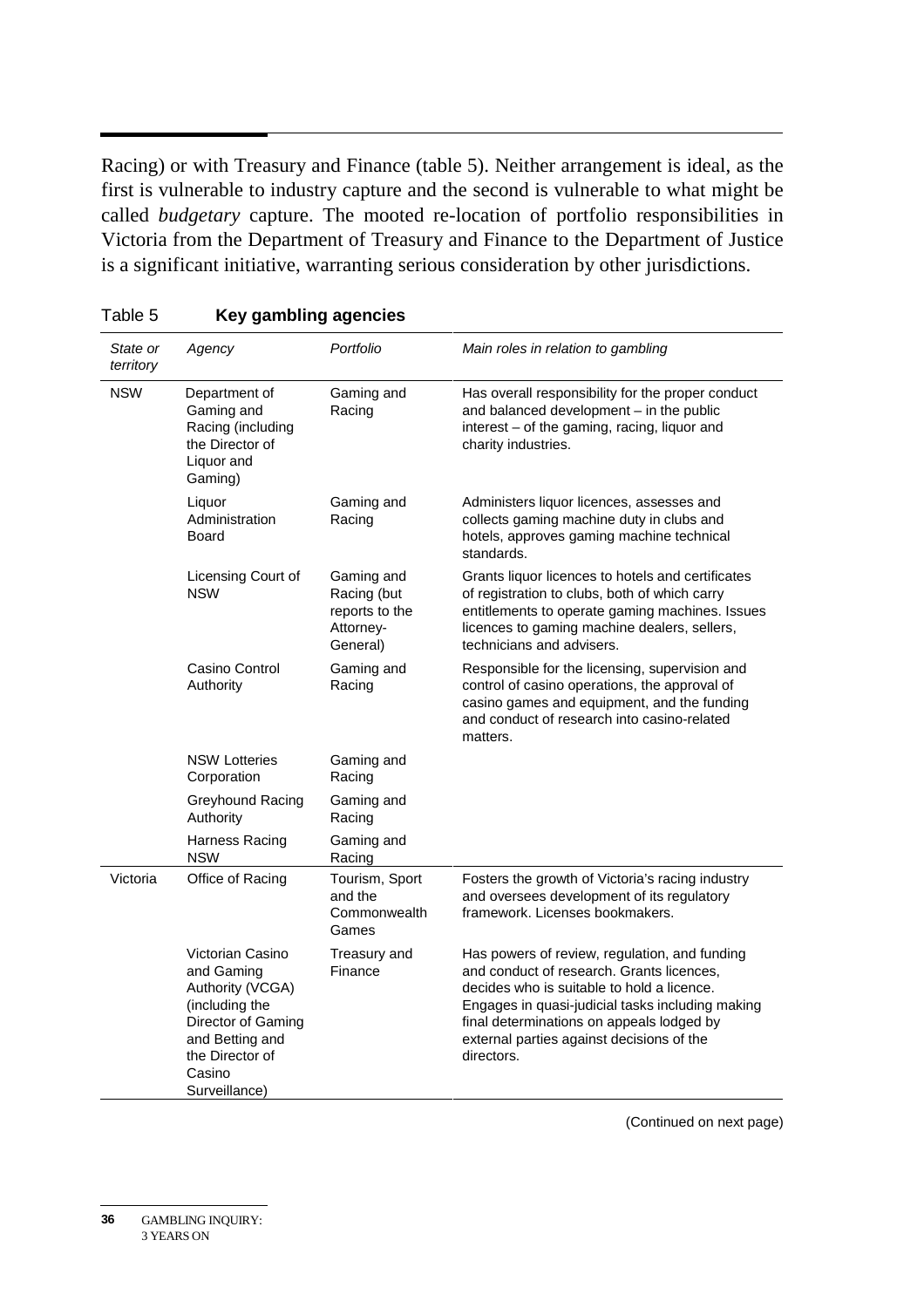| l able 5              | (continued)                                                                                     |                                           |                                                                                                                                                                                                                                                                                                      |
|-----------------------|-------------------------------------------------------------------------------------------------|-------------------------------------------|------------------------------------------------------------------------------------------------------------------------------------------------------------------------------------------------------------------------------------------------------------------------------------------------------|
| State or<br>territory | Agency                                                                                          | Portfolio                                 | Main roles in relation to gambling                                                                                                                                                                                                                                                                   |
| Victoria              | Office of Gambling<br>Regulation                                                                | Treasury and<br>Finance                   | Previously under the VCGA. From 1 July 2001,<br>an administrative unit of the Department of<br>Treasury and Finance. Provides support to the<br>Minister for Gaming, the VCGA, the Director of<br>Gaming and Betting, and the Director of Casino<br>Surveillance.                                    |
| Qld                   | Treasury<br>Department<br>(Gambling Policy<br>Directorate)                                      | Treasury                                  | Regulates and monitors Qld's gambling<br>industries.                                                                                                                                                                                                                                                 |
|                       | <b>Qld Office of</b><br>Gaming<br>Regulation                                                    | Treasury                                  | Regulates almost all legalised gambling. Has<br>licensing and compliance functions (lotteries,<br>gaming machines and casinos).                                                                                                                                                                      |
|                       | Qld Gaming<br>Commission                                                                        | Treasury                                  | Has the power to grant, censure, suspend or<br>cancel a range of licences including gaming<br>machine licences. Determines the number of<br>gaming machines at each venue. Hears appeals<br>against certain decisions (appeals against its<br>decisions go to the Minister or Magistrates<br>Court). |
|                       | Department of<br>Tourism, Racing<br>and Fair Trading                                            | <b>Tourism Racing</b><br>and Fair Trading | The recent Racing Bill 2002 introduced into<br>parliament aims to improve the accountability<br>and administration of the control bodies<br>governing racing in Qld.                                                                                                                                 |
|                       | Qld Thoroughbred<br>Racing Board, Qld<br>Harness Racing<br>Board, Greyhound<br>Racing Authority | <b>Tourism Racing</b><br>and Fair Trading |                                                                                                                                                                                                                                                                                                      |
| <b>WA</b>             | Department of<br>Racing, Gaming<br>and Liquor                                                   | Racing, Gaming<br>and Liquor              | Promotes and maintains the integrity of lawful<br>racing, gambling and liquor activities for Western<br>Australians to participate in, within community<br>expectations on harm minimisation.                                                                                                        |
|                       | TAB, Betting<br>Control Board, WA<br>Greyhound Racing<br>Authority                              | Racing, Gaming<br>and Liquor              |                                                                                                                                                                                                                                                                                                      |
|                       | Gaming<br>Commission of<br>WA.                                                                  | Racing, Gaming<br>and Liquor              | Responsible for policy and procedures in the<br>administration of casino gaming. Also responsible<br>for the licensing and regulation of minor gambling,<br>video lottery terminals and lotteries.                                                                                                   |
|                       | Independent<br>Gambling<br>Authority                                                            | Gambling                                  | Replaced the Gaming Supervisory Authority on<br>1 October 2001. Responsible for licensed<br>gambling providers with respect to the integrity of<br>the gambling products and their impact on the<br>community. Covers casino, gaming machines,<br>bookmakers and the SA TAB when sold.               |

 $T$ able  $F$ 

(Continued on next page)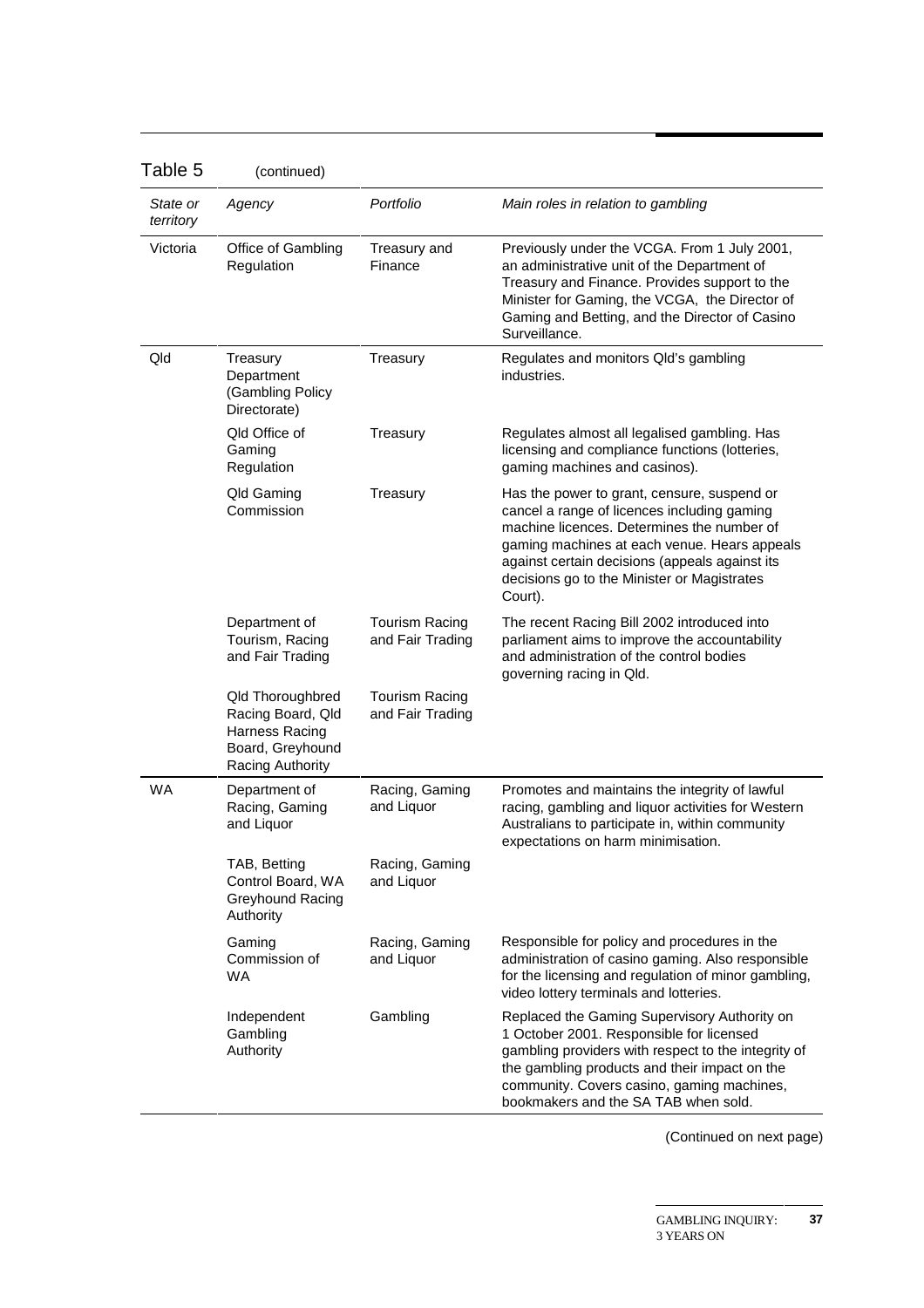| Table 5               | (continued)                                                                                                                          |                                                                                                |                                                                                                                                                                                                                                                                                                        |
|-----------------------|--------------------------------------------------------------------------------------------------------------------------------------|------------------------------------------------------------------------------------------------|--------------------------------------------------------------------------------------------------------------------------------------------------------------------------------------------------------------------------------------------------------------------------------------------------------|
| State or<br>territory | Agency                                                                                                                               | Portfolio                                                                                      | Main roles in relation to gambling                                                                                                                                                                                                                                                                     |
| SА                    | Office of Liquor<br>and Gambling<br>Commissioner                                                                                     | Attorney<br>General (liquor<br>licensing)<br>Treasury and<br>Finance<br>(gaming and<br>casino) | Administers and regulates the casino and<br>gaming machines in clubs and hotels.<br>Determines applications for licences. Hears<br>disciplinary action against licensees, and has to<br>power to reprimand, suspend or cancel licences.<br>Inspects and monitors gaming machine<br>operations.         |
| Tasmania              | Department of<br>Treasury and<br>Finance (Gaming<br><b>Operations Branch</b><br>of the Revenue,<br>Gaming and<br>Licensing Division) | Treasury and<br>Finance                                                                        | Provides secretarial support for the Tasmanian<br>Gaming Commission.                                                                                                                                                                                                                                   |
|                       | Tasmanian<br>Gaming<br>Commission                                                                                                    | Treasury and<br>Finance                                                                        | Oversees and monitors gaming in casinos,<br>hotels and clubs. Administers the Community<br>Support Levy.                                                                                                                                                                                               |
|                       | Department of<br>Infrastructure,<br>Energy and<br>Resources                                                                          | Infrastructure,<br>Energy and<br>Resources                                                     | Responsible for the administration of racing<br>through Racing Services Tasmania.                                                                                                                                                                                                                      |
|                       | <b>Racing Services</b><br>Tasmania                                                                                                   | Infrastructure,<br>Energy and<br><b>Resources</b>                                              | Responsible for stewardship, registration,<br>licensing, integrity controls and bookmaker<br>activities covering all three codes of racing in<br>Tasmania - thoroughbred, harness and<br>greyhound.                                                                                                    |
| <b>NT</b>             | Department of<br>Treasury                                                                                                            | Treasury                                                                                       | Responsible for racing, gaming and licensing.                                                                                                                                                                                                                                                          |
|                       | Licensing<br>Commission                                                                                                              | Treasury                                                                                       | Established on 14 February 2000. Assumed<br>responsibilities previously dealt with by the<br>Gaming Machine Commission and the Gaming<br>Control Commission.                                                                                                                                           |
|                       | Racing<br>Commission                                                                                                                 | Treasury                                                                                       | Regulates and controls racing, bookmaking and<br>TAB.                                                                                                                                                                                                                                                  |
| <b>ACT</b>            | <b>ACT Gambling</b><br>and Racing<br>Commission                                                                                      | Treasury                                                                                       | Established 1 December 1999, assuming the<br>functions of the Casino Surveillance Authority<br>and other gambling-related functions within the<br>Department of Treasury. Responsible for<br>regulating all forms of gambling in the ACT.<br>Responsible for oversighting the operations of<br>ACTTAB. |

One possible spinoff from introducing a more 'neutral' policy and regulatory setting in each jurisdiction — apart from getting better decisions and regulatory outcomes — might be more effective coordination or cooperation among jurisdictions. While different policy approaches and regulatory 'experiments' provide desirable learning opportunities in a Federal system, divergent approaches to research and information gathering do not and this has been compounded by lack of transparency. The current balkanized approach to research is wasteful of scarce resources and missing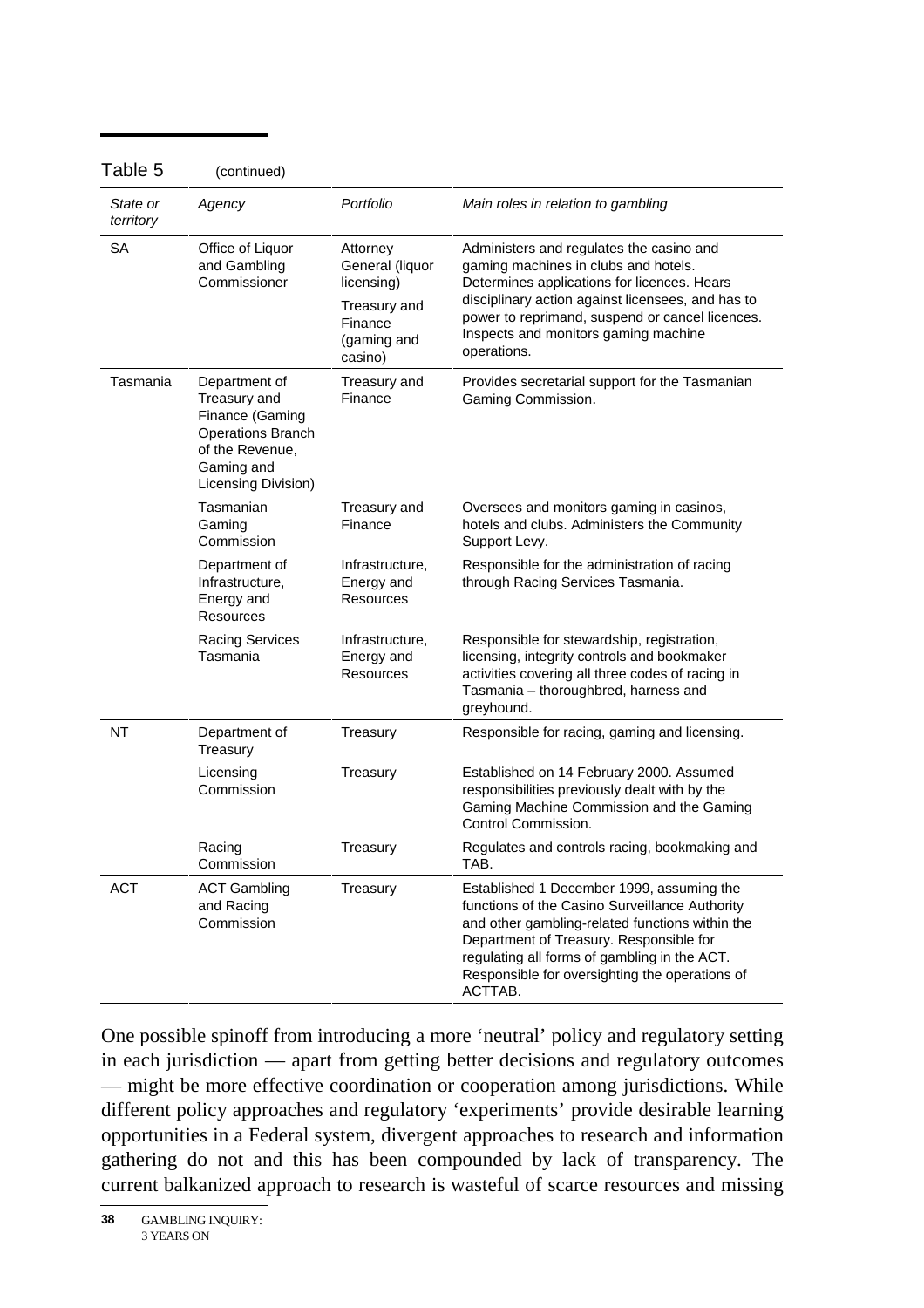important opportunities to apply common methodologies to explore common issues of concern (such as the effectiveness of harm minimisation measures and treatment techniques).

In its report, the Commission favoured the establishment of a national research institute to be block funded by all governments. Apart from the useful national perspective that it could bring, it could be a key source of advice untainted by the real or perceived tensions that arise with research sponsored by special interests (whether industry, community or political).

There have been two promising developments. At its meeting in September 2001, the newly formed Ministerial Council agreed to fund an Australian Gambling Research 'Secretariat'. Its primary function would be to pursue a research agenda identified by the Council. The draft agenda looks like a good start. But my understanding is that the Secretariat would only be a vehicle for *commissioning* research: in my view it needs also to be supported by an independent research capability (both to undertake research itself and to screen the quality of what is commissioned).

The second promising development is that the nucleus for such an independent research resource has recently been established at the Australian National University — the Centre for Gambling Research — with core funding from the Australian Capital Territory Government and the University. Wider governmental contributions were apparently sought without success, but this matter could be revisited. It might even be a good topic for the next Ministerial Council meeting (14 months have gone by since the last one).

## **Some priorities**

Three years on from the Commission's inquiry it is apparent, even from this cursory review, that significant progress has been made. Recognition that there *is* a problem is perhaps the most important change, together with acceptance by governments and industry that existing policies and practices were inadequate to deal with it. The many regulatory and self-regulatory initiatives since the inquiry began are impressive in their breadth and coverage of the industry, with some useful innovations occurring in harm minimisation measures.

However, measured against the ultimate policy objective of maximising the net contribution of this industry, by reducing its social impacts without detracting unduly from its benefits, a number of gaps and deficiencies still stand out. I shall identify several that I believe deserve priority attention.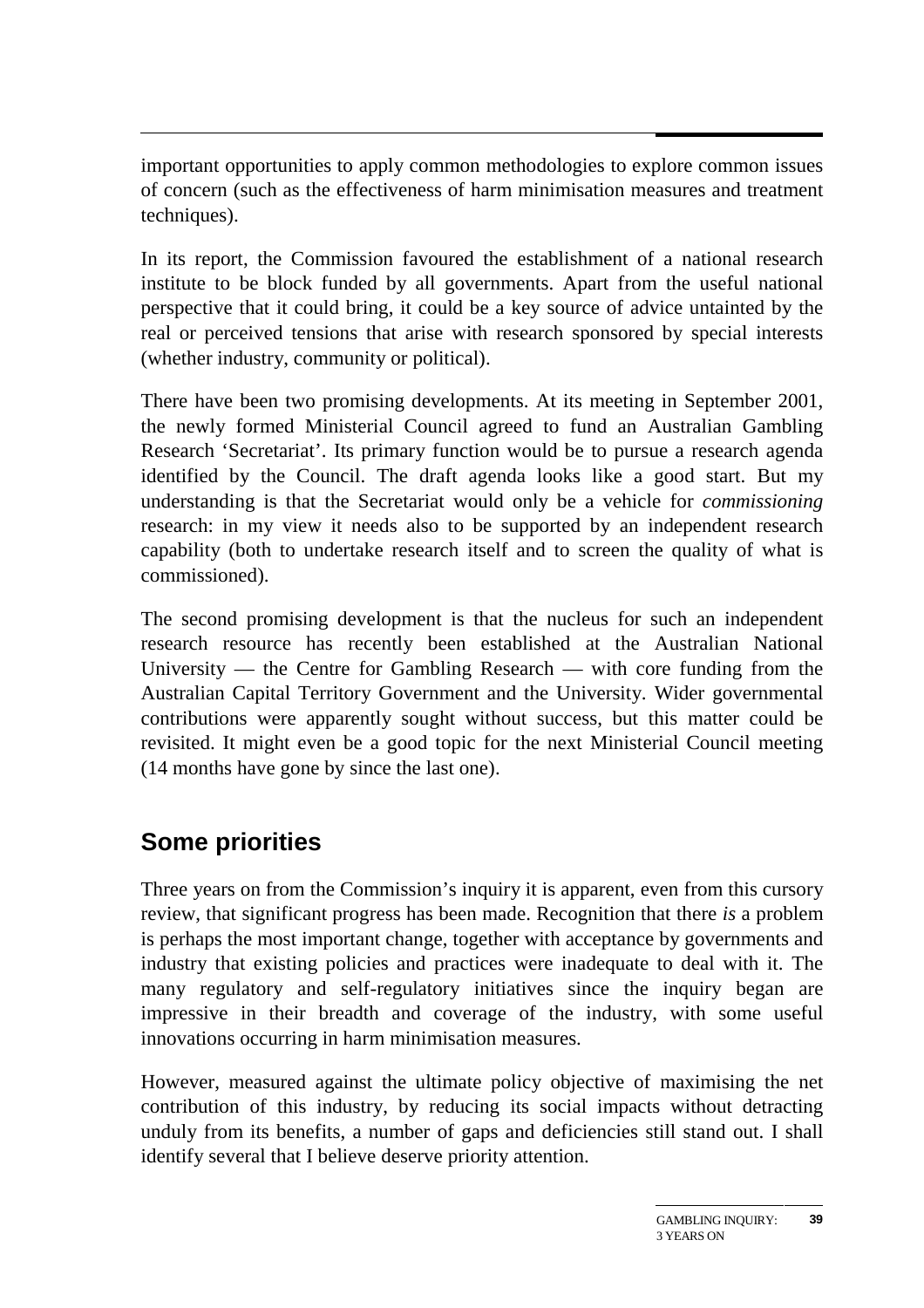*First*, there is a burning need for more research on what actually works among the many possible harm minimisation measures. (This is particularly important for those which can involve significant compliance and other costs.) If we are serious about doing things that are effective, rather than just being seen to be doing things, trialing and testing of different approaches is critical. In many cases, this needs to be done *before* measures are introduced. There is a particular need to devote attention to pre-commitment strategies and the ability to cost-effectively harness new technologies.

A *second* and related issue — one that I have not spent much time on in this address — is the need for more follow-up analysis on what forms of remedial treatment (counselling) work best. Significant resources are being directed at help services, but there has been little 'performance auditing' of programs or detailed analysis of outcomes over time that I am aware of. (This is itself not without resource implications, but would nonetheless represent a good investment.)

This leads me to my *third* priority: the need for much greater transparency about what research is being done and, more importantly, what results are emerging. Lack of transparency can encourage suspicions that only 'convenient' research sees the light of day.

My *fourth* priority, therefore, is the need for governments to establish arrangements designed to promote independent research and *fifth*, much greater coordination in data collection and research methodologies across jurisdictions. A jointly funded national research centre could be an important focus for this. Current arrangements under the Ministerial Council are in the right direction, but in my view do not go far enough (and the Council itself has made little progress generally thus far).

*Sixth*, there is a need to have effective arrangements in place to monitor and enforce industry compliance, whether with government regulations or self-regulation. Penalties on venues that don't meet required standards of harm minimisation need to be enforced as readily as those which neglect matters of probity. A pre-condition for observance of regulation is that it is well understood by those who must apply it. In this brief review, largely confined to publicly available information, I have not always found it easy to identify exactly what is required. More transparency and clarity seem warranted.

This brings me to the *last* and, in my view, *highest* priority: the need to reform policy-making and regulatory governance arrangements. Ensuring the substantive independence of the core regulator in each jurisdiction is central to this. It has demanding requirements, which the Commission spelt out in its report. In most jurisdictions those requirements have not yet been met.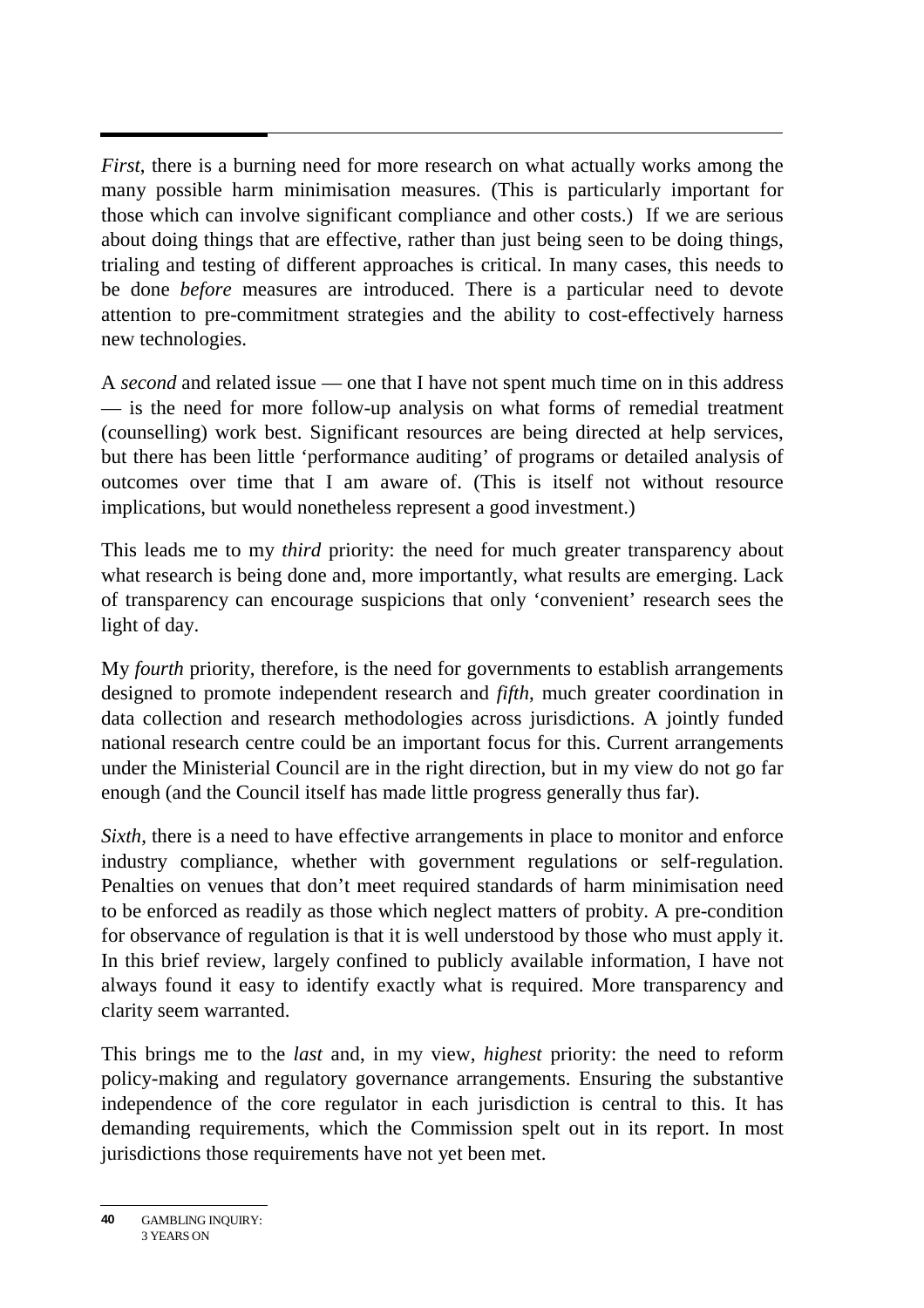### **References\***

 $\overline{a}$ 

ACA (Australian Casino Association) 2002, 'Australians continue to bet online', Media Release, 5 February.

——— 2001. State of the Nation.

——— website, http://www.auscasinos.com.

ACIL 2001, *The Impact of Gaming in Ballarat*, commissioned by Tattersall's.

ACOSH 2002, 'Smoke-free areas – public places', http://www.acosh.org/smokefree.htm.

ACT Gambling and Racing Commission 2002, 'Review of the Gaming Machine Act 1987' and related papers,

http://www.gamblingandracing.act.gov.au/review\_gma\_1987.htm.

——— annual reports (various years).

——— website, http://www.gamblingandracing.act.gov.au.

- AGC (Australian Gaming Council) 2002a, 'SA "Super tax" passed in the upper house', *Gambling News*, 25 October.
- ——— 2002b, 'South Australian Minister seeks smart card trial,' *Gambling News*, 9 September.
- ——— 2002c, 'Video recognition trial', *Gambling News*, 14 August.
- ——— 2002d, *Fact Sheet 12 Responsible Gambling*.
- ——— 2002e, *Fact Sheet 3 Australian Gambling Businesses*.
- ——— 2001, *Responsible Gaming Code, A Framework for Responsible Gaming.*
- website, http://www.austgamingcouncil.org.au.
- AIGR (Australian Institute for Gambling Research) 2001, *Survey of the Nature and Extent of Gambling and Problem Gambling in the ACT*, commissioned by the ACT Gambling and Racing Commission.
- Allen P. (Chairman) 2002, *Northern Territory Licensing Commission, Information Paper*.
- ASP Microcomputers (undated), 'Practical identification of problem gamblers'.
- Associated Press 2001, 'Another bid surfaces to drop \$500 limit on casino gamblers' losses', *News Tribune State News*, 5 February.

<sup>\*</sup> Also examined were numerous Commonwealth, state and territory legislation (Acts, Regulations and the like) introduced since the Commission's report in 1999. Legislation was sourced from the www.austlii.edu.au website as well as individual Commonwealth, state and territory legal websites.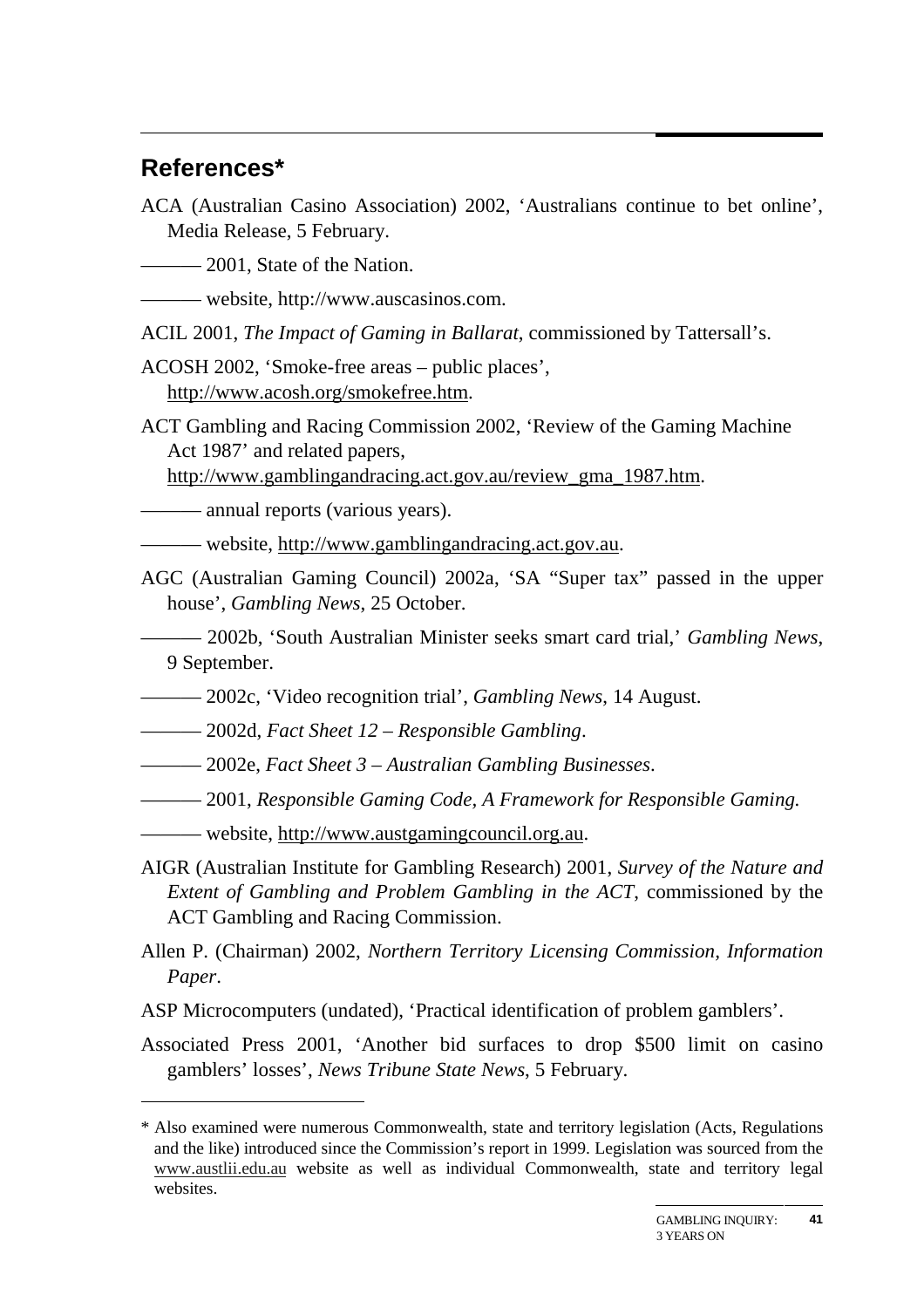ASX (Australian Stock Exchange) website, http://www.asx.com.au.

- Australian Broadcasting Authority website, http://www.aba.gov.au/internet/ gambling/index.htm.
- Australian Gaming Machine Manufacturers Association 2000, *Player Information Booklet*.
- AHA (Australian Hotels Association) Victoria 2002, 'SEGO Self-Excluded Gamblers Online', http://www.ahha.com.au/sego/index.html.
- Australian/New Zealand Gaming Machine National Standard (revision 5.0), 4 January 2002.
- Blaszczynski A. (ed) 2001, *Culture and the Gambling Phenomenon*, proceedings of the 11<sup>th</sup> National Association of Gambling Studies Conference, Sydney, Australia.
- Blaszczynski A., Sharpe, L. and Walker, M. 2001, *The Assessment of the Impact of the Reconfiguration on Electronic Gaming Machines as Harm Minimisation Strategies for Problem Gambling*, a report for the Gaming Industry Operators Group, University Printing Service, Sydney.

Burswood Limited annual reports (various years).

Casino Control Authority (NSW) website, http://www.casinocontrol.nsw.gov.au.

- Centre for Population Studies in Epidemiology 2001, *Gambling Patterns of South Australians and Associated Health Indicators*, prepared for the Department of Human Services – South Australia.
- Clubs Queensland 2002, *Responsible Gambling Resource Manual: Section B: Clubs*.
- Department of Communications, Information Technology and the Arts 2002, 'Online content and gambling regulation', http://www.dcita.gov.au/Collection/ CollectionPage/0,,0\_1-2\_10-3\_481,00.html.

Department of Gaming and Racing (NSW) annual reports (various years).

——— website, http://www.dgr.nsw.gov.au.

——— *Legislation Bulletin* (various issues)

Department of Racing, Gaming and Liquor (Western Australia) 2002, *Annual Report for the Year Ended 30 June 2002*.

——— website, http://www.orgl.wa.gov.au/index.php.

Department of Tourism, Racing and Fair Trading (Queensland) website, http://www.dtrft.qld.gov.au.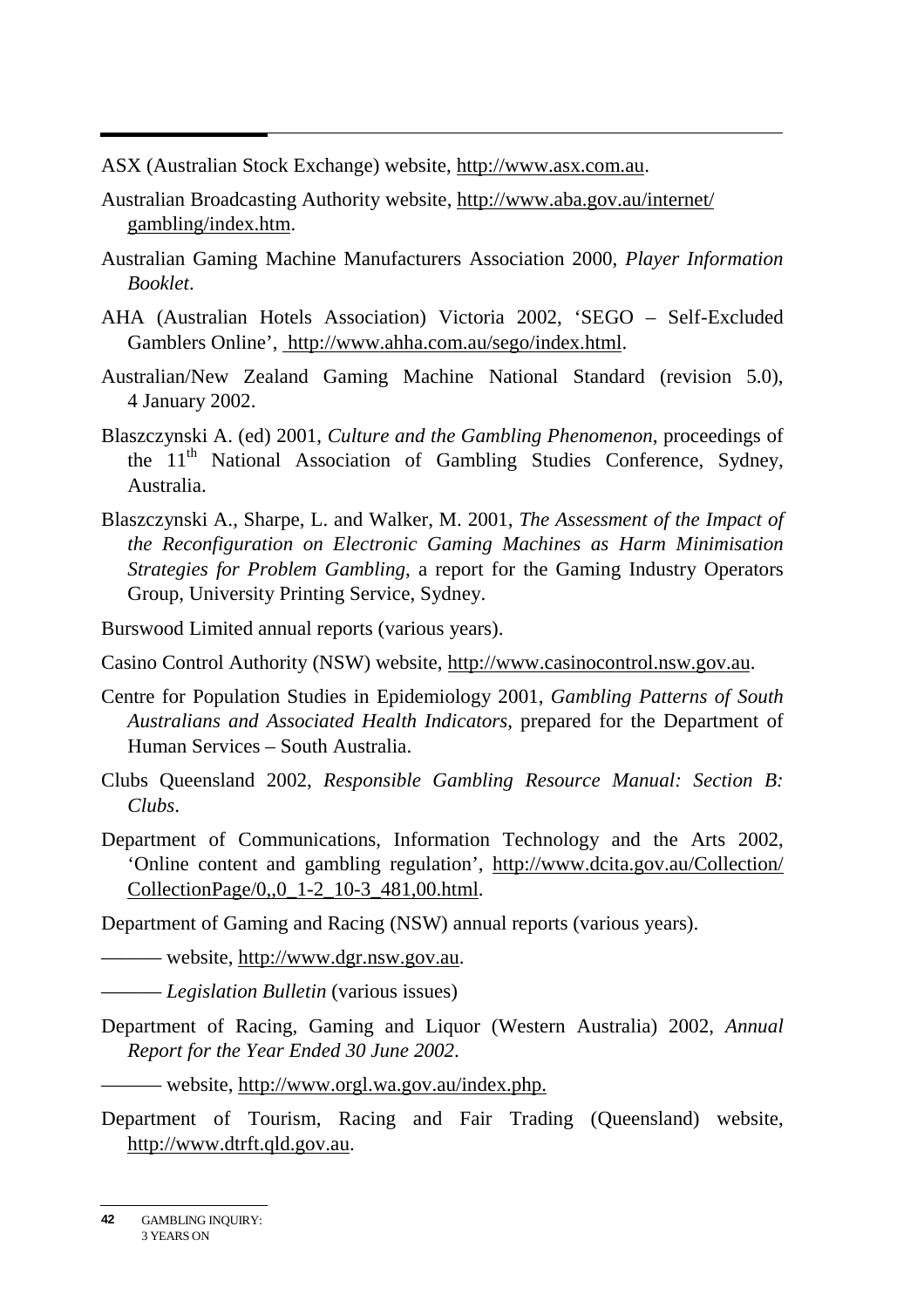Department of Treasury and Finance (Victoria) 2002, *Achievements to Date, February 2002, Gaming Policy Initiatives Implemented by the Bracks Government.*

——— 2001, *Regional Caps on Electronic Gaming Machines*.

——— website, http://www.dtf.vic.gov.au.

- eBet 2001a, 'ACT approval for eBet player loyalty and tracking system and cardbased gaming sales in full swing', *ASX and media release*, 10 October.
	- ——— 2001b, 'LAB green light for eBet's card-based payment system, *ASX and media release*, 19 July.

——— 2001c, 'Thumbs up for eBet cashless gaming system', *ASX and media release*, 22 March.

FACS (Department of Family and Community Services) 2002, 'Gambling policy and support', http://www.facs.gov.au/internet/facsinternet.nsf/aboutfacs/ programs/community-gampol&supp.htm#council.

——— 2001a, *Communique — Ministerial Council on Gambling — 11 September 2001*.

——— 2001b, *Communique — Ministerial Council on Gambling — 20 April 2001.*

Flannery V. 2002, 'Can industry deliver on responsible gambling?', paper presented at the Discover 2002 Conference Responsible Gambling Council (Ontario), 21- 24 April 2002.

——— 2001, 'Delivering responsible gambling', paper presented at the National Association of Gambling Studies Annual Conference, 21-24 November 2001.

Gambling Research Panel (Victoria) 2001, *The Victorian Gambling Screen*, prepared by Ben-Tovim D.I., Esterman A., Tolchard, B., and Battersby, M. in association with Flinders Technologies.

——— (undated), *Gambling Research Panel 2002-03 Research Plan*.

Gamet Technology (undated), 'Biometrics and smart cards in casinos'.

Gaming Commission of Western Australia 2001, *Annual Report 2000-2001*.

Gaming Supervisory Authority (South Australia) 2001, *Annual Report 2000-01*.

- Griffiths N. (WA Minister for Racing and Gaming) 2002, 'Little change likely in proportion of Burswood gaming machines', *Media Statement*, 29 September.
- Hing, N. and Dickerson, M. 2002, *Responsible Gambling, Australian Voluntary and Mandatory Approaches*, prepared for the Australian Gaming Council, http://www.austgamingcouncil.org.au.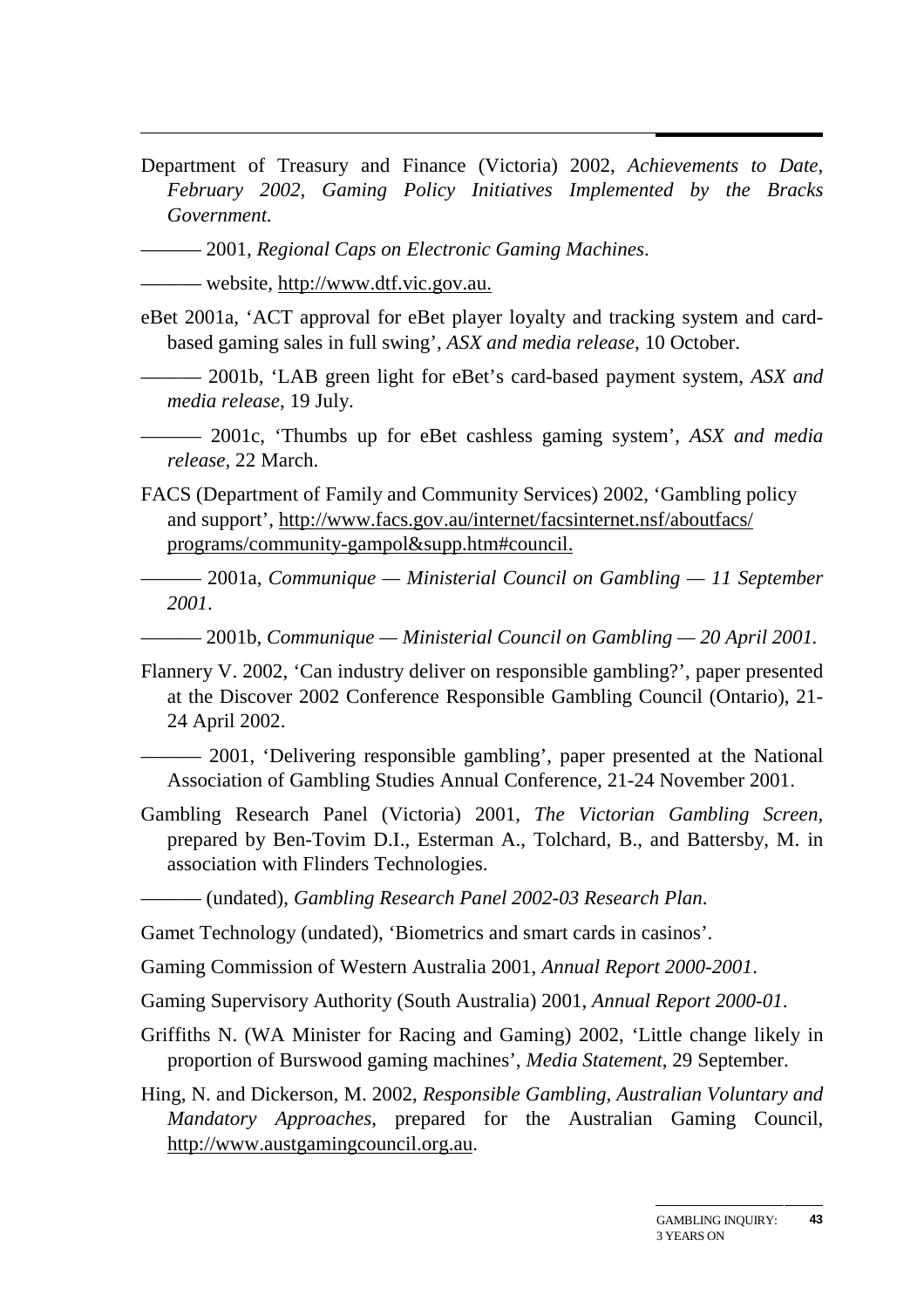- House Committee on Financial Services (US) 2002, 'House unanimously approvess Leach Internet gambling legislation', *News Release*, 1 October, http://financialservices.house.gov/news.asp.
- Howard J. (Prime Minister) 1999, 'National approach to problem gambling', *Media Release*, 16 December.
- HR (United States House of Representatives) 556 (2001), *A Bill to Prevent the Use of Certain Bank Instruments for Unlawful Internet Gambling, and For Other Purposes*, 12 February.
- Identix 2002, 'Facial surveillance', http://www.identix.com/products/ pro\_faceit.html.
- Independent Gambling Authority (South Australia) 2002, *Inquiry Concerning Casino Codes of Practice, Report*.

——— 2001, *Annual Report 2000-2001*.

——— website, http://www.iga.sa.gov.au.

- Liberal Party South Australia 2002, 'Gambling policy', http://www.sa.liberal.org.au/default.asp?Menu=Gambling\_Policy
- Linder A. 2002, 'House passes Leach Bill', *Interactive Gaming News*, 1 October, http://www.igamingnews.com/headlines.cfm

Liquor Administration Board (NSW) annual reports (various years).

- Northern Territory Department of Industries and Business 2001, *Annual Report 2000-01*.
- Northern Territory Government 2002, *Northern Territory Gambling Industry, National Competition Policy Review of Gaming Legislation, Issues Paper*.
- Northern Territory Treasury (Racing, Gaming and Licensing) website, http://www.treasury.nt.gov.au/ntt/licensing/index.html.

——— *Gaming Machine Reforms Bulletin* (various issues)

Office of Gambling Regulation (Victoria) 2001, *OGR News*, September.

——— website, http://www.ogr.vic.gov.au.

- Office of Racing, Gaming and Liquor (Western Australia) annual reports (various years).
- Office of the Liquor and Gambling Commissioner (South Australia) website, http://www.justice.sa.gov.au

——— *Licensee Update* (various issues).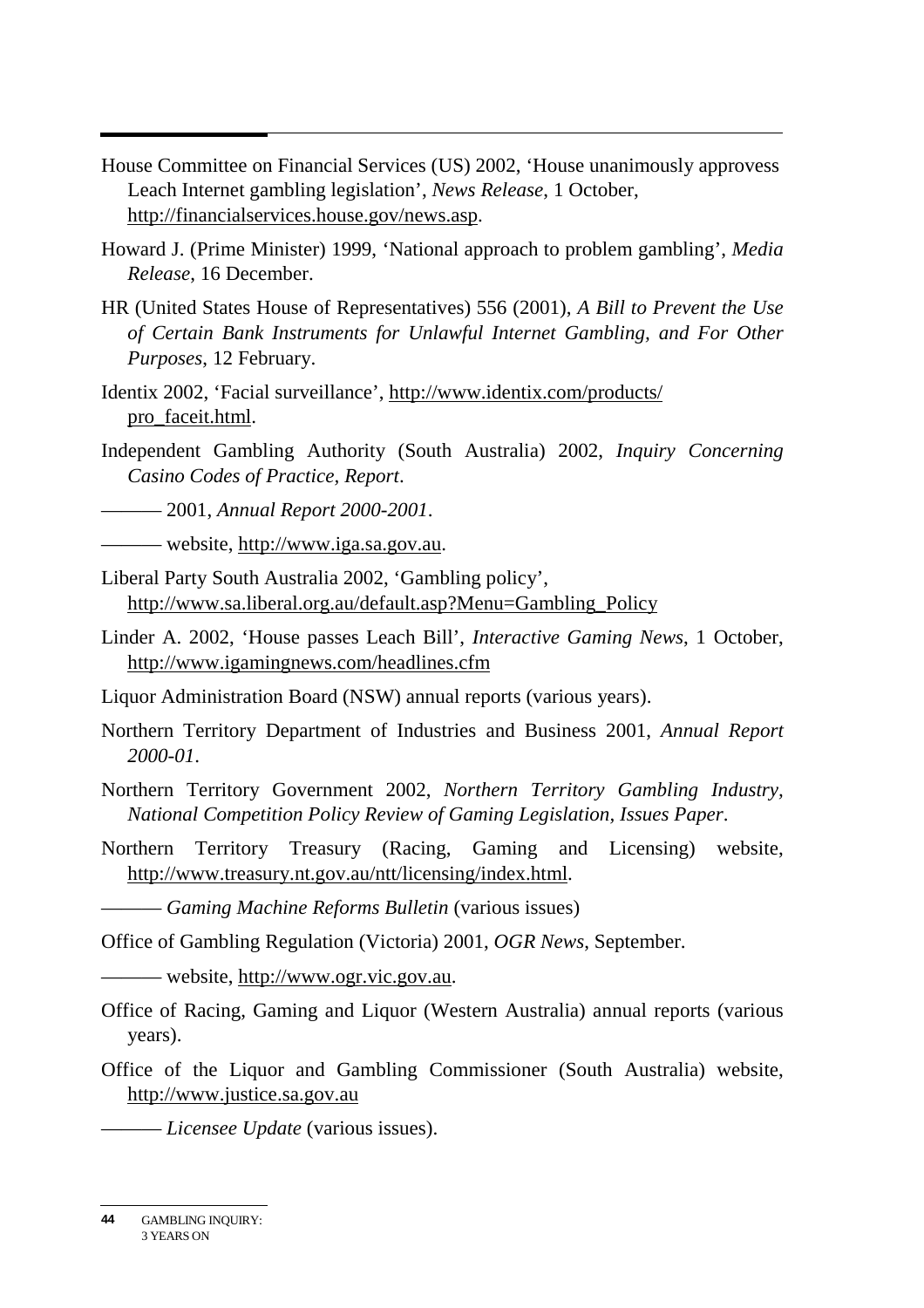- Pandazopoulos J. (Victorian Minister for Gaming) 2002a, 'Victoria continues to lead efforts to combat problem gambling', *Media Release*, 31 October.
- ——— 2002b, 'Gaming Minister welcomes Ombudsman's report', *Media Release*, 23 October.
- ——— 2002c, 'New restrictions on gaming machines announced', 20 September.
- ——— 2002d, 'Gaming Minister announces gaming reform plans', *Media Release*, 19 September.
- ——— 2002e, 'Gaming reforms introduced to parliament', *Media Release*, 14 May.
- ——— 2002f, 'World-first gaming regulations released', *Media Release*, 28 March.
- PC (Productivity Commission) 1999, *Australia's Gambling Industries*, Report No. 10, AusInfo, Canberra.
- *Philo v. Hurleys Arkaba Hotel and Hurley [2002] SADC 77*
- *Preston v. Star City [1999] NSWSC 1273*
- Queensland Gaming Commission annual reports (various years).
- Queensland Government (Treasury) 2002, *Queensland Household Gambling Survey 2001*.
- ——— 2001, *Queensland Gambling Report 2000-2001*.
- ——— 2000, *Policy Direction for Gambling in Queensland*.
- ——— (undated), *Queensland Responsible Gambling Strategy, a Partnership Approach*.
- ——— website, http://www.treasury.qld.gov.au
- Queensland Government 'responsible gambling' website, http://www.responsiblegambling.qld.gov.au/related.htm
- Queensland Hotels Association 2002, *Responsible Gambling Resource Manual: Section A: Hotels*.
- Queensland Office of Gaming Regulation website, http://www.qogr.qld.gov.au
- ——— *Gaming Newsletter* (various issues)
- Queensland Responsible Gambling Advisory Committee 2001, *Annual Report 2001*.
- Queensland Treasury 2001, *Annual Report 2000-01.*
- Quinlan T. (ACT Deputy Chief Minister) 2002, 'New gambling research centre at ANU', *Media Release*, 10 May.